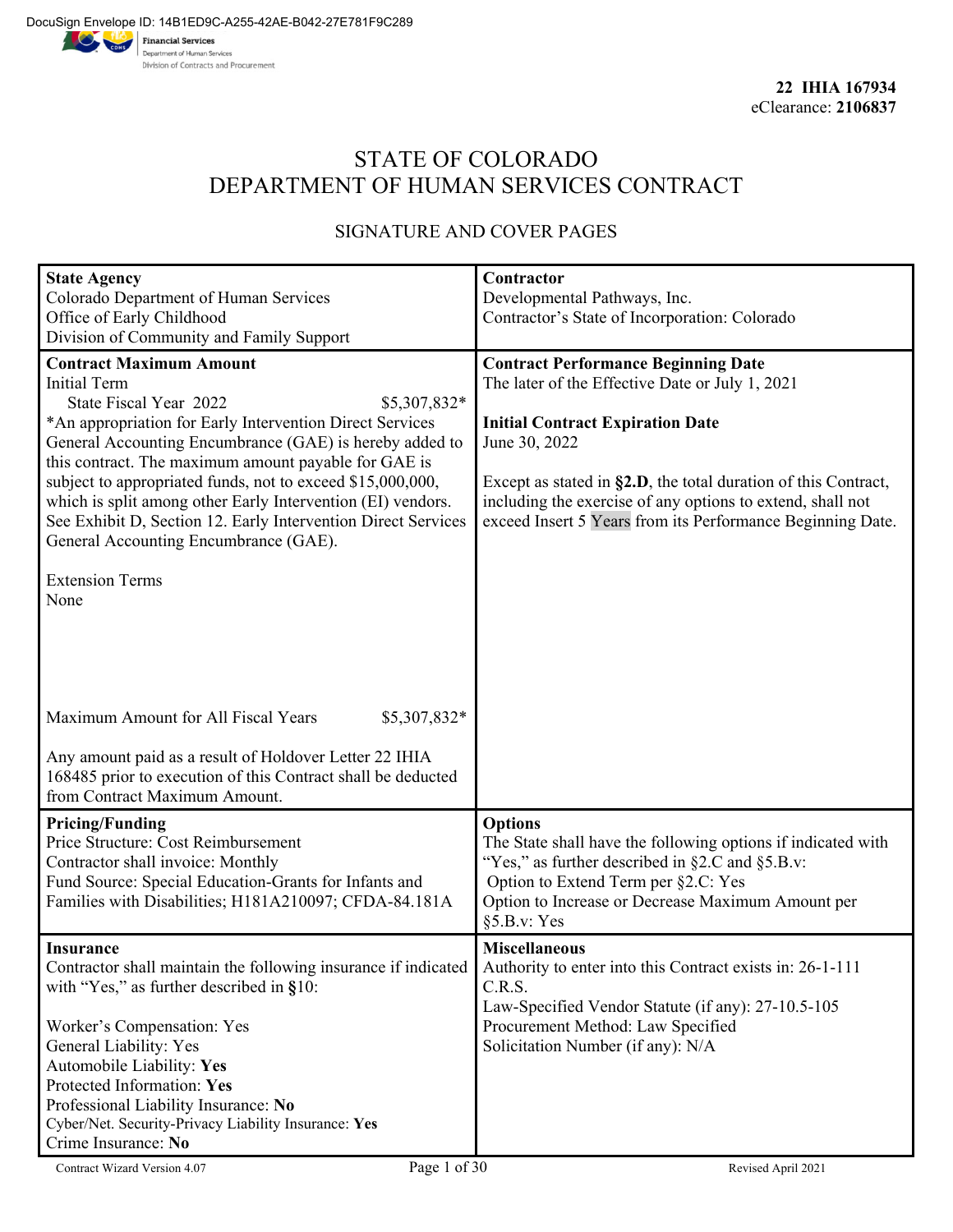DocuSign Envelope ID: 14B1ED9C-A255-42AE-B042-27E781F9C289

Department of Human Services Division of Contracts and Procurement

| <b>State Representative</b>                          | <b>Contractor Representative</b>          |
|------------------------------------------------------|-------------------------------------------|
| Christy Scott, Director, Early Intervention Colorado | Matthew VanAuken, Chief Executive Officer |
| Colorado Department of Human Services                | Developmental Pathways, Inc.              |
| Office of Early Childhood                            | 325 Inverness Drive South                 |
| Division of Community and Family Support             | Englewood, CO 80112                       |
| 1575 Sherman Street, $1st$ Floor                     | Phone: 720.402.2024                       |
| Denver, CO 80203                                     | Email: m.vanauken@dpcolo.org              |
| Phone: 303.866.2664                                  |                                           |
| Email: Christy.Scott@state.co.us                     |                                           |
| $17 - 1.21.24$                                       |                                           |

#### **Exhibits**

The following Exhibits are attached and incorporated into this Contract: Exhibit A - Statement of Work Exhbiit B - Budget Exhibit C - HIPAA Business Associate Agreement Exhibit D - Additional Provisions Exhibit E - Supplemental Provisions for Federal Awards

#### **Contract Purpose**

Provide early intervention services to eligible infants, toddlers, and their families, which are provided in accordance with Section 27-10.5-701, C.R.S. and Rules and Regulations 12 CCR 2509-10, Sections 7.900-7.994, as currently exist or may hereafter be promulgated or amended, and federal regulations, 34 C.F.R., Part 303, Early Intervention Program for Infants and Toddlers with Disabilities.

**Signature Page begins on next page**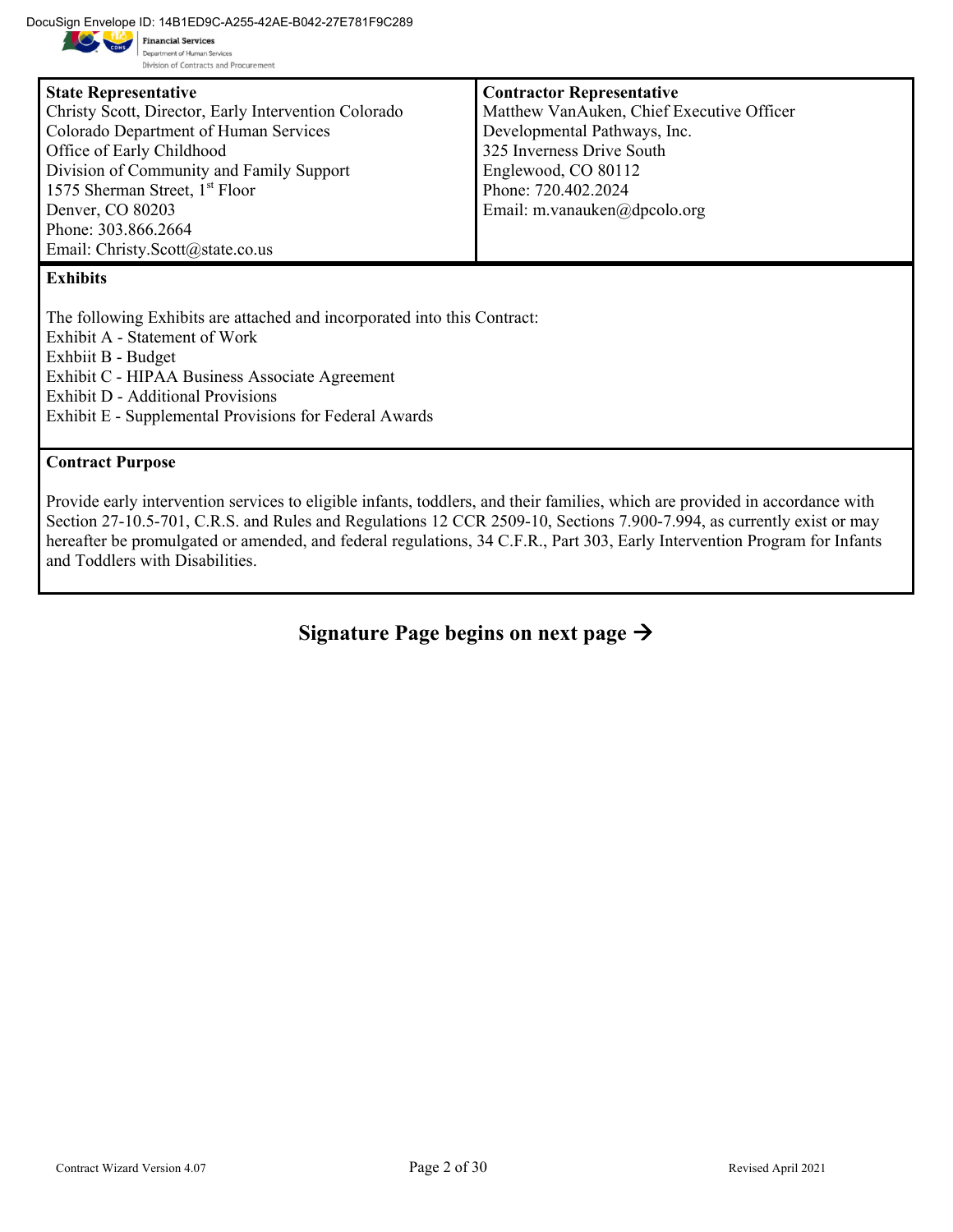#### **THE PARTIES HERETO HAVE EXECUTED THIS CONTRACT**

Each person signing this Contract represents and warrants that he or she is duly authorized to execute this Contract and to bind the Party authorizing his or her signature.

| <b>CONTRACTOR</b>                                                                                                           | <b>STATE OF COLORADO</b>                                       |  |  |  |  |
|-----------------------------------------------------------------------------------------------------------------------------|----------------------------------------------------------------|--|--|--|--|
| Developmental Pathways, Inc.                                                                                                | Jared S. Polis, Governor                                       |  |  |  |  |
|                                                                                                                             | Department of Human Services                                   |  |  |  |  |
|                                                                                                                             | Michelle Barnes, Executive Director                            |  |  |  |  |
|                                                                                                                             |                                                                |  |  |  |  |
| DocuSigned by:                                                                                                              | DocuSigned by:                                                 |  |  |  |  |
| MATTHEIN VAMULEN                                                                                                            | Lisa Castiglia                                                 |  |  |  |  |
| By: Matthew VanAuken, Chief Executive Officer                                                                               | By: Lisa Castiglia, Director/Chief Financial Officer, Division |  |  |  |  |
|                                                                                                                             | of Operations, Office of Early Childhood                       |  |  |  |  |
|                                                                                                                             |                                                                |  |  |  |  |
|                                                                                                                             |                                                                |  |  |  |  |
|                                                                                                                             |                                                                |  |  |  |  |
| 7/13/2021<br>Date:                                                                                                          | 7/13/2021<br>Date:                                             |  |  |  |  |
| 2nd State or Contractor Signature if Needed                                                                                 | <b>LEGAL REVIEW</b>                                            |  |  |  |  |
|                                                                                                                             | Philip J. Weiser, Attorney General                             |  |  |  |  |
|                                                                                                                             |                                                                |  |  |  |  |
|                                                                                                                             |                                                                |  |  |  |  |
|                                                                                                                             | By:                                                            |  |  |  |  |
| By: Name & Title of Person Signing for Signatory                                                                            | Assistant Attorney General                                     |  |  |  |  |
|                                                                                                                             |                                                                |  |  |  |  |
|                                                                                                                             |                                                                |  |  |  |  |
|                                                                                                                             |                                                                |  |  |  |  |
| Date:                                                                                                                       | Date:                                                          |  |  |  |  |
|                                                                                                                             |                                                                |  |  |  |  |
| In accordance with §24-30-202 C.R.S., this Contract is not valid until signed and dated below by the State Controller or an |                                                                |  |  |  |  |
| authorized delegate.                                                                                                        |                                                                |  |  |  |  |
|                                                                                                                             |                                                                |  |  |  |  |
| <b>STATE CONTROLLER</b>                                                                                                     |                                                                |  |  |  |  |
| Robert Jaros, CPA, MBA, JD                                                                                                  |                                                                |  |  |  |  |
| DocuSigned by:                                                                                                              |                                                                |  |  |  |  |
| Toni Williamson                                                                                                             |                                                                |  |  |  |  |
| By:                                                                                                                         |                                                                |  |  |  |  |
| –<br>Pressiperations<br>Andrea Eurich / Janet Miks/Toni Williamson                                                          |                                                                |  |  |  |  |
|                                                                                                                             |                                                                |  |  |  |  |
|                                                                                                                             |                                                                |  |  |  |  |
|                                                                                                                             |                                                                |  |  |  |  |
| 7/13/2021<br><b>Effective Date:</b>                                                                                         |                                                                |  |  |  |  |
|                                                                                                                             |                                                                |  |  |  |  |

-- Signature and Cover Pages End --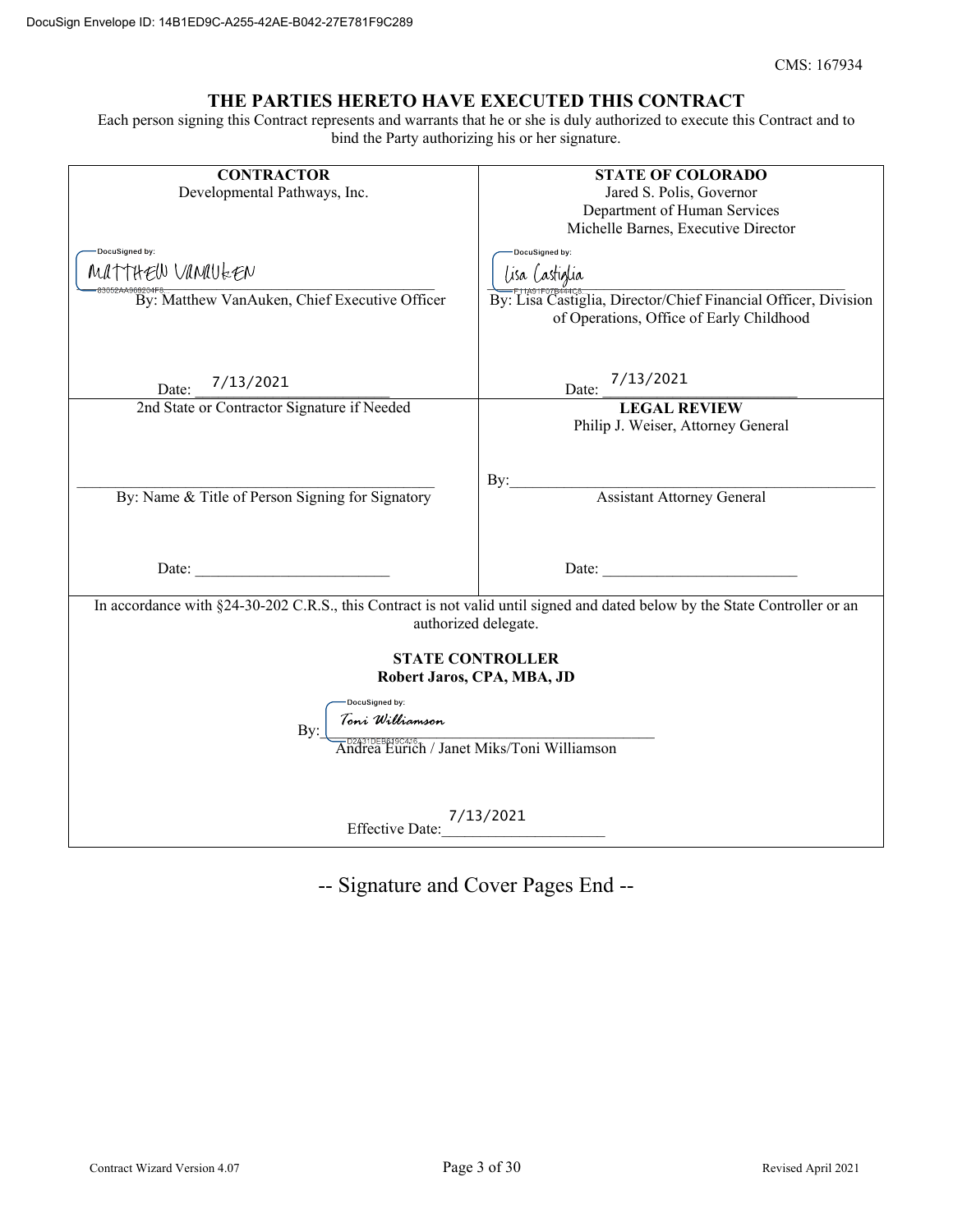# **TABLE OF CONTENTS**

|     | (Approximate page numbers)                               |  |
|-----|----------------------------------------------------------|--|
|     |                                                          |  |
| 1.  |                                                          |  |
| 2.  |                                                          |  |
| 3.  |                                                          |  |
| 4.  |                                                          |  |
| 5.  |                                                          |  |
| 6.  |                                                          |  |
| 7.  |                                                          |  |
| 8.  |                                                          |  |
| 9.  |                                                          |  |
| 10. |                                                          |  |
| 11. |                                                          |  |
| 12. |                                                          |  |
| 13. |                                                          |  |
| 14. |                                                          |  |
| 15. |                                                          |  |
| 16. |                                                          |  |
| 17. |                                                          |  |
| 18. |                                                          |  |
| 19. | COLORADO SPECIAL PROVISIONS (COLORADO FISCAL RULE 3-3)25 |  |
| 20. |                                                          |  |
| 21. |                                                          |  |
|     |                                                          |  |

# **1. PARTIES**

This Contract is entered into by and between Contractor named on the Signature and Cover Pages for this Contract (the "Contractor"), and the STATE OF COLORADO acting by and through the Department of Human Services (the "State" or "CDHS"). Contractor and the State agree to the terms and conditions in this Contract.

#### **2. TERM AND EFFECTIVE DATE**

#### **A.** Effective Date

This Contract shall not be valid or enforceable until the Effective Date. The State shall not be bound by any provision of this Contract before the Effective Date, and shall have no obligation to pay Contractor for any Work performed or expense incurred before the Effective Date or after the expiration or sooner termination of this Contract.

**B.** Initial Term

The Parties' respective performances under this Contract shall commence on the Contract Performance Beginning Date shown on the Signature and Cover Pages for this Contract and shall terminate on the Initial Contract Expiration Date shown on the Signature and Cover Pages for this Contract (the "Initial Term") unless sooner terminated or further extended in accordance with the terms of this Contract.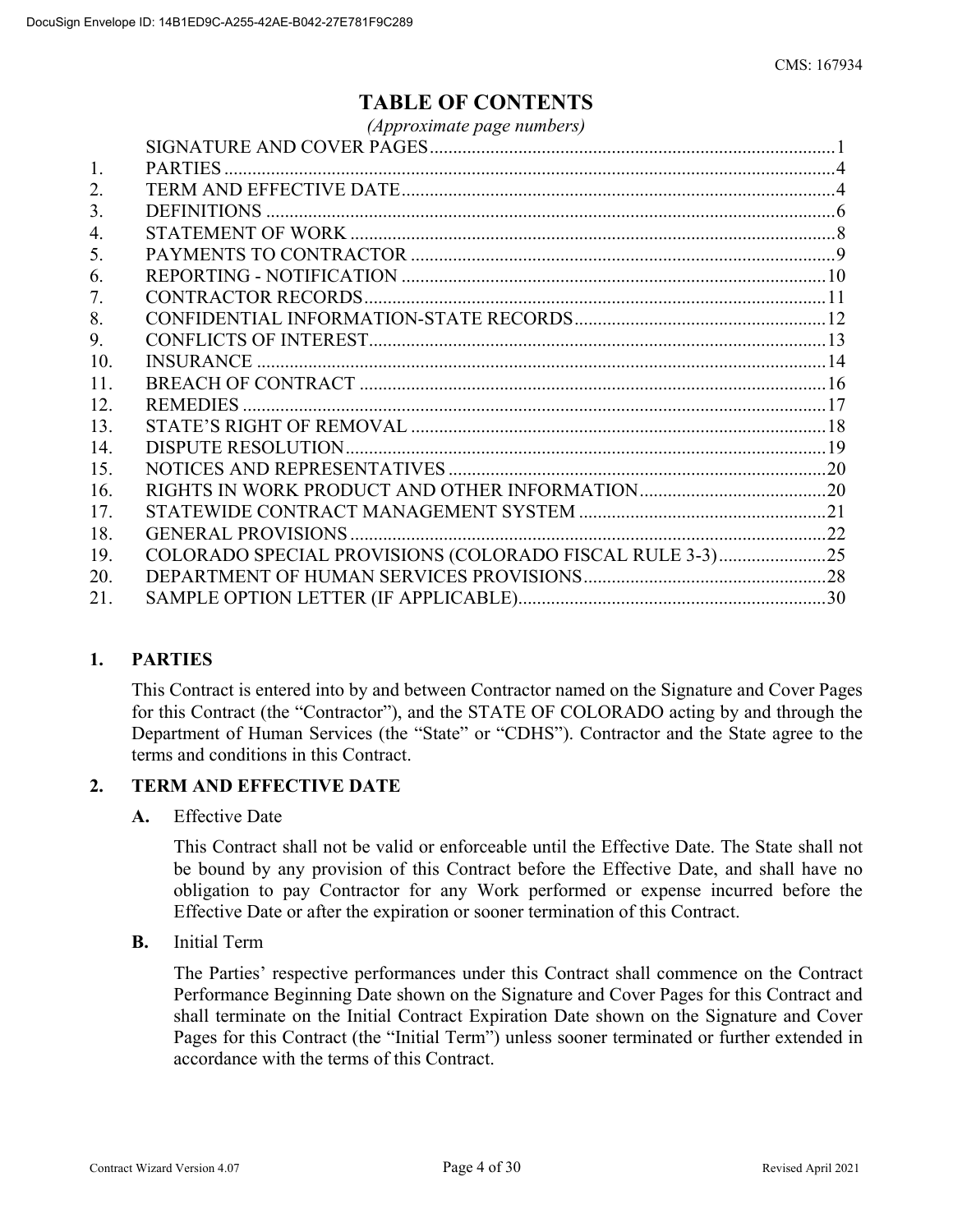### **C.** Extension Terms - State's Option

If the Signature and Cover Pages for this Contract shows that the State has the Option to Extend Term, then the State, at its discretion, shall have the option to extend the performance under this Contract beyond the Initial Term for a period, or for successive periods, at the same rates and under the same terms specified in the Contract (each such period an "Extension Term"). In order to exercise this option, the State shall provide written notice to Contractor in a form substantially equivalent to **§21** "Sample Option Letter." The State may include and incorporate a revised budget with the option letter, as long as the revised budget does not unilaterally change rates or terms specified in the Contract. Except as stated in **§2.D**, the total duration of this Contract, including the exercise of any options to extend, shall not exceed 5 years from its Performance Beginning Date, or the number of years specified on the Signature and Cover Pages if such number is less than 5 years, absent prior approval from the Chief Procurement Officer in accordance with the Colorado Procurement Code.

**D.** End of Term Extension

If this Contract approaches the end of its Initial Term, or any Extension Term then in place, the State, at its discretion, upon written notice to Contractor as provided in **§15,** may unilaterally extend such Initial Term or Extension Term for a period not to exceed 2 months (an "End of Term Extension" or "Holdover"), regardless of whether additional Extension Terms are available or not. Any such extension shall be under the same terms and conditions of the operative Contract including, but not limited to, prices, rates, and service delivery requirements. The provisions of this Contract in effect when such notice is given shall remain in effect during the End of Term Extension. The End of Term Extension shall automatically terminate upon execution of a replacement contract or modification extending the total term of the Contract.

**E.** Early Termination in the Public Interest

The State is entering into this Contract to serve the public interest of the State of Colorado as determined by its Governor, General Assembly, or Courts. If this Contract ceases to further the public interest of the State, the State, in its discretion, may terminate this Contract in whole or in part. A determination that this Contract should be terminated in the public interest shall not be equivalent to a State right to terminate for convenience. This subsection shall not apply to a termination of this Contract by the State for breach by Contractor, which shall be governed by **§12.A.i.**

i. Method and Content

The State shall notify Contractor of such termination in accordance with **§15.** The notice shall specify the effective date of the termination and whether it affects all or a portion of this Contract, and shall include, to the extent practicable, the public interest justification for the termination.

ii. Obligations and Rights

Upon receipt of a termination notice for termination in the public interest, Contractor shall be subject to the rights and obligations set forth in **§12.A.i.a**.

iii. Payments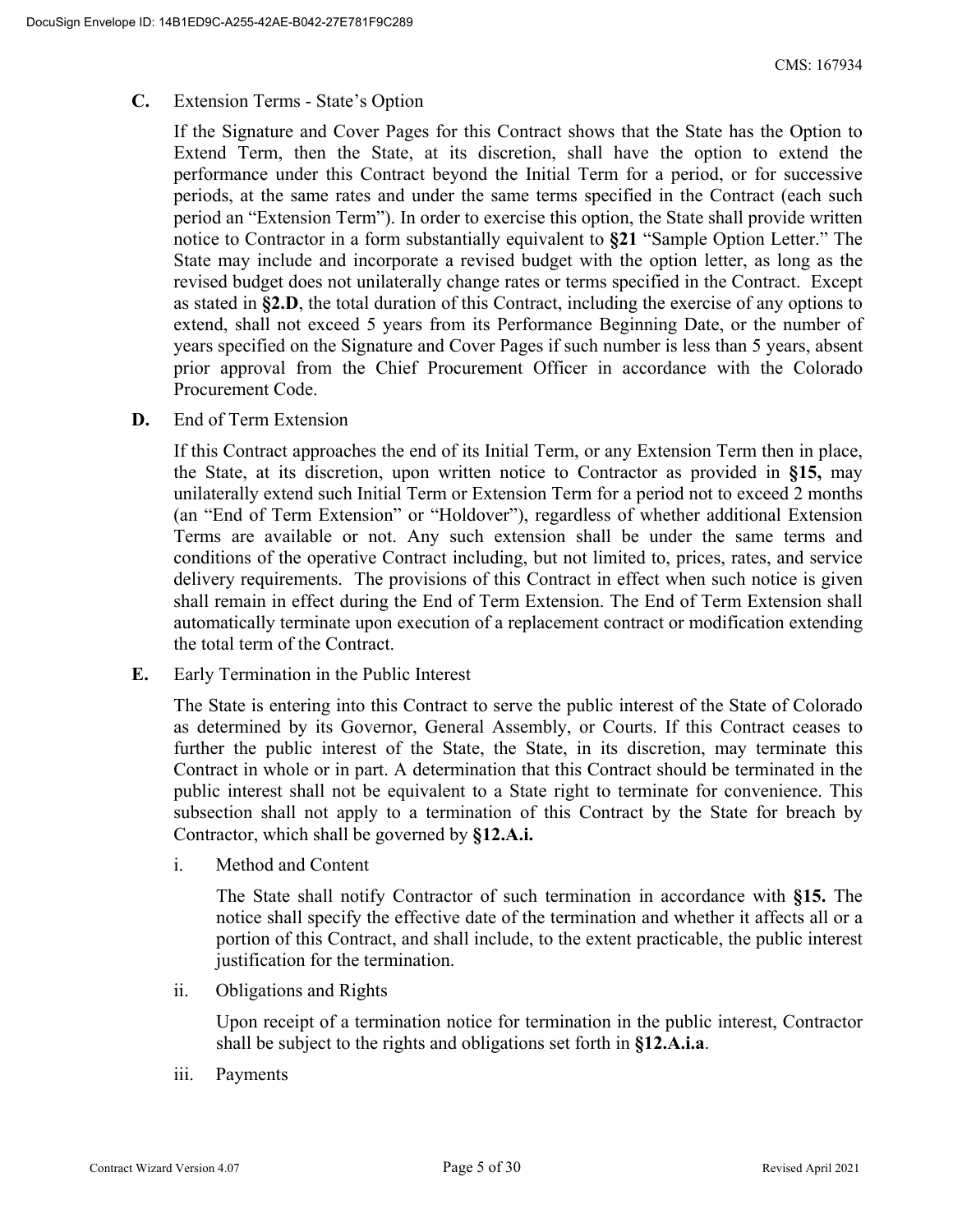If the State terminates this Contract in the public interest, the State shall pay Contractor an amount equal to the percentage of the total reimbursement payable under this Contract that corresponds to the percentage of Work satisfactorily completed and accepted, as determined by the State, less payments previously made. Additionally, if this Contract is less than 60% completed, as determined by the State, the State may reimburse Contractor for a portion of actual out-of-pocket expenses, not otherwise reimbursed under this Contract, incurred by Contractor which are directly attributable to the uncompleted portion of Contractor's obligations, provided that the sum of any and all reimbursement shall not exceed the maximum amount payable to Contractor hereunder.

## **3. DEFINITIONS**

The following terms shall be construed and interpreted as follows:

- **A.** "**Breach of Contract**" means the failure of a Party to perform any of its obligations in accordance with this Contract, in whole or in part or in a timely or satisfactory manner. The institution of proceedings under any bankruptcy, insolvency, reorganization or similar law, by or against Contractor, or the appointment of a receiver or similar officer for Contractor or any of its property, which is not vacated or fully stayed within 30 days after the institution of such proceeding, shall also constitute a breach. If Contractor is debarred or suspended under §24-109-105, C.R.S. at any time during the term of this Contract, then such debarment or suspension shall constitute a breach.
- **B.** "**Business Day**" means any day other than Saturday, Sunday, or a Legal Holiday as listed in §24-11-101(1) C.R.S.
- **C.** "**Chief Procurement Officer**" means the individual to whom the Executive Director has delegated his or her authority pursuant to §24-102-202(6), C.R.S. to procure or supervise the procurement of all supplies and services needed by the state.
- **D.** "CJI" means criminal justice information collected by criminal justice agencies needed for the performance of their authorized functions, including, without limitation, all information defined as criminal justice information by the U.S. Department of Justice, Federal Bureau of Investigation, Criminal Justice Information Services Security Policy, as amended and all Criminal Justice Records as defined under 24-72-302 C.R.S.
- **E.** "**Contract**" means this agreement, including all attached Exhibits, all documents incorporated by reference, all referenced statutes, rules and cited authorities, and any future modifications thereto. For purposes of clarification and the removal of any doubt, subject to any future modifications thereto, the Signature and Cover Pages and Sections 1 through 21, as identified in the Table of Contents herein above, shall constitute the "main body" of this Contract exclusively.
- **F.** "**Contract Funds**" means the funds that have been appropriated, designated, encumbered, or otherwise made available for payment by the State under this Contract.
- **G. "CORA"** means the Colorado Open Records Act, §§24-72-200.1 *et. seq.*, C.R.S.
- **H. "End of Term Extension"** means the time period defined in **§2.D**.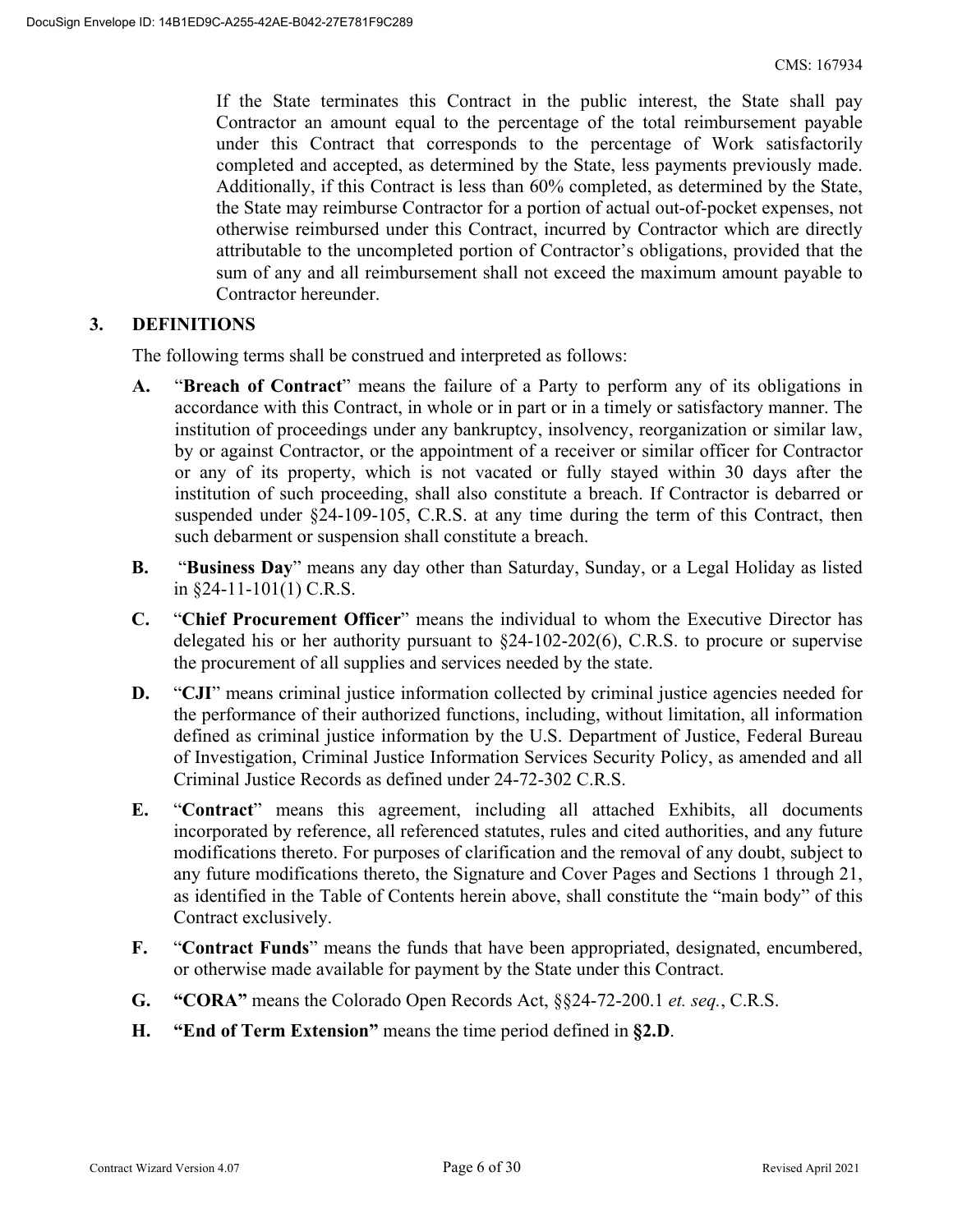- **I. "Effective Date"** means the date on which this Contract is approved and signed by the Colorado State Controller or designee, as shown on the Signature Page for this Contract. If this Contract is for a Major Information Technology Project, as defined in §24-37.5- 102(2.6), then Effective Date of this Contract shall be the later of the date on which this Contract is approved and signed by the State's Chief Information Officer or authorized delegate or the date on which this Contract is approved and signed by the State Controller or authorized delegate, as shown on the Signature and Cover Page for this Contract.
- **J.** "**Exhibits**" means the exhibits and attachments included with this Contract as shown on the Signature and Cover Pages for this Contract..
- **K. "Extension Term"** means the time period defined in **§2.C.**
- **L.** "**Goods**" means any movable material acquired, produced, or delivered by Contractor as set forth in this Contract and shall include any movable material acquired, produced, or delivered by Contractor in connection with the Services.
- **M. "Incident"** means any accidental or deliberate event that results in or constitutes an imminent threat of the unauthorized access, loss, disclosure, modification, disruption, or destruction of any communications or information resources of the State, which are included as part of the Work, as described in §§24-37.5-401, *et. seq.,* C.R.S. Incidents include, without limitation, (i) successful attempts to gain unauthorized access to a State system or State Information regardless of where such information is located; (ii) unwanted disruption or denial of service; (iii) the unauthorized use of a State system for the processing or storage of data; or (iv) changes to State system hardware, firmware, or software characteristics without the State's knowledge, instruction, or consent.
- **N. "Initial Term"** means the time period defined in **§2.B**.
- **O.** "**Party**" means the State or Contractor, and "Parties" means both the State and Contractor.
- **P.** "**PCI**" means payment card information including any data related to credit card holders' names, credit card numbers, or the other credit card information as may be protected by state or federal law.
- **Q.** "**PII**" means personally identifiable information including, without limitation, any information maintained by the State about an individual that can be used to distinguish or trace an individual's identity, such as name, social security number, date and place of birth, mother's maiden name, or biometric records; and any other information that is linked or linkable to an individual, such as medical, educational, financial, and employment information. PII includes, but is not limited to, all information defined as personally identifiable information in §24-72-501 C.R.S.
- **R.** "**PHI**" means any individually identifiable health information, transmitted or maintained in electronic or any form or medium, including but not limited to demographic information,, **(i)** that relates to the past, present or future physical or mental condition of an individual; the provision of health care to an individual; or the past, present or future payment for the provision of health care to an individual; and **(ii)** that identifies the individual or with respect to which there is a reasonable basis to believe the information can be used to identify the individual. PHI includes, but is not limited to, any information defined as Individually Identifiable Health Information by the federal Health Insurance Portability and Accountability Act.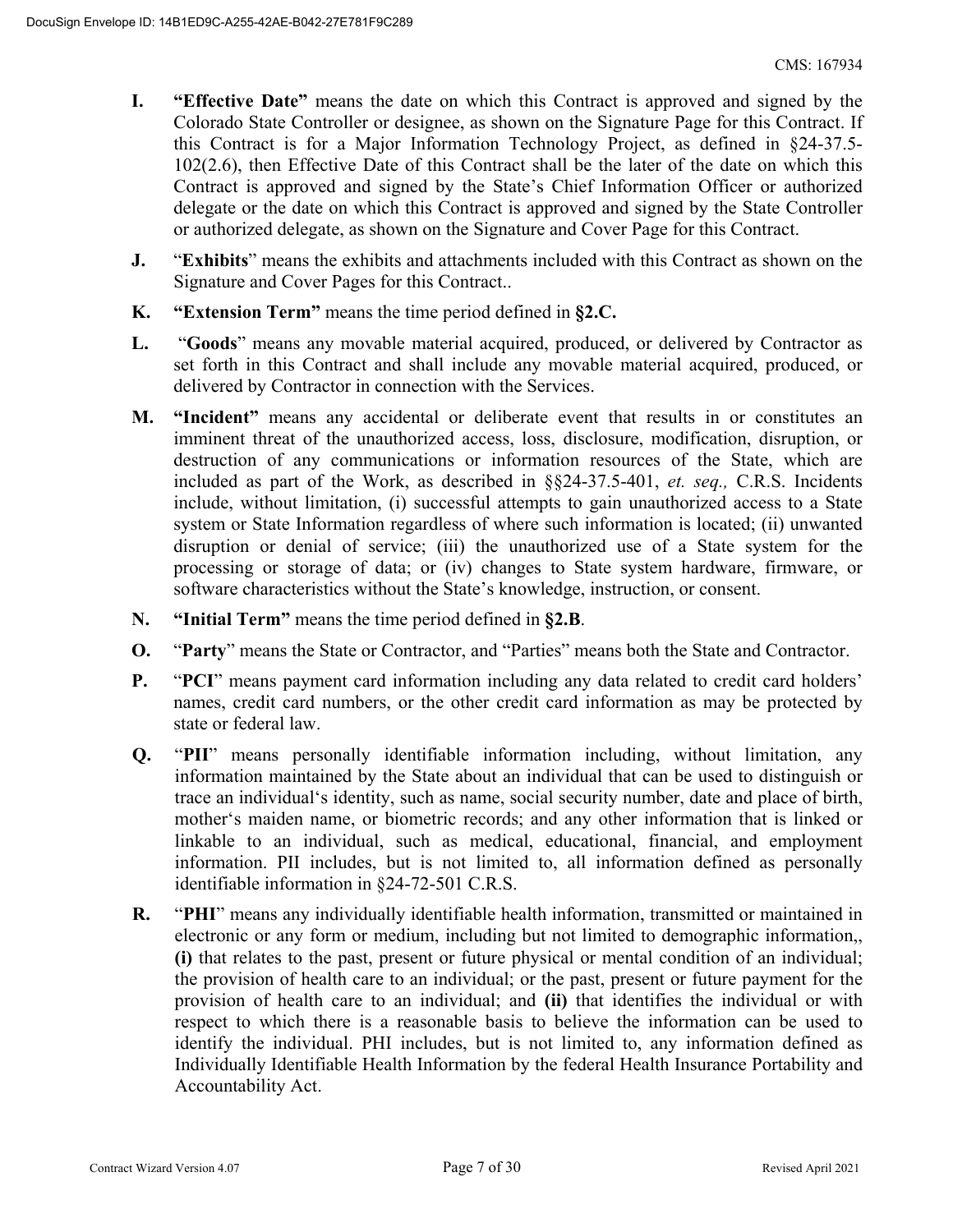- **S.** "**Services**" means the services to be performed by Contractor as set forth in this Contract, and shall include any services to be rendered by Contractor in connection with the Goods.
- **T. "State Confidential Information"** means any and all State Records not subject to disclosure under CORA. State Confidential Information shall include, but is not limited to, PII, PHI, PCI, Tax Information, CJI, Educational Records, Substance Use Disorder Information, and State personnel records not subject to disclosure under CORA. State Confidential Information shall not include information or data concerning individuals that is not deemed confidential but nevertheless belongs to the State, which has been communicated, furnished, or disclosed by the State to Contractor which (i) is subject to disclosure pursuant to CORA; (ii) is already known to Contractor without restrictions at the time of its disclosure to Contractor; (iii) is or subsequently becomes publicly available without breach of any obligation owed by Contractor to the State; (iv) is disclosed to Contractor, without confidentiality obligations, by a third party who has the right to disclose such information; or (v) was independently developed without reliance on any State Confidential Information.
- **U. "State Fiscal Rules"** means that fiscal rules promulgated by the Colorado State Controller pursuant to §24-30-202(13)(a), C.R.S.
- **V. "State Fiscal Year"** means a 12 month period beginning on July 1 of each calendar year and ending on June 30 of the following calendar year. If a single calendar year follows the term, then it means the State Fiscal Year ending in that calendar year.
- **W. "State Records"** means any and all State data, information, and records, regardless of physical form, including, but not limited to, information subject to disclosure under CORA.
- **X.** "**Subcontractor**" means third-parties, if any, engaged by Contractor to aid in performance of the Work.
- **Y.** "**Tax Information**" means federal and State of Colorado tax information including, without limitation, federal and State tax returns, return information, and such other taxrelated information as may be protected by federal and State law and regulation. Tax Information includes, but is not limited to all information defined as federal tax information in Internal Revenue Service Publication 1075.
- **Z.** "**Work**" means the Goods delivered and Services performed pursuant to this Contract.
- **AA.** "**Work Product**" means the tangible and intangible results of the Work, whether finished or unfinished, including drafts. Work Product includes, but is not limited to, documents, text, software (including source code), research, reports, proposals, specifications, plans, notes, studies, data, images, photographs, negatives, pictures, drawings, designs, models, surveys, maps, materials, ideas, concepts, know-how, and any other results of the Work. "Work Product" does not include any material that was developed prior to the Effective Date that is used, without modification, in the performance of the Work.

Any other term used in this Contract that is defined in an Exhibit shall be construed and interpreted as defined in that Exhibit.

# **4. STATEMENT OF WORK**

Contractor shall complete the Work as described in this Contract and in accordance with the provisions of the Exhibits. The State shall have no liability to compensate Contractor for the delivery of any goods or the performance of any services that are not specifically set forth in this Contract.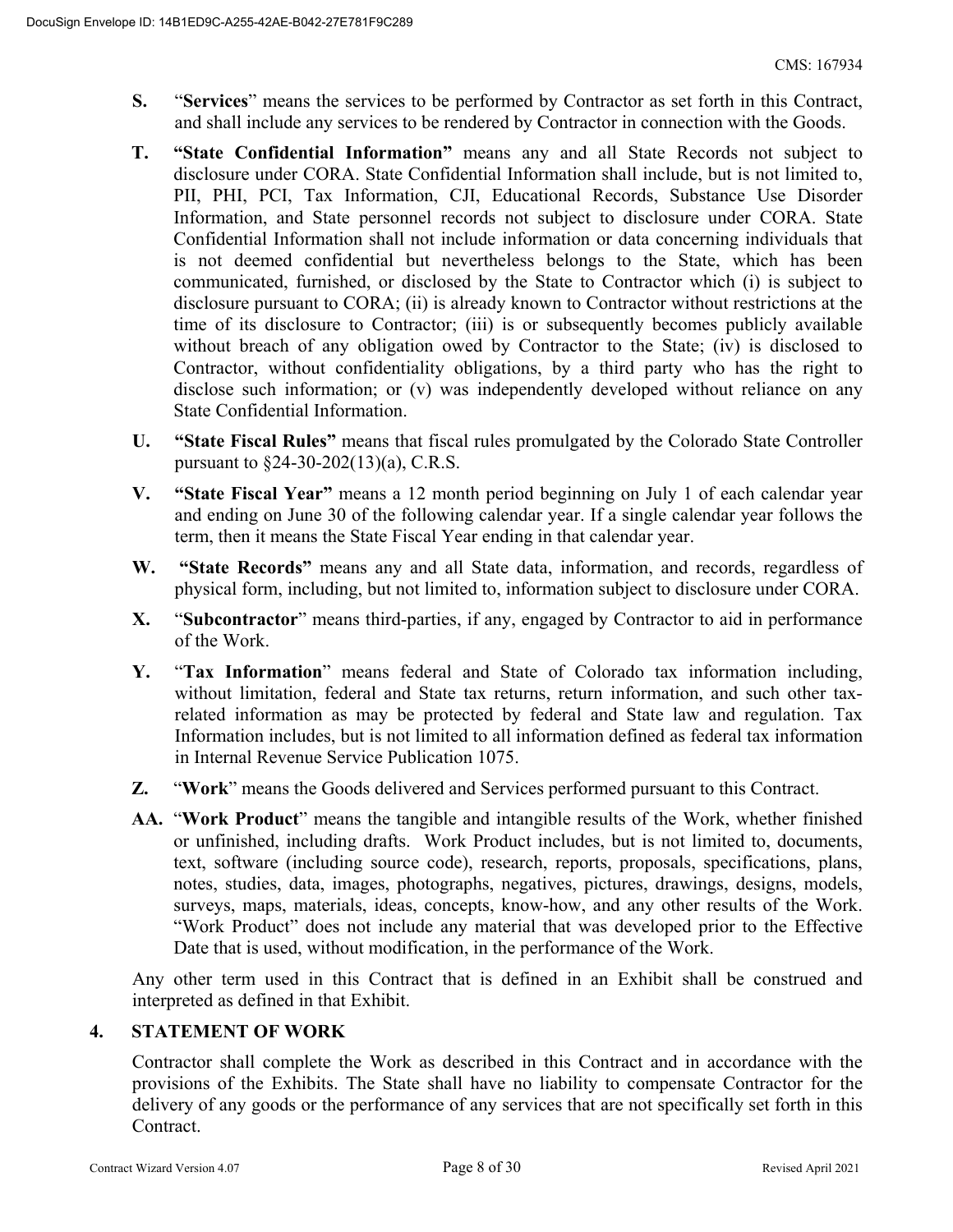# **5. PAYMENTS TO CONTRACTOR**

#### **A.** Maximum Amount

Payments to Contractor are limited to the unpaid, obligated balance of the Contract Funds. The State shall not pay Contractor any amount under this Contract that exceeds the Contract Maximum for that term shown on the Signature and Cover Pages for this Contract.

- **B.** Payment Procedures
	- i. Invoices and Payment
		- a. The State shall pay Contractor in the amounts and in accordance with the Exhibits.
		- b. Contractor shall initiate payment requests by invoice to the State, in a form and manner approved by the State. Invoicing is a material component of Contract performance and corresponding Deliverables. Invoices shall be due to the State within 45 days of work performed by the Contractor, unless otherwise stated in the Exhibits hereto. Invoicing shall be done accurately and per any specifications set forth in the Exhibits hereto. Time is of the essence in this regard. If Contractor fails to timely and/or properly invoice the State, the State may not be obligated to pay the bill resulting from said invoice. Failure to timely and/or properly invoice the State is a material breach of this Contract which would be cause for the State to refuse payment and/or terminate the contract on these grounds in whole or in part, at the State's discretion.
		- c. The State shall pay each invoice within 45 days following the State's receipt of that invoice, so long as the amount invoiced correctly represents Work completed by Contractor and previously accepted by the State during the term that the invoice covers. If the State determines that the amount of any invoice is not correct, then Contractor shall make all changes necessary to correct that invoice.
		- d. The acceptance of an invoice shall not constitute acceptance of any Work performed or deliverables provided under the Contract.
	- ii. Interest

Amounts not paid by the State within 45 days of the State's acceptance of the invoice shall bear interest on the unpaid balance beginning on the 45th day at the rate of 1% per month, as required by §24-30-202(24)(a), C.R.S., until paid in full; provided, however, that interest shall not accrue on unpaid amounts that the State disputes in writing. Contractor shall invoice the State separately for accrued interest on delinquent amounts, and the invoice shall reference the delinquent payment, the number of day's interest to be paid and the interest rate.

iii. Payment Disputes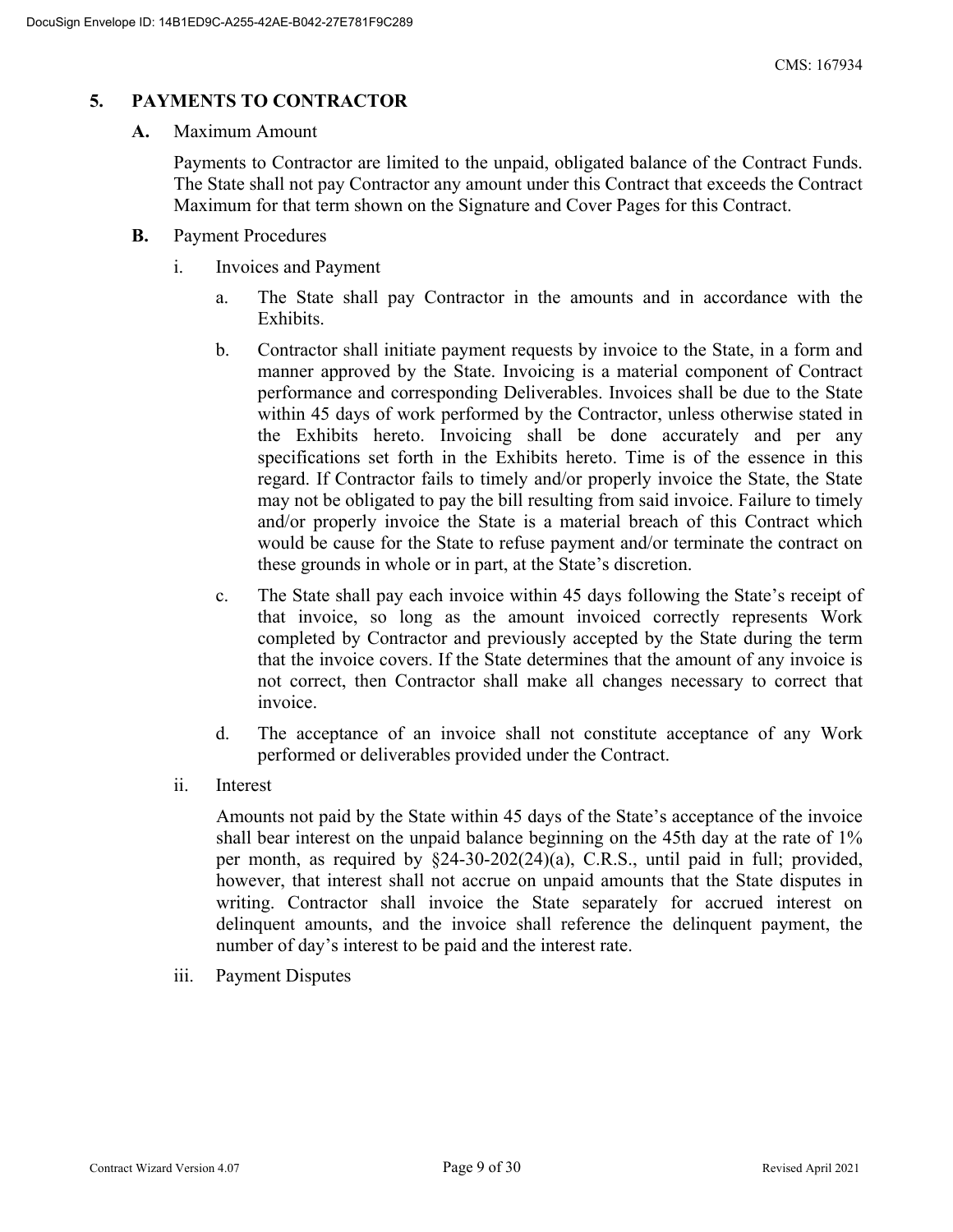If Contractor disputes any calculation, determination or amount of any payment, Contractor shall notify the State in writing of its dispute within 30 days following the earlier to occur of Contractor's receipt of the payment or notification of the determination or calculation of the payment by the State. The State will review the information presented by Contractor and may make changes to its determination based on this review. The calculation, determination or payment amount that results from the State's review shall not be subject to additional dispute under this subsection. No payment subject to a dispute under this subsection shall be due until after the State has concluded its review, and the State shall not pay any interest on any amount during the period it is subject to dispute under this subsection.

iv. Available Funds-Contingency-Termination

The State is prohibited by law from making commitments beyond the term of the current State Fiscal Year. Payment to Contractor beyond the current State Fiscal Year is contingent on the appropriation and continuing availability of Contract Funds in any subsequent year (as provided in the Colorado Special Provisions). If federal funds or funds from any other non-State funds constitute all or some of the Contract Funds the State's obligation to pay Contractor shall be contingent upon such non-State funding continuing to be made available for payment. Payments to be made pursuant to this Contract shall be made only from Contract Funds, and the State's liability for such payments shall be limited to the amount remaining of such Contract Funds. If State, federal or other funds are not appropriated, or otherwise become unavailable to fund this Contract, the State may, upon written notice, terminate this Contract, in whole or in part, without incurring further liability. The State shall, however, remain obligated to pay for Services and Goods that are delivered and accepted prior to the effective date of notice of termination, and this termination shall otherwise be treated as if this Contract were terminated in the public interest as described in **§2.E**.

v. Option to Increase Maximum Amount

If the Signature and Cover Pages for this Contract show that the State has the Option to Increase or Decrease Maximum Amount, then the State, at its discretion, shall have the option to increase or decrease the statewide quantity of Goods and Services based upon the rates established in this Contract, and increase or decrease the maximum amount payable accordingly. In order to exercise this option, the State shall provide written notice to Contractor in a form substantially equivalent to **§21** "Sample Option Letter." Delivery of Goods and performance of Services shall continue at the same rates and terms as described in this Contract. The State may include and incorporate a revised budget with the option letter, as long as the revised budget does not unilaterally change rates or terms specified in the Contract.

#### **6. REPORTING - NOTIFICATION**

**A.** Quarterly Reports.

In addition to any reports required pursuant to **§17** or pursuant to any other Exhibit, for any contract having a term longer than 3 months, Contractor shall submit, on a quarterly basis, a written report specifying progress made for each specified performance measure and standard in this Contract. Such progress report shall be in accordance with the procedures developed and prescribed by the State. Progress reports shall be submitted to the State at the time or times specified by the State in this Contract, or, if no time is specified in this Contract, not later than 5 Business Days following the end of each calendar quarter.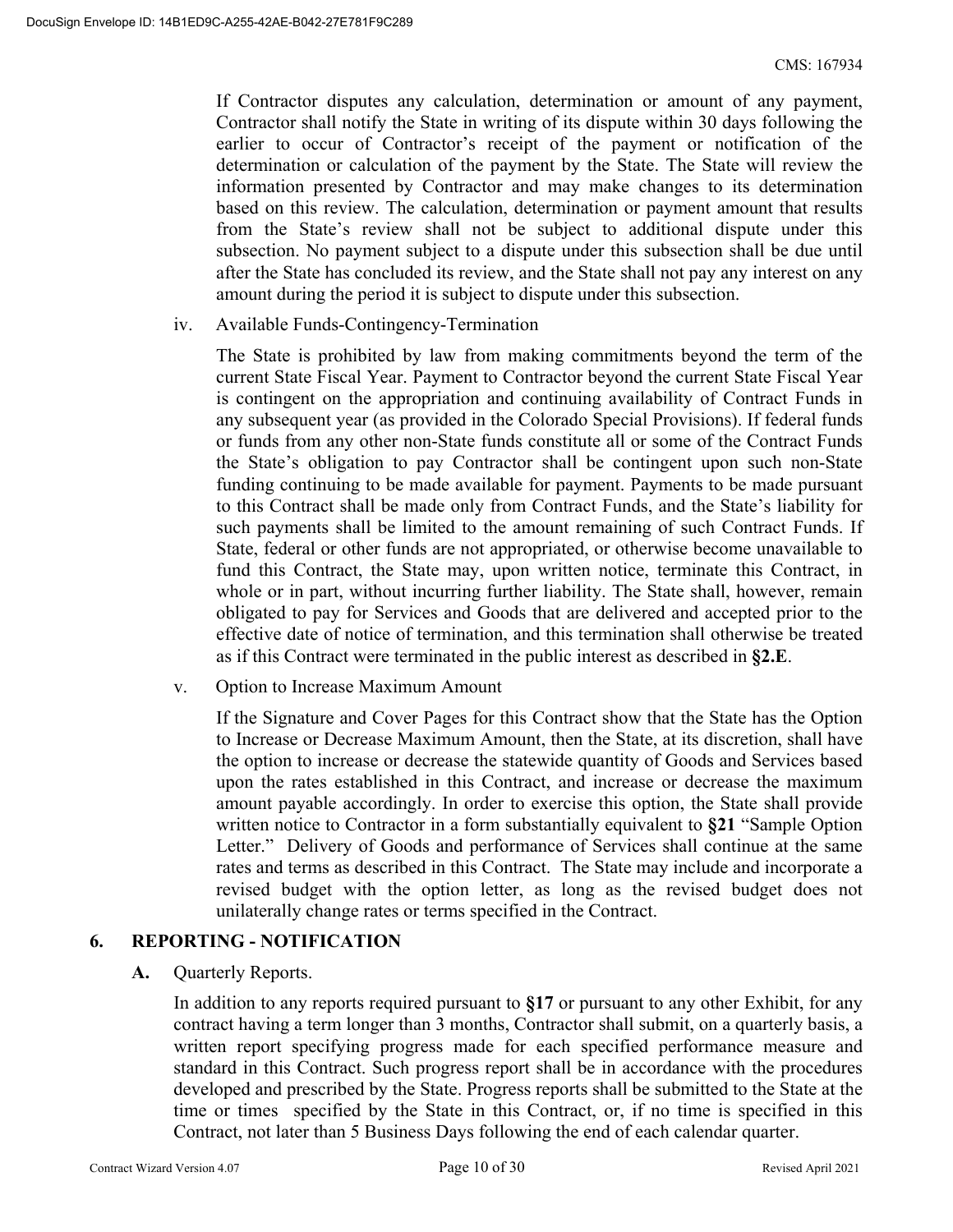### **B.** Litigation Reporting

If Contractor is served with a pleading or other document in connection with an action before a court or other administrative decision making body, and such pleading or document relates to this Contract or may affect Contractor's ability to perform its obligations under this Contract, Contractor shall, within 5 days after being served, notify the State of such action and deliver copies of such pleading or document to the State's principal representative identified on the Signature and Cover Pages as provided in **§15**.

**C.** Performance Outside the State of Colorado or the United States, §24-102-206 C.R.S.

To the extent not previously disclosed in accordance with §24-102-206, C.R.S., Contractor shall provide written notice to the State, in accordance with **§15** and in a form designated by the State, within 20 days following the earlier to occur of Contractor's decision to perform Services outside of the State of Colorado or the United States, or its execution of an agreement with a Subcontractor to perform, Services outside the State of Colorado or the United States. Such notice shall specify the type of Services to be performed outside the State of Colorado or the United States and the reason why it is necessary or advantageous to perform such Services at such location or locations, and such notice shall be a public record. Knowing failure by Contractor to provide notice to the State under this section shall constitute a breach of this Contract. This section shall not apply if the Contract Funds include any federal funds.

## **7. CONTRACTOR RECORDS**

**A.** Maintenance

Contractor shall maintain a file of all documents, records, communications, notes and other materials relating to the Work (the "Contractor Records"). Contractor Records shall include all documents, records, communications, notes and other materials maintained by Contractor that relate to any Work performed by Subcontractors, and Contractor shall maintain all records related to the Work performed by Subcontractors required to ensure proper performance of that Work. Contractor shall maintain Contractor Records until the last to occur of: **(i)** the date 3 years after the date this Contract expires or is terminated, **(ii)** final payment under this Contract is made, **(iii)** the resolution of any pending Contract matters, or **(iv)** if an audit is occurring, or Contractor has received notice that an audit is pending, the date such audit is completed and its findings have been resolved (the "Record Retention Period").

**B.** Inspection

Contractor shall permit the State to audit, inspect, examine, excerpt, copy and transcribe Contractor Records during the Record Retention Period. Contractor shall make Contractor Records available during normal business hours at Contractor's office or place of business, or at other mutually agreed upon times or locations, upon no fewer than 2 Business Days' notice from the State, unless the State determines that a shorter period of notice, or no notice, is necessary to protect the interests of the State.

**C.** Monitoring

The State, in its discretion, may monitor Contractor's performance of its obligations under this Contract using procedures as determined by the State. The State shall monitor Contractor's performance in a manner that does not unduly interfere with Contractor's performance of the Work.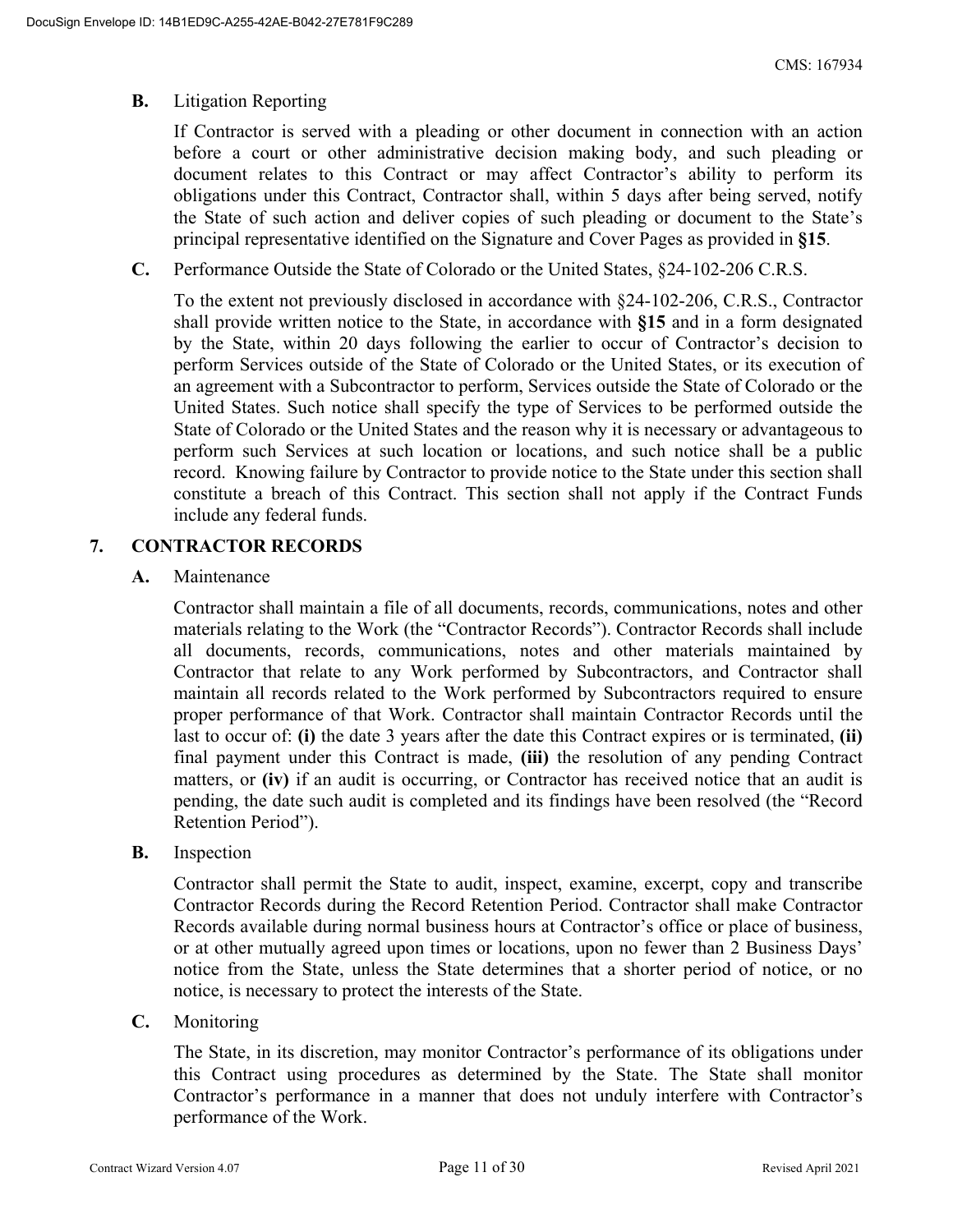#### **D.** Final Audit Report

Contractor shall promptly submit to the State a copy of any final audit report of an audit performed on Contractor's records that relates to or affects this Contract or the Work, whether the audit is conducted by Contractor or a third party.

## **8. CONFIDENTIAL INFORMATION-STATE RECORDS**

### **A.** Confidentiality

Contractor shall keep confidential, and cause all Subcontractors to keep confidential, all State Records, unless those State Records are publicly available. Contractor shall not, without prior written approval of the State, use, publish, copy, disclose to any third party, or permit the use by any third party of any State Records, except as otherwise stated in this Contract, permitted by law, or approved in writing by the State. Contractor shall provide for the security of all State Confidential Information in accordance with all policies promulgated by the Colorado Office of Information Security and all applicable laws, rules, policies, publications, and guidelines. If Contractor or any of its Subcontractors will or may receive the following types of data, Contractor or its Subcontractors shall provide for the security of such data according to the following: **(i)** the most recently promulgated IRS Publication 1075 for all Tax Information and in accordance with the Safeguarding Requirements for Federal Tax Information attached to this Contract as an Exhibit, if applicable, **(ii)** the most recently updated PCI Data Security Standard from the PCI Security Standards Council for all PCI, **(iii)** the most recently issued version of the U.S. Department of Justice, Federal Bureau of Investigation, Criminal Justice Information Services Security Policy for all CJI, **(iv)** the federal Health Insurance Portability and Accountability Act for all PHI and the HIPAA Business Associate Agreement attached to this Contract, if applicable. Contractor shall immediately forward any request or demand for State Records to the State's principal representative, and **(v)** the federal 42 Part2 for all substance use disorder information and the HIPAA Business Associate\Qualified Service Organization Agreement attached to this Contract, if applicable. Contractor shall immediately forward any request or demand for State Records to the State's principal representative.

**B.** Other Entity Access and Nondisclosure Agreements

Contractor may provide State Records to its agents, employees, assigns and Subcontractors as necessary to perform the Work, but shall restrict access to State Confidential Information to those agents, employees, assigns and Subcontractors who require access to perform their obligations under this Contract. Contractor shall ensure all such agents, employees, assigns, and Subcontractors sign agreements containing nondisclosure provisions at least as protective as those in this Contract, and that the nondisclosure provisions are in force at all times the agent, employee, assign or Subcontractor has access to any State Confidential Information. Contractor shall provide copies of those signed nondisclosure provisions to the State upon execution of the nondisclosure provisions.

**C.** Use, Security, and Retention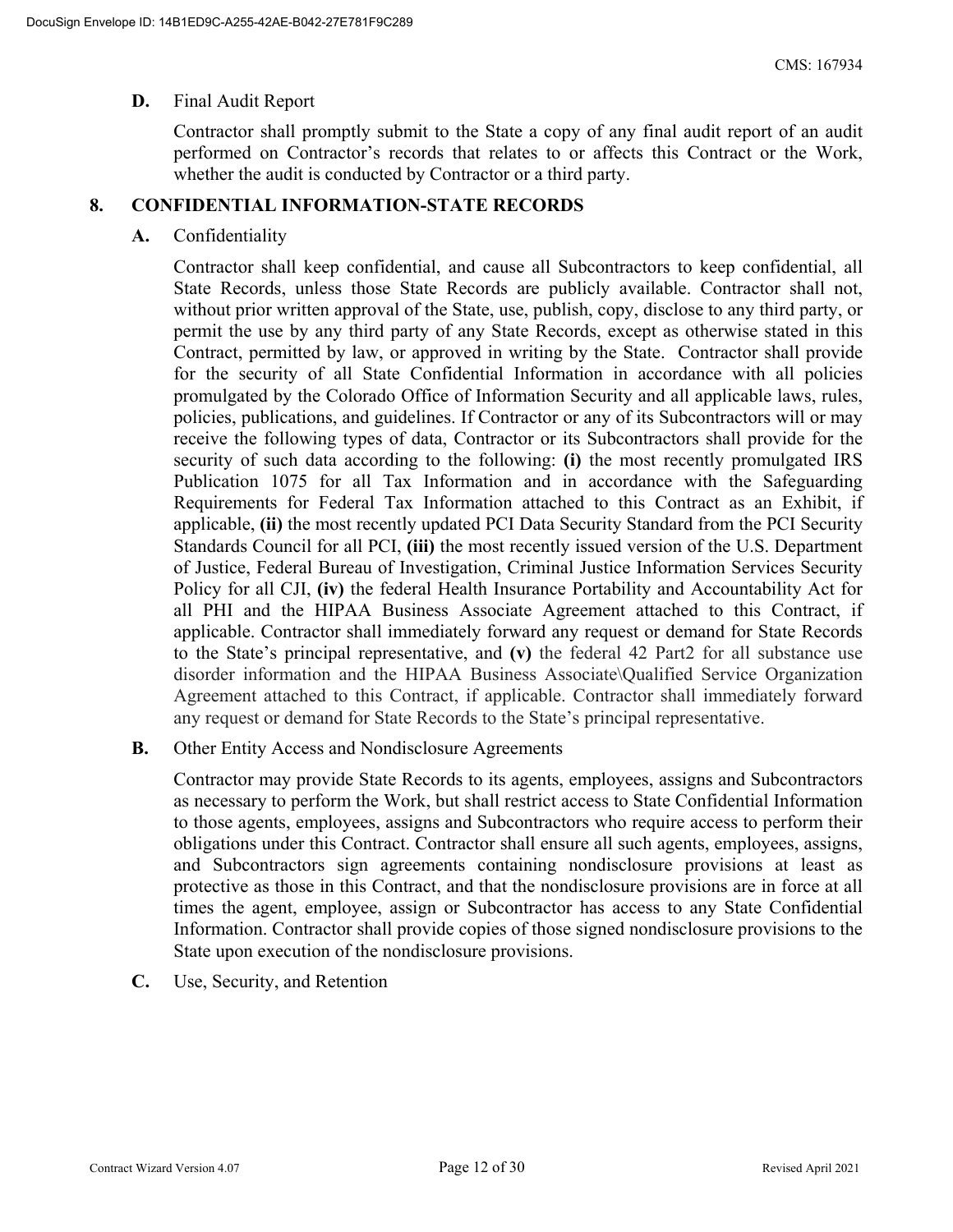Contractor shall use, hold and maintain State Confidential Information in compliance with any and all applicable laws and regulations in facilities located within the United States, and shall maintain a secure environment that ensures confidentiality of all State Confidential Information wherever located. Contractor shall provide the State with access, subject to Contractor's reasonable security requirements, for purposes of inspecting and monitoring access and use of State Confidential Information and evaluating security control effectiveness. Upon the expiration or termination of this Contract, Contractor shall return State Records provided to Contractor or destroy such State Records and certify to the State that it has done so, as directed by the State. If Contractor is prevented by law or regulation from returning or destroying State Confidential Information, Contractor warrants it will guarantee the confidentiality of, and cease to use, such State Confidential Information.

**D.** Incident Notice and Remediation

If Contractor becomes aware of any Incident, it shall notify the State immediately and cooperate with the State regarding recovery, remediation, and the necessity to involve law enforcement, as determined by the State. Unless Contractor can establish that none of Contractor or any of its agents, employees, assigns or Subcontractors are the cause or source of the Incident, Contractor shall be responsible for the cost of notifying each person who may have been impacted by the Incident. After an Incident, Contractor shall take steps to reduce the risk of incurring a similar type of Incident in the future as directed by the State, which may include, but is not limited to, developing and implementing a remediation plan that is approved by the State, at no additional cost to the State. The State may, in its sole discretion and at Contractor's sole expense, require Contractor to engage the services of an independent, qualified, State-approved third party to conduct a security audit. Contractor shall provide the State with the results of such audit and evidence of Contractor's planned remediation in response to any negative findings.

**E.** Data Protection and Handling

Contractor shall ensure that all State Records and Work Product in the possession of Contractor or any Subcontractors are protected and handled in accordance with the requirements of this Contract, including the requirements of any Exhibits hereto, at all times.

**F.** Safeguarding PII

If Contractor or any of its Subcontractors will or may receive PII under this Contract, Contractor shall provide for the security of such PII, in a manner and form acceptable to the State, including, without limitation, State non-disclosure requirements, use of appropriate technology, security practices, computer access security, data access security, data storage encryption, data transmission encryption, security inspections, and audits. Contractor shall be a "Third-Party Service Provider" as defined in §24-73-103(1)(i), C.R.S. and shall maintain security procedures and practices consistent with §§24-73-101 *et seq.*, C.R.S.

#### **9. CONFLICTS OF INTEREST**

**A.** Actual Conflicts of Interest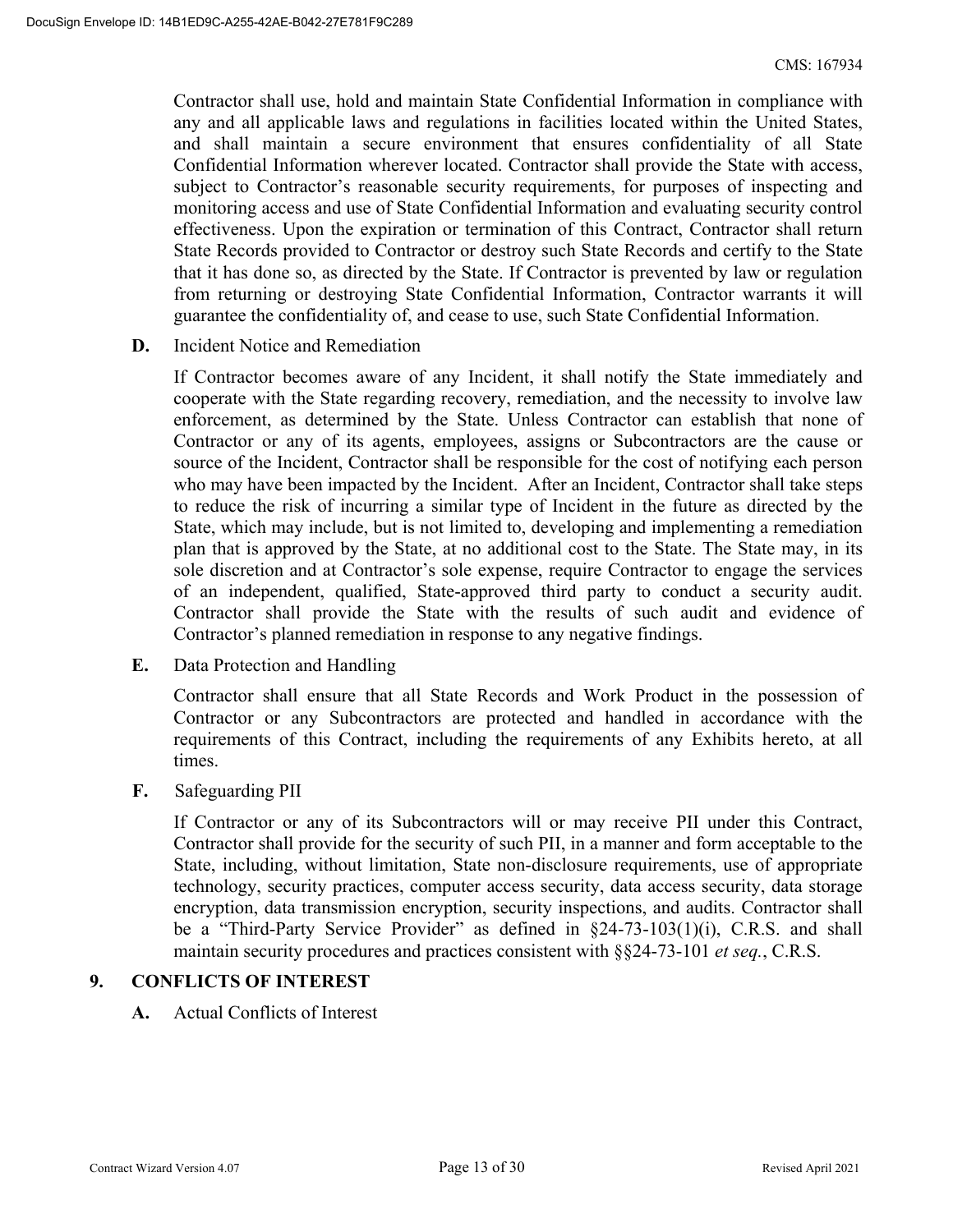Contractor shall not engage in any business or activities, or maintain any relationships that conflict in any way with the full performance of the obligations of Contractor under this Contract. Such a conflict of interest would arise when a Contractor or Subcontractor's employee, officer or agent were to offer or provide any tangible personal benefit to an employee of the State, or any member of his or her immediate family or his or her partner, related to the award of, entry into or management or oversight of this Contract.

**B.** Apparent Conflicts of Interest

Contractor acknowledges that, with respect to this Contract, even the appearance of a conflict of interest shall be harmful to the State's interests. Absent the State's prior written approval, Contractor shall refrain from any practices, activities or relationships that reasonably appear to be in conflict with the full performance of Contractor's obligations under this Contract.

**C.** Disclosure to the State

If a conflict or the appearance of a conflict arises, or if Contractor is uncertain whether a conflict or the appearance of a conflict has arisen, Contractor shall submit to the State a disclosure statement setting forth the relevant details for the State's consideration. Failure to promptly submit a disclosure statement or to follow the State's direction in regard to the actual or apparent conflict constitutes a breach of this Contract.

**D.** Contractor shall maintain a written conflict of interest policy. Contractor shall provide the written conflict of interest policy to the State upon request.

#### **10. INSURANCE**

Contractor shall obtain and maintain, and ensure that each Subcontractor shall obtain and maintain, insurance as specified in this section at all times during the term of this Contract to the extent that such insurance policies are required as shown on the Signature and Cover Page for this Contract. All insurance policies required by this Contract shall be issued by insurance companies as approved by the State. These insurance requirements shall not be construed as caps or limitations on liability.

**A.** Workers' Compensation

 Workers' compensation insurance as required by state statute, and employers' liability insurance covering all Contractor or Subcontractor employees acting within the course and scope of their employment.

**B.** General Liability

Commercial general liability insurance covering premises operations, fire damage, independent contractors, products and completed operations, blanket contractual liability, personal injury, and advertising liability with minimum limits as follows:

- i. \$1,000,000 each occurrence;
- ii. \$1,000,000 general aggregate;
- iii. \$1,000,000 products and completed operations aggregate; and
- iv. \$50,000 any 1 fire.
- **C.** Automobile Liability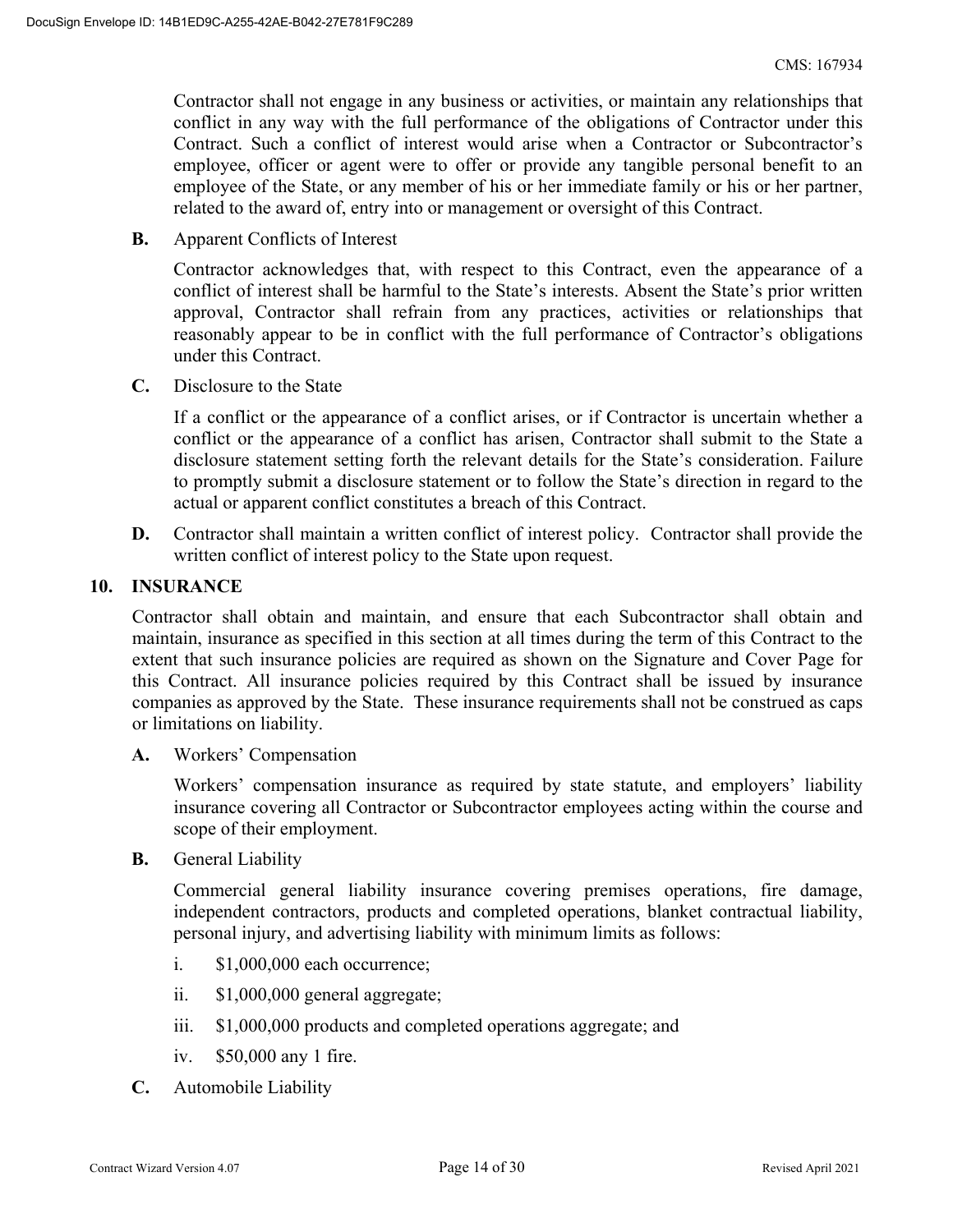Automobile liability insurance covering any auto (including owned, hired and non-owned autos) with a minimum limit of \$1,000,000 each accident combined single limit.

**D.** Protected Information

Liability insurance covering all loss of State Confidential Information, such as PII, PHI, PCI, Tax Information, and CJI, and claims based on alleged violations of privacy rights through improper use or disclosure of protected information with minimum limits as follows:

- i. \$1,000,000 each occurrence; and
- ii. \$2,000,000 general aggregate.
- iii. Notwithstanding sections D(i) and (ii) above, if Contractor has State Confidential Information for 10 or fewer individuals or revenues of \$250,000 or less, Contractor shall maintain limits of not less than \$50,000.
- iv. Notwithstanding sections D(i) and (ii) above, if Contractor has State Confidential Information for 25 or fewer individuals or revenues of \$500,000 or less, Contractor shall maintain limits of not less than \$100,000.
- **E.** Professional Liability Insurance

Professional liability insurance covering any damages caused by an error, omission or any negligent act with minimum limits as follows:

- i. \$1,000,000 each occurrence; and
- ii. \$1,000,000 general aggregate.
- **F.** Crime Insurance

Crime insurance including employee dishonesty coverage with minimum limits as follows:

- i. \$1,000,000 each occurrence; and
- ii. \$1,000,000 general aggregate.
- **G.** Cyber/Network Security and Privacy Liability

Liability insurance covering civil, regulatory, and statutory damages, contractual damages, data breach management exposure, and any loss of income or extra expense as a result of actual or alleged breach, violation or infringement of right to privacy, consumer data protection law, confidentiality or other legal protection for personal information, as well as State Confidential Information with minimum limits as follows:

- i. \$1,000,000 each occurrence; and
- ii. \$2,000,000 general aggregate.
- **H.** Additional Insured

The State shall be named as additional insured on all commercial general liability policies (leases and construction contracts require additional insured coverage for completed operations) required of Contractor and Subcontractors.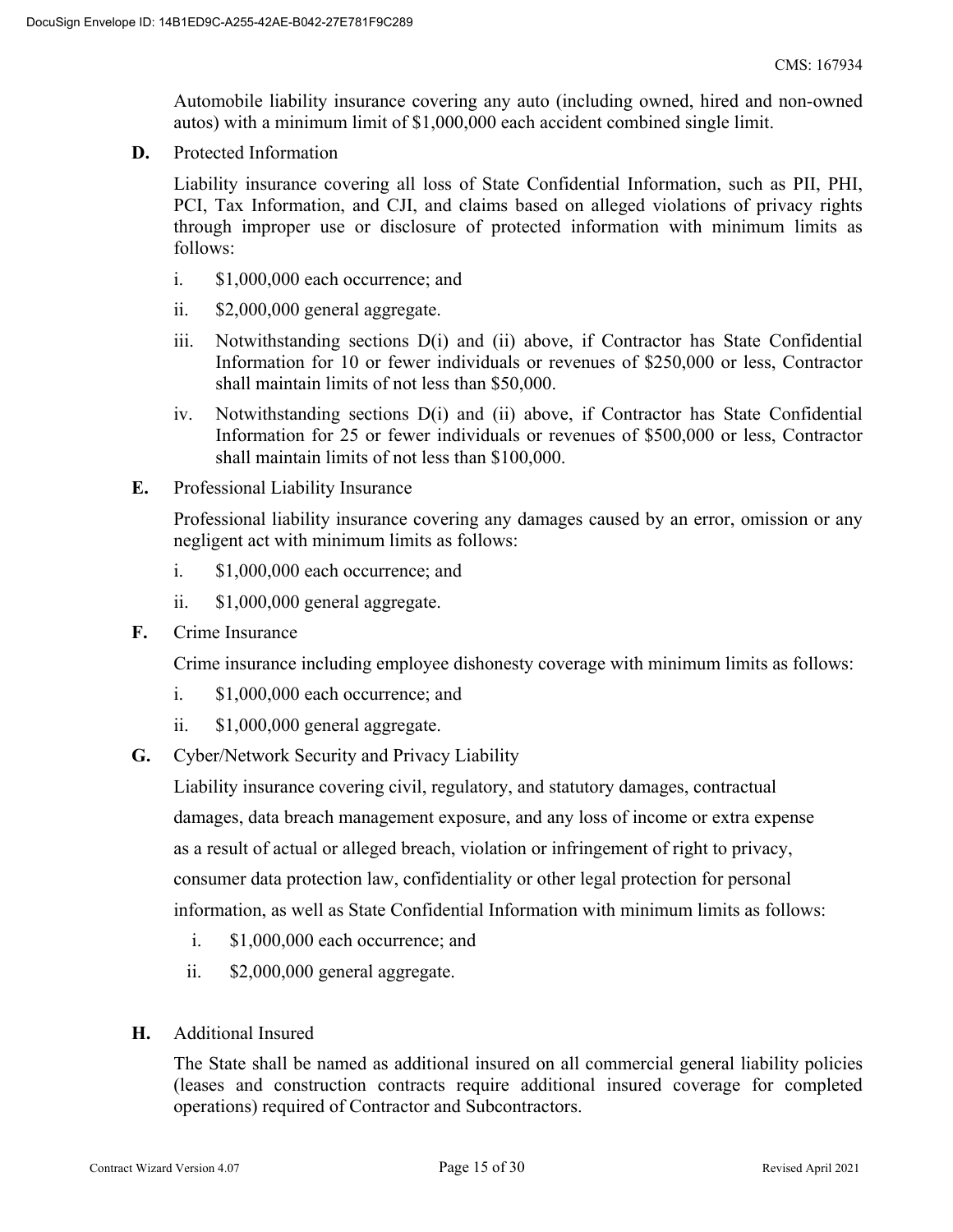#### **I.** Primacy of Coverage

Coverage required of Contractor and each Subcontractor shall be primary over any insurance or self-insurance program carried by Contractor or the State.

**J.** Cancellation

The above insurance policies shall include provisions preventing cancellation or nonrenewal, except for cancellation based on non-payment of premiums, without at least 30 days prior notice to Contractor and Contractor shall forward such notice to the State in accordance with **§15** within 7 days of Contractor's receipt of such notice.

**K.** Subrogation Waiver

All insurance policies secured or maintained by Contractor or its Subcontractors in relation to this Contract shall include clauses stating that each carrier shall waive all rights of recovery under subrogation or otherwise against Contractor or the State, its agencies, institutions, organizations, officers, agents, employees, and volunteers.

**L.** Public Entities

If Contractor is a "public entity" within the meaning of the Colorado Governmental Immunity Act, §24-10-101, *et seq.*, C.R.S. (the "GIA"), Contractor shall maintain, in lieu of the liability insurance requirements stated above, at all times during the term of this Contract such liability insurance, by commercial policy or self-insurance, as is necessary to meet its liabilities under the GIA. If a Subcontractor is a public entity within the meaning of the GIA, Contractor shall ensure that the Subcontractor maintain at all times during the terms of this Contract, in lieu of the liability insurance requirements stated above, such liability insurance, by commercial policy or self-insurance, as is necessary to meet the Subcontractor's obligations under the GIA.

**M.** Certificates

Contractor shall provide to the State certificates evidencing Contractor's insurance coverage required in this Contract within 7 Business Days following the Effective Date. Contractor shall provide to the State certificates evidencing Subcontractor insurance coverage required under this Contract within 7 Business Days following the Effective Date, except that, if Contractor's subcontract is not in effect as of the Effective Date, Contractor shall provide to the State certificates showing Subcontractor insurance coverage required under this Contract within 7 Business Days following Contractor's execution of the subcontract. No later than 15 days before the expiration date of Contractor's or any Subcontractor's coverage, Contractor shall deliver to the State certificates of insurance evidencing renewals of coverage. At any other time during the term of this Contract, upon request by the State, Contractor shall, within 7 Business Days following the request by the State, supply to the State evidence satisfactory to the State of compliance with the provisions of this section.

# **11. BREACH OF CONTRACT**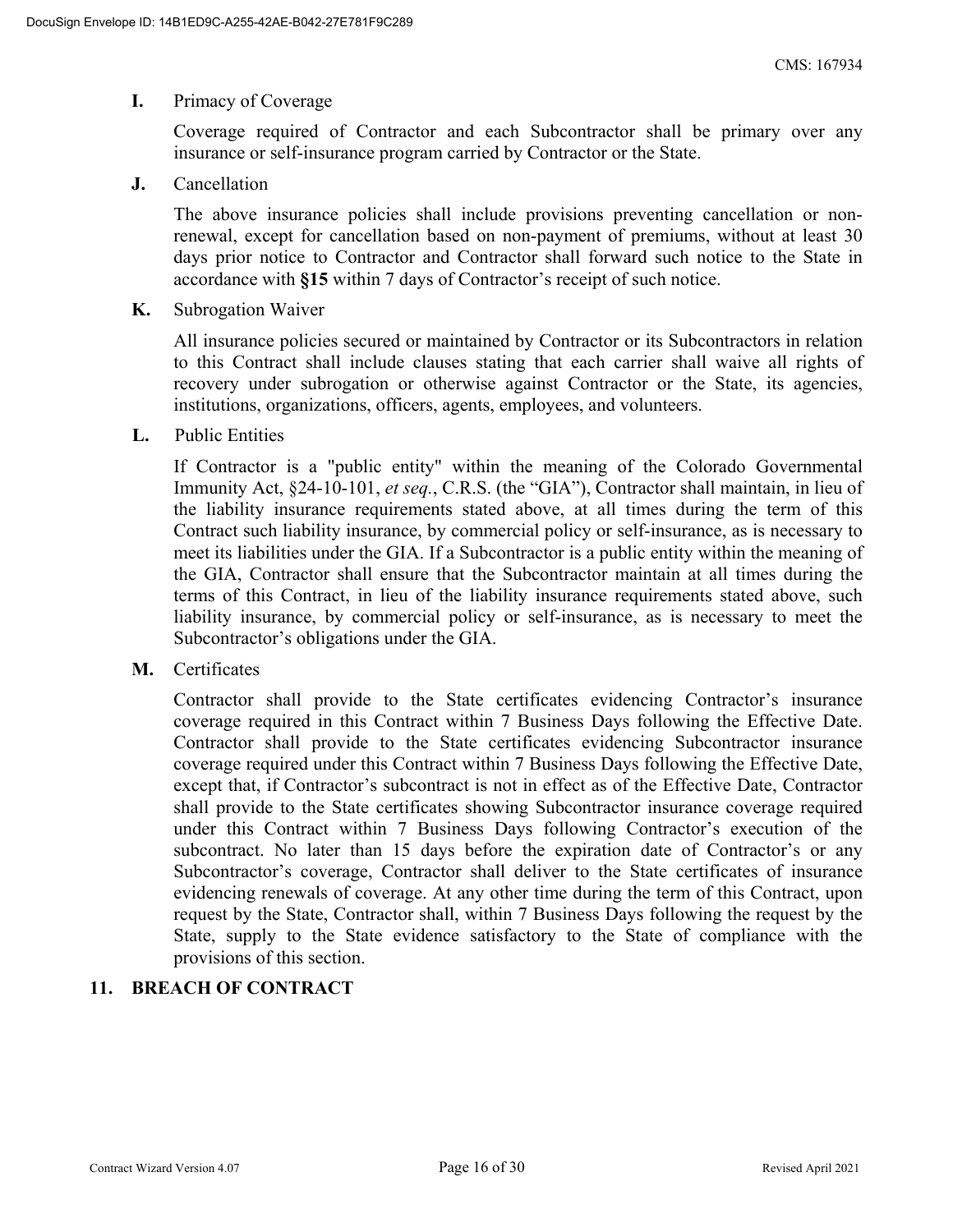In the event of a Breach of Contract, the aggrieved Party shall give written notice of breach to the other Party. If the notified Party does not cure the Breach of Contract, at its sole expense, within 30 days after the delivery of written notice, the Party may exercise any of the remedies as described in **§12** for that Party. Notwithstanding any provision of this Contract to the contrary, the State, in its discretion, need not provide notice or a cure period and may immediately terminate this Contract in whole or in part or institute any other remedy in the Contract in order to protect the public interest of the State; or if Contractor is debarred or suspended under §24-109-105, C.R.S., the State, in its discretion, need not provide notice or cure period and may terminate this Contract in whole or in part or institute any other remedy in this Contract as of the date that the debarment or suspension takes effect.

## **12. REMEDIES**

**A.** State's Remedies

If Contractor is in breach under any provision of this Contract and fails to cure such breach, the State, following the notice and cure period set forth in **§11,** shall have all of the remedies listed in this section in addition to all other remedies set forth in this Contract or at law. The State may exercise any or all of the remedies available to it, in its discretion, concurrently or consecutively.

i. Termination for Breach

In the event of Contractor's uncured breach, the State may terminate this entire Contract or any part of this Contract. Contractor shall continue performance of this Contract to the extent not terminated, if any.

a. Obligations and Rights

To the extent specified in any termination notice, Contractor shall not incur further obligations or render further performance past the effective date of such notice, and shall terminate outstanding orders and subcontracts with third parties. However, Contractor shall complete and deliver to the State all Work not cancelled by the termination notice, and may incur obligations as necessary to do so within this Contract's terms. At the request of the State, Contractor shall assign to the State all of Contractor's rights, title, and interest in and to such terminated orders or subcontracts. Upon termination, Contractor shall take timely, reasonable and necessary action to protect and preserve property in the possession of Contractor but in which the State has an interest. At the State's request, Contractor shall return materials owned by the State in Contractor's possession at the time of any termination. Contractor shall deliver all completed Work Product and all Work Product that was in the process of completion to the State at the State's request.

b. Payments

Notwithstanding anything to the contrary, the State shall only pay Contractor for accepted Work received as of the date of termination. If, after termination by the State, the State agrees that Contractor was not in breach or that Contractor's action or inaction was excusable, such termination shall be treated as a termination in the public interest, and the rights and obligations of the Parties shall be as if this Contract had been terminated in the public interest under **§2.E**.

c. Damages and Withholding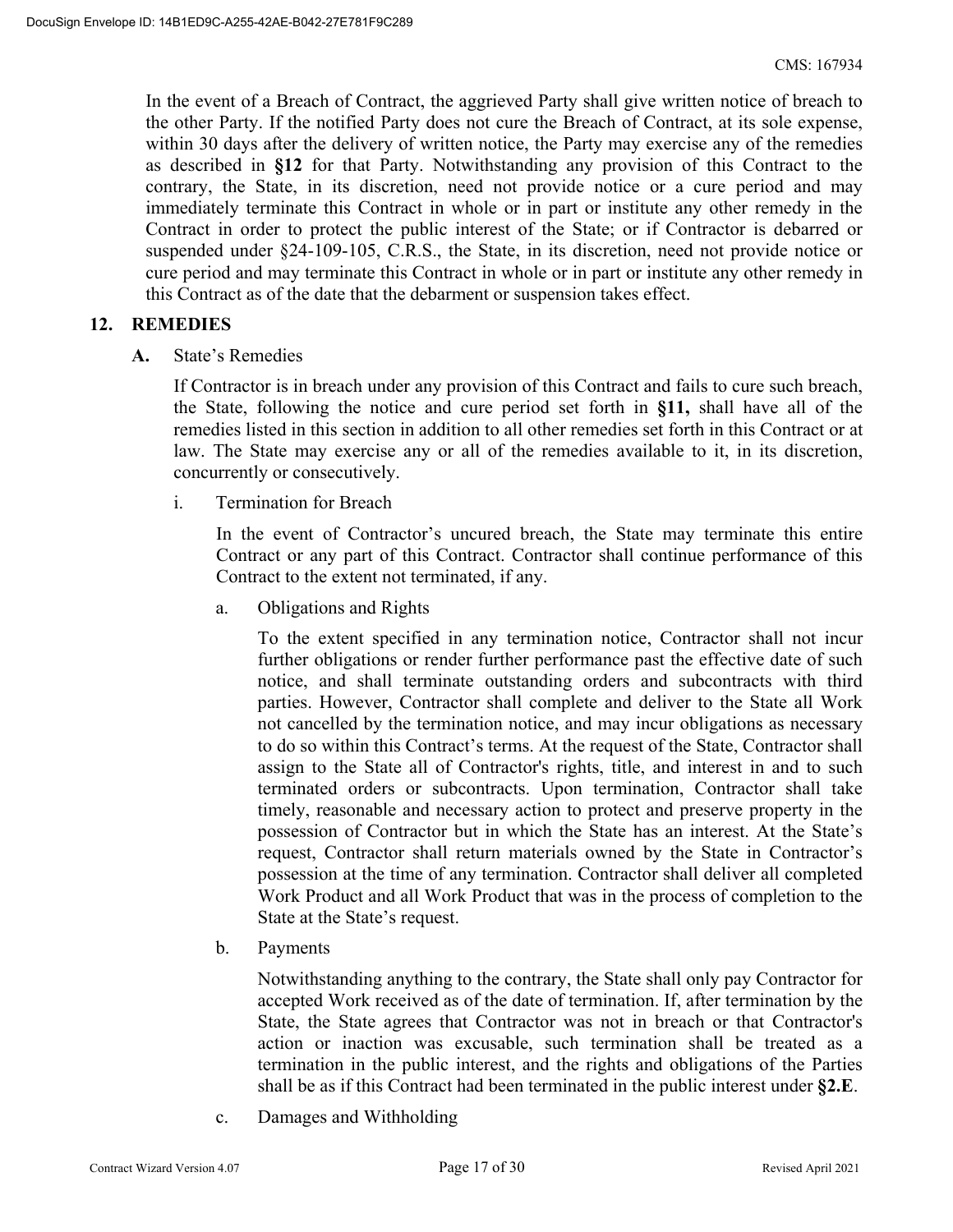Notwithstanding any other remedial action by the State, Contractor shall remain liable to the State for any damages sustained by the State in connection with any breach by Contractor, and the State may withhold payment to Contractor for the purpose of mitigating the State's damages until such time as the exact amount of damages due to the State from Contractor is determined. The State may withhold any amount that may be due Contractor as the State deems necessary to protect the State against loss including, without limitation, loss as a result of outstanding liens and excess costs incurred by the State in procuring from third parties replacement Work as cover.

ii. Remedies Not Involving Termination

The State, in its discretion, may exercise one or more of the following additional remedies:

a. Suspend Performance

Suspend Contractor's performance with respect to all or any portion of the Work pending corrective action as specified by the State without entitling Contractor to an adjustment in price or cost or an adjustment in the performance schedule. Contractor shall promptly cease performing Work and incurring costs in accordance with the State's directive, and the State shall not be liable for costs incurred by Contractor after the suspension of performance.

b. Withhold Payment

Withhold payment to Contractor until Contractor corrects its Work.

c. Deny Payment

Deny payment for Work not performed, or that due to Contractor's actions or inactions, cannot be performed or if they were performed are reasonably of no value to the state; provided, that any denial of payment shall be equal to the value of the obligations not performed.

d. Intellectual Property

If any Work infringes, or if the State in its sole discretion determines that any Work is likely to infringe, a patent, copyright, trademark, trade secret or other intellectual property right, Contractor shall, as approved by the State, **(i)** secure that right to use such Work for the State and Contractor; **(ii)** replace the Work with noninfringing Work or modify the Work so that it becomes noninfringing; or, **(iii)** remove any infringing Work and refund the amount paid for such Work to the State.

**B.** Contractor's Remedies

If the State is in breach of any provision of this Contract and does not cure such breach, Contractor, following the notice and cure period in **§11** and the dispute resolution process in **§13**, shall have all remedies available at law and equity.

# **13. STATE'S RIGHT OF REMOVAL**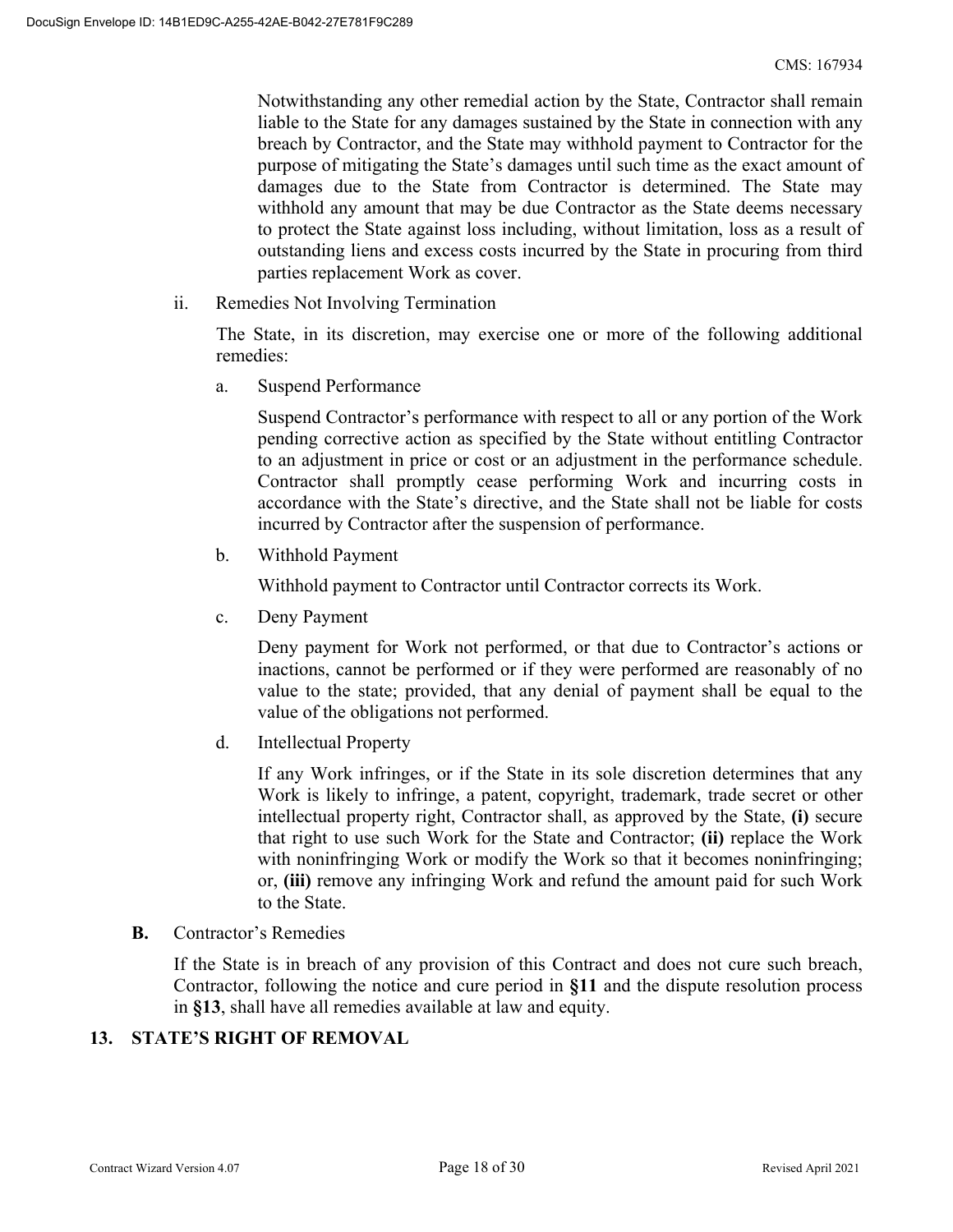The State retains the right to demand, at any time, regardless of whether Contractor is in breach, the immediate removal of any of Contractor's employees, agents, or subcontractors from the work whom the State, in its sole discretion, deems incompetent, careless, insubordinate, unsuitable, or otherwise unacceptable or whose continued relation to this Contract is deemed by the State to be contrary to the public interest or the State's best interest.

#### **14. DISPUTE RESOLUTION**

**A.** Initial Resolution

Except as herein specifically provided otherwise, disputes concerning the performance of this Contract which cannot be resolved by the designated Contract representatives shall be referred in writing to a senior departmental management staff member designated by the State and a senior manager designated by Contractor for resolution.

**B.** Resolution of Controversies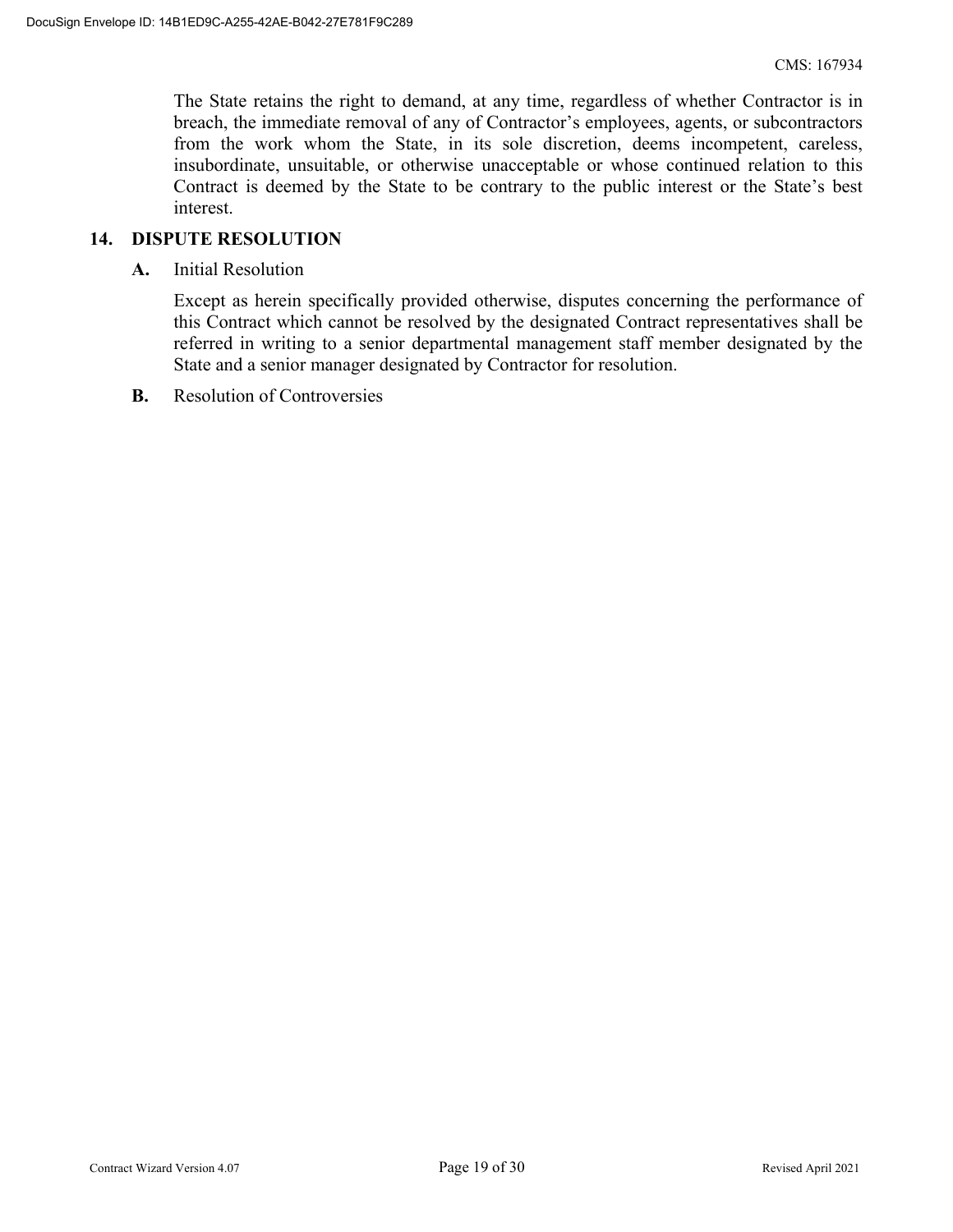If the initial resolution described in **§14.A** fails to resolve the dispute within 10 Business Days, Contractor shall submit any alleged breach of this Contract by the State to the Procurement Official of CDHS as described in §24-101-301(30), C.R.S. for resolution in accordance with the provisions of §§24-106-109 and 24-109-101.1 through 24-109-505, C.R.S., (the "Resolution Statutes"), except that if Contractor wishes to challenge any decision rendered by the Procurement Official, Contractor's challenge shall be an appeal to the Executive Director of the Department of Personnel and Administration, or their delegate, under the Resolution Statutes before Contractor pursues any further action as permitted by such statutes. Except as otherwise stated in this Section, all requirements of the Resolution Statutes shall apply including, without limitation, time limitations.

## **15. NOTICES AND REPRESENTATIVES**

Each individual identified on the Signature and Cover Pages shall be the principal representative of the designating Party. All notices required or permitted to be given under this Contract shall be in writing, and shall be delivered **(A)** by hand with receipt required, **(B)** by certified or registered mail to such Party's principal representative at the address set forth on the Signature and Cover Pages for this Contract or **(C)** as an email with read receipt requested to the principal representative at the email address, if any, set forth on the Signature and Cover Pages for this Contract. If a Party delivers a notice to another through email and the email is undeliverable, then, unless the Party has been provided with an alternate email contact, the Party delivering the notice shall deliver the notice by hand with receipt required or by certified or registered mail to such Party's principal representative at the address set forth below. Either Party may change its principal representative or principal representative contact information by notice submitted in accordance with this section without a formal amendment to this Contract. Unless otherwise provided in this Contract, notices shall be effective upon delivery of the written notice.

## **16. RIGHTS IN WORK PRODUCT AND OTHER INFORMATION**

#### **A.** Work Product

Contractor assigns to the State and its successors and assigns, the entire right, title, and interest in and to all causes of action, either in law or in equity, for past, present, or future infringement of intellectual property rights related to the Work Product and all works based on, derived from, or incorporating the Work Product. Whether or not Contractor is under contract with the State at the time, Contractor shall execute applications, assignments, and other documents, and shall render all other reasonable assistance requested by the State, to enable the State to secure patents, copyrights, licenses and other intellectual property rights related to the Work Product. To the extent that Work Product would fall under the definition of "works made for hire" under 17 U.S.C.S. §101, the Parties intend the Work Product to be a work made for hire.

#### i. Copyrights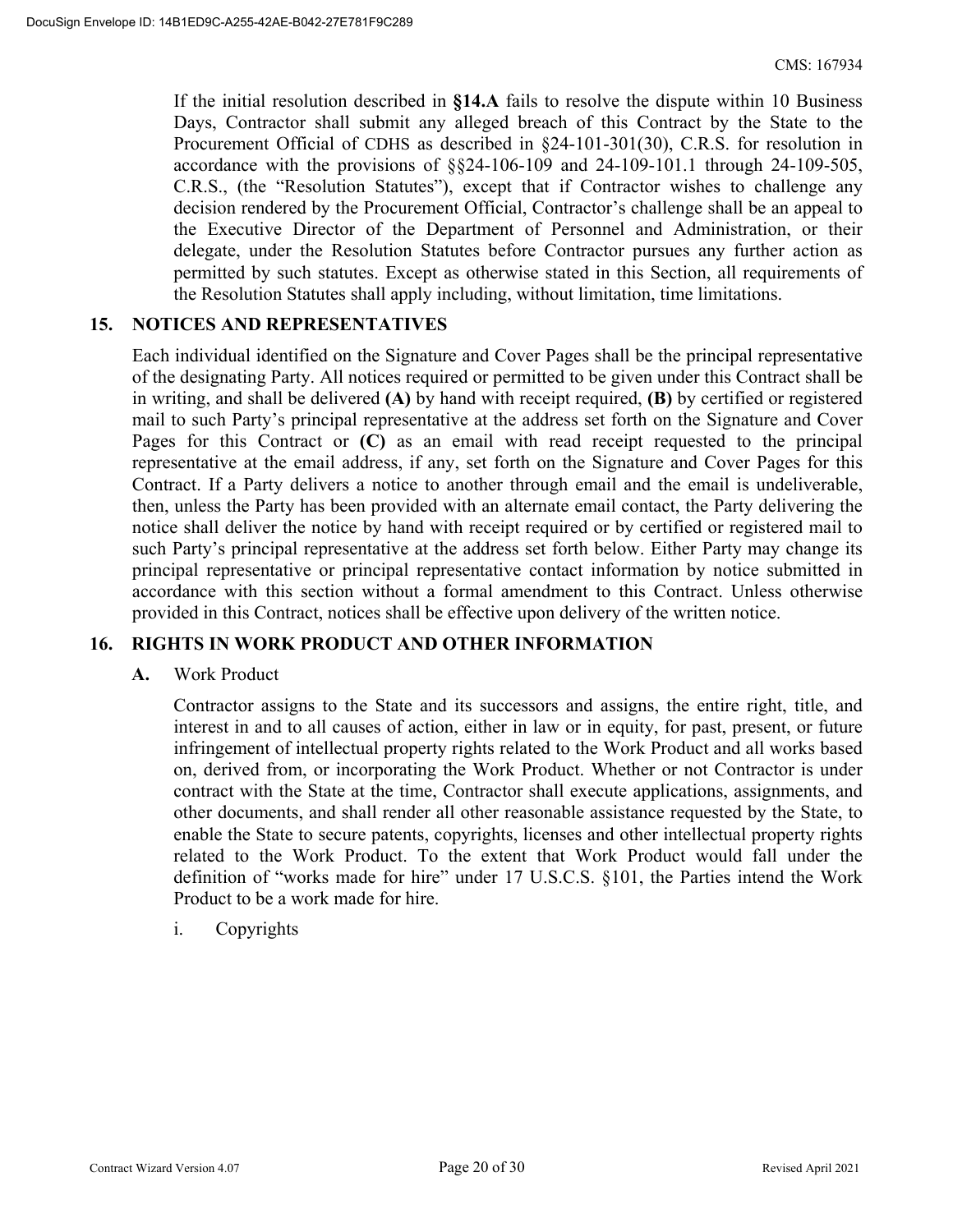To the extent that the Work Product (or any portion of the Work Product) would not be considered works made for hire under applicable law, Contractor hereby assigns to the State, the entire right, title, and interest in and to copyrights in all Work Product and all works based upon, derived from, or incorporating the Work Product; all copyright applications, registrations, extensions, or renewals relating to all Work Product and all works based upon, derived from, or incorporating the Work Product; and all moral rights or similar rights with respect to the Work Product throughout the world. To the extent that Contractor cannot make any of the assignments required by this section, Contractor hereby grants to the State a perpetual, irrevocable, royalty-free license to use, modify, copy, publish, display, perform, transfer, distribute, sell, and create derivative works of the Work Product and all works based upon, derived from, or incorporating the Work Product by all means and methods and in any format now known or invented in the future. The State may assign and license its rights under this license.

ii. Patents

In addition, Contractor grants to the State (and to recipients of Work Product distributed by or on behalf of the State) a perpetual, worldwide, no-charge, royaltyfree, irrevocable patent license to make, have made, use, distribute, sell, offer for sale, import, transfer, and otherwise utilize, operate, modify and propagate the contents of the Work Product. Such license applies only to those patent claims licensable by Contractor that are necessarily infringed by the Work Product alone, or by the combination of the Work Product with anything else used by the State.

**B.** Exclusive Property of the State

Except to the extent specifically provided elsewhere in this Contract, any pre-existing State Records, State software, research, reports, studies, photographs, negatives or other documents, drawings, models, materials, data and information shall be the exclusive property of the State (collectively, "State Materials"). Contractor shall not use, willingly allow, cause or permit Work Product or State Materials to be used for any purpose other than the performance of Contractor's obligations in this Contract without the prior written consent of the State. Upon termination of this Contract for any reason, Contractor shall provide all Work Product and State Materials to the State in a form and manner as directed by the State.

**C.** Exclusive Property of Contractor

Contractor retains the exclusive rights, title, and ownership to any and all pre-existing materials owned or licensed to Contractor including, but not limited to, all pre-existing software, licensed products, associated source code, machine code, text images, audio and/or video, and third-party materials, delivered by Contractor under the Contract, whether incorporated in a Deliverable or necessary to use a Deliverable (collectively, "Contractor Property"). Contractor Property shall be licensed to the State as set forth in this Contract or a State approved license agreement: **(i)** entered into as exhibits to this Contract; **(ii)** obtained by the State from the applicable third-party vendor; or **(iii)** in the case of open source software, the license terms set forth in the applicable open source license agreement.

# **17. STATEWIDE CONTRACT MANAGEMENT SYSTEM**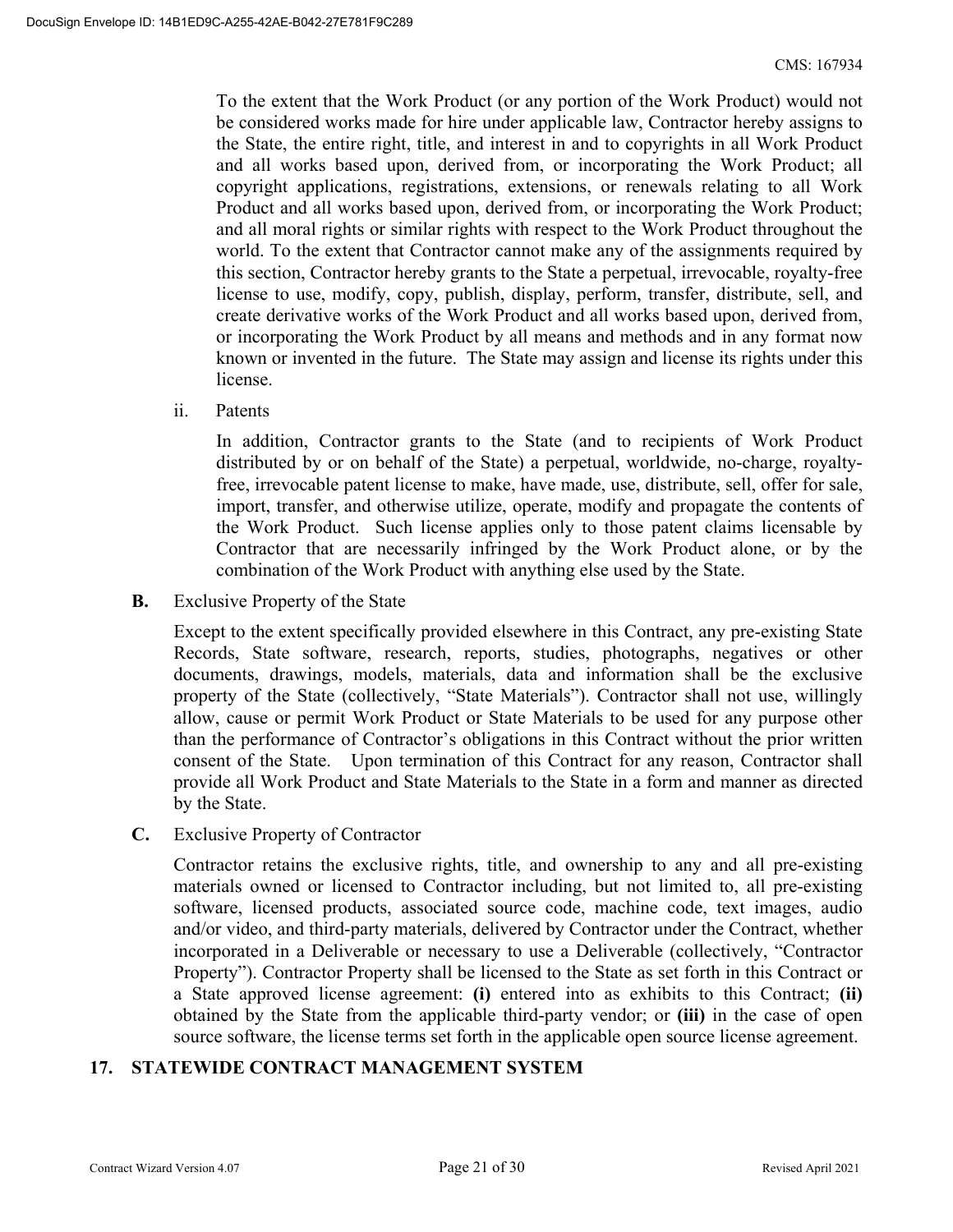If the maximum amount payable to Contractor under this Contract is \$100,000 or greater, either on the Effective Date or at any time thereafter, this section shall apply. Contractor agrees to be governed by and comply with the provisions of §§24-106-103, 24-102-206, 24-106-106, and 24- 106-107, C.R.S. regarding the monitoring of vendor performance and the reporting of contract performance information in the State's contract management system ("Contract Management System" or "CMS"). Contractor's performance shall be subject to evaluation and review in accordance with the terms and conditions of this Contract, Colorado statutes governing CMS, and State Fiscal Rules and State Controller Policies.

#### **18. GENERAL PROVISIONS**

**A.** Assignment

Contractor's rights and obligations under this Contract are personal and may not be transferred or assigned without the prior, written consent of the State. Any attempt at assignment or transfer without such consent shall be void. Any assignment or transfer of Contractor's rights and obligations approved by the State shall be subject to the provisions of this Contract

**B.** Subcontracts

Unless other restrictions are required elsewhere in this Contract, Contractor shall not enter into any subcontract in connection with its obligations under this Contract without providing notice to the State. The State may reject any such subcontract, and Contractor shall terminate any subcontract that is rejected by the State and shall not allow any Subcontractor to perform any Work after that Subcontractor's subcontract has been rejected by the State. Contractor shall submit to the State a copy of each such subcontract upon request by the State. All subcontracts entered into by Contractor in connection with this Contract shall comply with all applicable federal and state laws and regulations, shall provide that they are governed by the laws of the State of Colorado, and shall be subject to all provisions of this Contract.

**C.** Binding Effect

Except as otherwise provided in **§18.A.**, all provisions of this Contract, including the benefits and burdens, shall extend to and be binding upon the Parties' respective successors and assigns.

**D.** Authority

Each Party represents and warrants to the other that the execution and delivery of this Contract and the performance of such Party's obligations have been duly authorized.

**E.** Captions and References

The captions and headings in this Contract are for convenience of reference only, and shall not be used to interpret, define, or limit its provisions. All references in this Contract to sections (whether spelled out or using the § symbol), subsections, exhibits or other attachments, are references to sections, subsections, exhibits or other attachments contained herein or incorporated as a part hereof, unless otherwise noted.

**F.** Counterparts

This Contract may be executed in multiple, identical, original counterparts, each of which shall be deemed to be an original, but all of which, taken together, shall constitute one and the same agreement.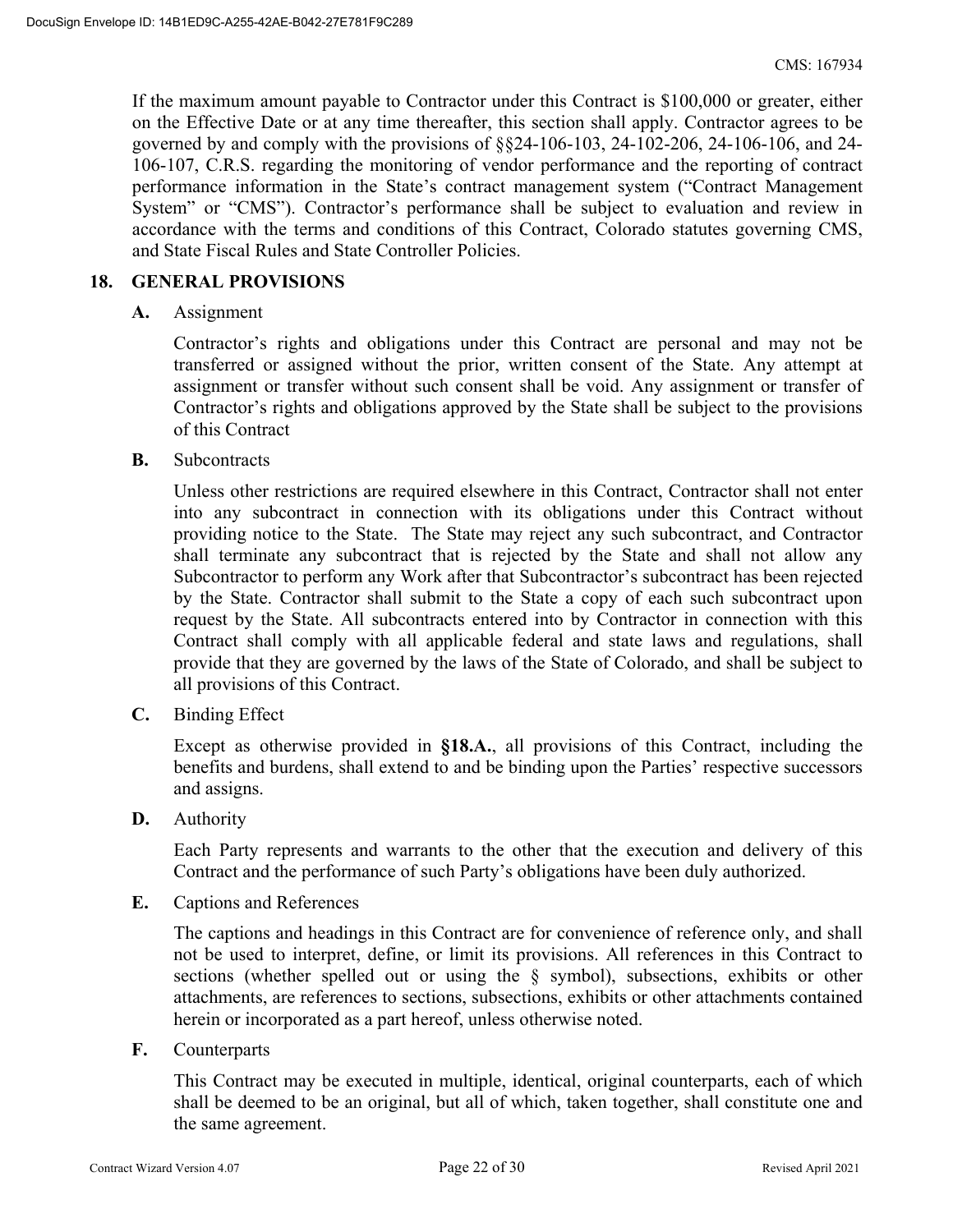#### **G.** Entire Understanding

This Contract represents the complete integration of all understandings between the Parties related to the Work, and all prior representations and understandings related to the Work, oral or written, are merged into this Contract. Prior or contemporaneous additions, deletions, or other changes to this Contract shall not have any force or effect whatsoever, unless embodied herein.

**H.** Digital Signatures

If any signatory signs this Contract using a digital signature in accordance with the Colorado State Controller Contract, Grant and Purchase Order Policies regarding the use of digital signatures issued under the State Fiscal Rules, then any agreement or consent to use digital signatures within the electronic system through which that signatory signed shall be incorporated into this Contract by reference.

**I.** Modification

Except as otherwise provided in this Contract, any modification to this Contract shall only be effective if agreed to in a formal amendment to this Contract, properly executed and approved in accordance with applicable Colorado State law and State Fiscal Rules. Modifications permitted under this Contract, other than contract amendments, shall conform to the policies issued by the Colorado State Controller.

**J.** Statutes, Regulations, Fiscal Rules, and Other Authority.

Any reference in this Contract to a statute, regulation, State Fiscal Rule, fiscal policy or other authority shall be interpreted to refer to such authority then current, as may have been changed or amended since the Effective Date of this Contract.

**K.** Order of Precedence

 In the event of a conflict or inconsistency between this Contract and any Exhibits or attachments such conflict or inconsistency shall be resolved by reference to the documents in the following order of priority:

- i. Colorado Special Provisions in **§19** of the main body of this Contract.
- ii. HIPAA Business Associate Agreement (if any).
- iii. Information Technology Provisions Exhibit (if any).
- iv. The provisions of the other sections of the main body of this Contract.
- v. Any other Exhibit(s) shall take precedence in alphabetical order.
- **L.** External Terms and Conditions

Notwithstanding anything to the contrary herein, the State shall not be subject to any provision included in any terms, conditions, or agreements appearing on Contractor's or a Subcontractor's website or any provision incorporated into any click-through or online agreements related to the Work unless that provision is specifically referenced in this Contract.

**M.** Severability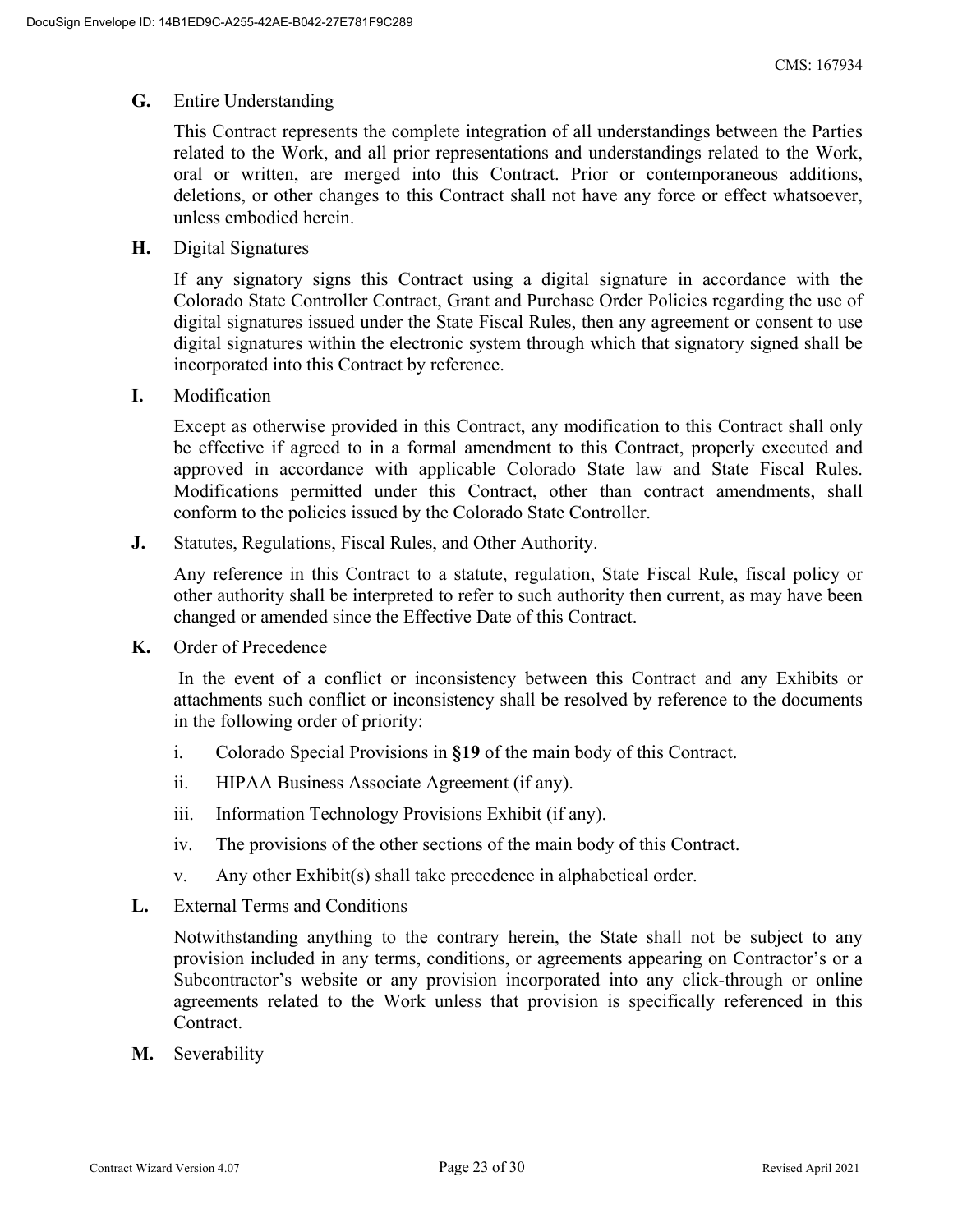The invalidity or unenforceability of any provision of this Contract shall not affect the validity or enforceability of any other provision of this Contract, which shall remain in full force and effect, provided that the Parties can continue to perform their obligations under this Contract in accordance with the intent of the Contract.

**N.** Survival of Certain Contract Terms

Any provision of this Contract that imposes an obligation on a Party after termination or expiration of the Contract shall survive the termination or expiration of the Contract and shall be enforceable by the other Party.

**O.** Taxes

The State is exempt from federal excise taxes under I.R.C. Chapter 32 (26 U.S.C., Subtitle D, Ch. 32) (Federal Excise Tax Exemption Certificate of Registry No. 84-730123K) and from State and local government sales and use taxes under §§39-26-704(1), *et seq.* C.R.S. (Colorado Sales Tax Exemption Identification Number 98-02565). The State shall not be liable for the payment of any excise, sales, or use taxes, regardless of whether any political subdivision of the state imposes such taxes on Contractor. Contractor shall be solely responsible for any exemptions from the collection of excise, sales or use taxes that Contractor may wish to have in place in connection with this Contract.

**P.** Third Party Beneficiaries

Except for the Parties' respective successors and assigns described in **§18.A.,** this Contract does not and is not intended to confer any rights or remedies upon any person or entity other than the Parties. Enforcement of this Contract and all rights and obligations hereunder are reserved solely to the Parties. Any services or benefits which third parties receive as a result of this Contract are incidental to the Contract, and do not create any rights for such third parties.

**Q.** Waiver

A Party's failure or delay in exercising any right, power, or privilege under this Contract, whether explicit or by lack of enforcement, shall not operate as a waiver, nor shall any single or partial exercise of any right, power, or privilege preclude any other or further exercise of such right, power, or privilege.

**R.** CORA Disclosure

To the extent not prohibited by federal law, this Contract and the performance measures and standards required under §24-106-107, C.R.S., if any, are subject to public release through the CORA.

**S.** Standard and Manner of Performance

Contractor shall perform its obligations under this Contract in accordance with the highest standards of care, skill and diligence in Contractor's industry, trade, or profession.

**T.** Licenses, Permits, and Other Authorizations.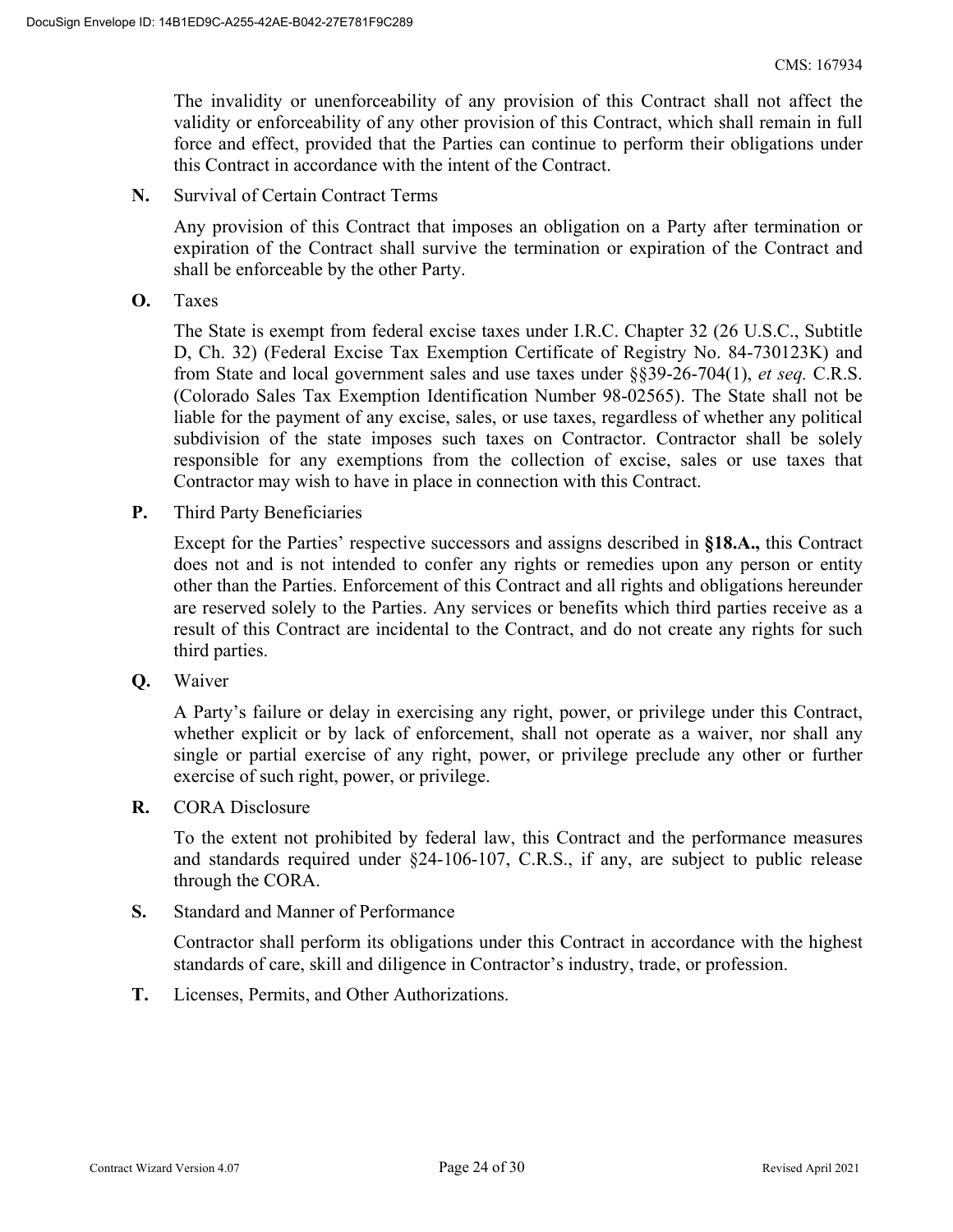Contractor shall secure, prior to the Effective Date, and maintain at all times during the term of this Contract, at its sole expense, all licenses, certifications, permits, and other authorizations required to perform its obligations under this Contract, and shall ensure that all employees, agents and Subcontractors secure and maintain at all times during the term of their employment, agency or subcontract, all licenses, certifications, permits and other authorizations required to perform their obligations in relation to this Contract.

- **U.** Indemnification
	- i. Applicability

This entire **§18.U** does not apply to Contractor if Contractor is a "public entity" within the meaning of the GIA.

ii. General Indemnification

Contractor shall indemnify, save, and hold harmless the State, its employees, agents and assignees (the "Indemnified Parties"), against any and all costs, expenses, claims, damages, liabilities, court awards and other amounts (including attorneys' fees and related costs) incurred by any of the Indemnified Parties in relation to any act or omission by Contractor, or its employees, agents, Subcontractors, or assignees in connection with this Contract.

iii. Confidential Information Indemnification

Disclosure or use of State Confidential Information by Contractor in violation of **§8** may be cause for legal action by third parties against Contractor, the State, or their respective agents. Contractor shall indemnify, save, and hold harmless the Indemnified Parties, against any and all claims, damages, liabilities, losses, costs, expenses (including attorneys' fees and costs) incurred by the State in relation to any act or omission by Contractor, or its employees, agents, assigns, or Subcontractors in violation of **§8**.

iv. Intellectual Property Indemnification

Contractor shall indemnify, save, and hold harmless the Indemnified Parties, against any and all costs, expenses, claims, damages, liabilities, and other amounts (including attorneys' fees and costs) incurred by the Indemnified Parties in relation to any claim that any Work infringes a patent, copyright, trademark, trade secret, or any other intellectual property right.

# **19. COLORADO SPECIAL PROVISIONS (COLORADO FISCAL RULE 3-3)**

These Special Provisions apply to all contracts except where noted in italics.

# **A. STATUTORY APPROVAL. §24-30-202(1), C.R.S.**

This Contract shall not be valid until it has been approved by the Colorado State Controller or designee. If this Contract is for a Major Information Technology Project, as defined in §24-37.5-102(2.6), then this Contract shall not be valid until it has been approved by the State's Chief Information Officer or designee.

#### **B. FUND AVAILABILITY. §24-30-202(5.5), C.R.S.**

Financial obligations of the State payable after the current State Fiscal Year are contingent upon funds for that purpose being appropriated, budgeted, and otherwise made available.

# **C. GOVERNMENTAL IMMUNITY.**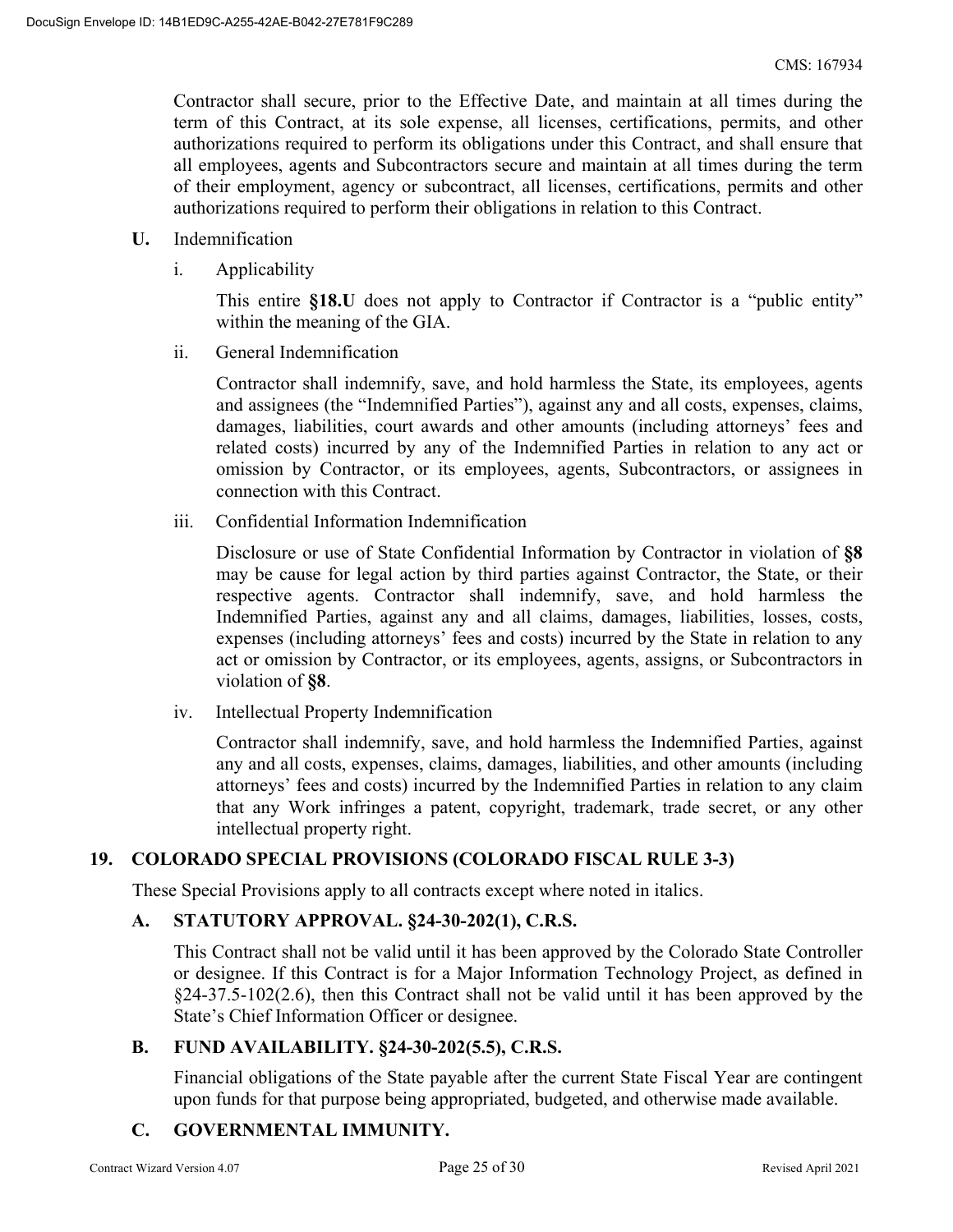Liability for claims for injuries to persons or property arising from the negligence of the State, its departments, boards, commissions committees, bureaus, offices, employees and officials shall be controlled and limited by the provisions of the Colorado Governmental Immunity Act, §24-10-101, et seq., C.R.S.; the Federal Tort Claims Act, 28 U.S.C. Pt. VI, Ch. 171 and 28 U.S.C. 1346(b), and the State's risk management statutes, §§24-30-1501, et seq. C.R.S. No term or condition of this Contract shall be construed or interpreted as a waiver, express or implied, of any of the immunities, rights, benefits, protections, or other provisions, contained in these statutes.

### **D. INDEPENDENT CONTRACTOR.**

Contractor shall perform its duties hereunder as an independent contractor and not as an employee. Neither Contractor nor any agent or employee of Contractor shall be deemed to be an agent or employee of the State. Contractor shall not have authorization, express or implied, to bind the State to any agreement, liability or understanding, except as expressly set forth herein. **Contractor and its employees and agents are not entitled to unemployment insurance or workers compensation benefits through the State and the State shall not pay for or otherwise provide such coverage for Contractor or any of its agents or employees. Contractor shall pay when due all applicable employment taxes and income taxes and local head taxes incurred pursuant to this Contract. Contractor shall (i) provide and keep in force workers' compensation and unemployment compensation insurance in the amounts required by law, (ii) provide proof thereof when requested by the State, and (iii) be solely responsible for its acts and those of its employees and agents.** 

#### **E. COMPLIANCE WITH LAW.**

Contractor shall strictly comply with all applicable federal and State laws, rules, and regulations in effect or hereafter established, including, without limitation, laws applicable to discrimination and unfair employment practices.

#### **F. CHOICE OF LAW, JURISDICTION, AND VENUE.**

Colorado law, and rules and regulations issued pursuant thereto, shall be applied in the interpretation, execution, and enforcement of this Contract. Any provision included or incorporated herein by reference which conflicts with said laws, rules, and regulations shall be null and void. All suits or actions related to this Contract shall be filed and proceedings held in the State of Colorado and exclusive venue shall be in the City and County of Denver.

#### **G. PROHIBITED TERMS.**

Any term included in this Contract that requires the State to indemnify or hold Contractor harmless; requires the State to agree to binding arbitration; limits Contractor's liability for damages resulting from death, bodily injury, or damage to tangible property; or that conflicts with this provision in any way shall be void ab initio. Nothing in this Contract shall be construed as a waiver of any provision of §24-106-109, C.R.S.

#### **H. SOFTWARE PIRACY PROHIBITION.**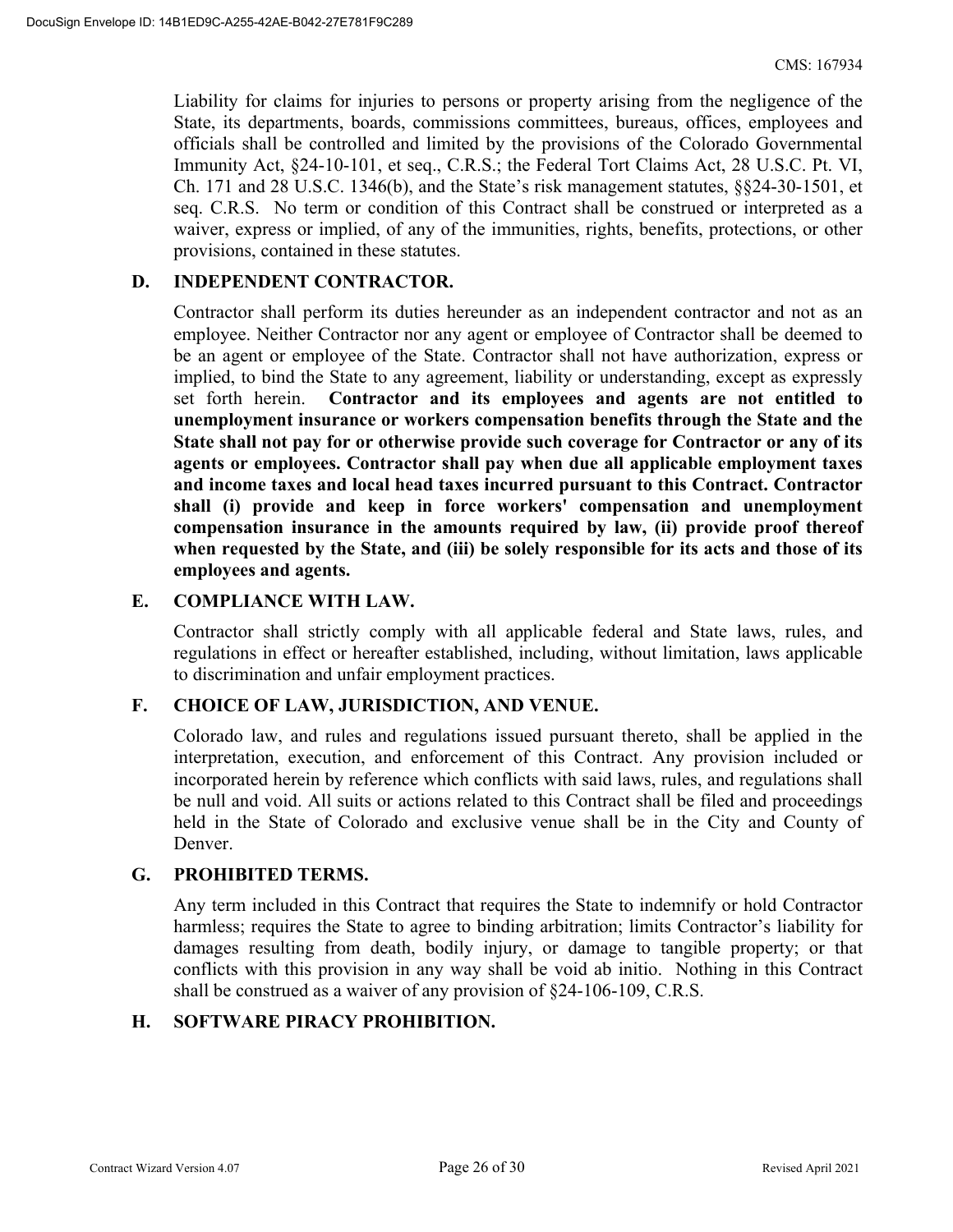State or other public funds payable under this Contract shall not be used for the acquisition, operation, or maintenance of computer software in violation of federal copyright laws or applicable licensing restrictions. Contractor hereby certifies and warrants that, during the term of this Contract and any extensions, Contractor has and shall maintain in place appropriate systems and controls to prevent such improper use of public funds. If the State determines that Contractor is in violation of this provision, the State may exercise any remedy available at law or in equity or under this Contract, including, without limitation, immediate termination of this Contract and any remedy consistent with federal copyright laws or applicable licensing restrictions.

## **I. EMPLOYEE FINANCIAL INTEREST/CONFLICT OF INTEREST. §§24-18-201 and 24-50-507, C.R.S.**

The signatories aver that to their knowledge, no employee of the State has any personal or beneficial interest whatsoever in the service or property described in this Contract. Contractor has no interest and shall not acquire any interest, direct or indirect, that would conflict in any manner or degree with the performance of Contractor's services and Contractor shall not employ any person having such known interests.

### **J. VENDOR OFFSET AND ERRONEOUS PAYMENTS. §§24-30-202(1) and 24-30- 202.4, C.R.S.**

**[***Not applicable to intergovernmental agreements***]** Subject to §24-30-202.4(3.5), C.R.S., the State Controller may withhold payment under the State's vendor offset intercept system for debts owed to State agencies for: **(i)** unpaid child support debts or child support arrearages; **(ii)** unpaid balances of tax, accrued interest, or other charges specified in §§39- 21-101, *et seq.*, C.R.S.; **(iii)** unpaid loans due to the Student Loan Division of the Department of Higher Education; **(iv)** amounts required to be paid to the Unemployment Compensation Fund; and **(v)** other unpaid debts owing to the State as a result of final agency determination or judicial action. The State may also recover, at the State's discretion, payments made to Contractor in error for any reason, including, but not limited to, overpayments or improper payments, and unexpended or excess funds received by Contractor by deduction from subsequent payments under this Contract, deduction from any payment due under any other contracts, grants or agreements between the State and Contractor, or by any other appropriate method for collecting debts owed to the State.

# **K. PUBLIC CONTRACTS FOR SERVICES. §§8-17.5-101, et seq., C.R.S.**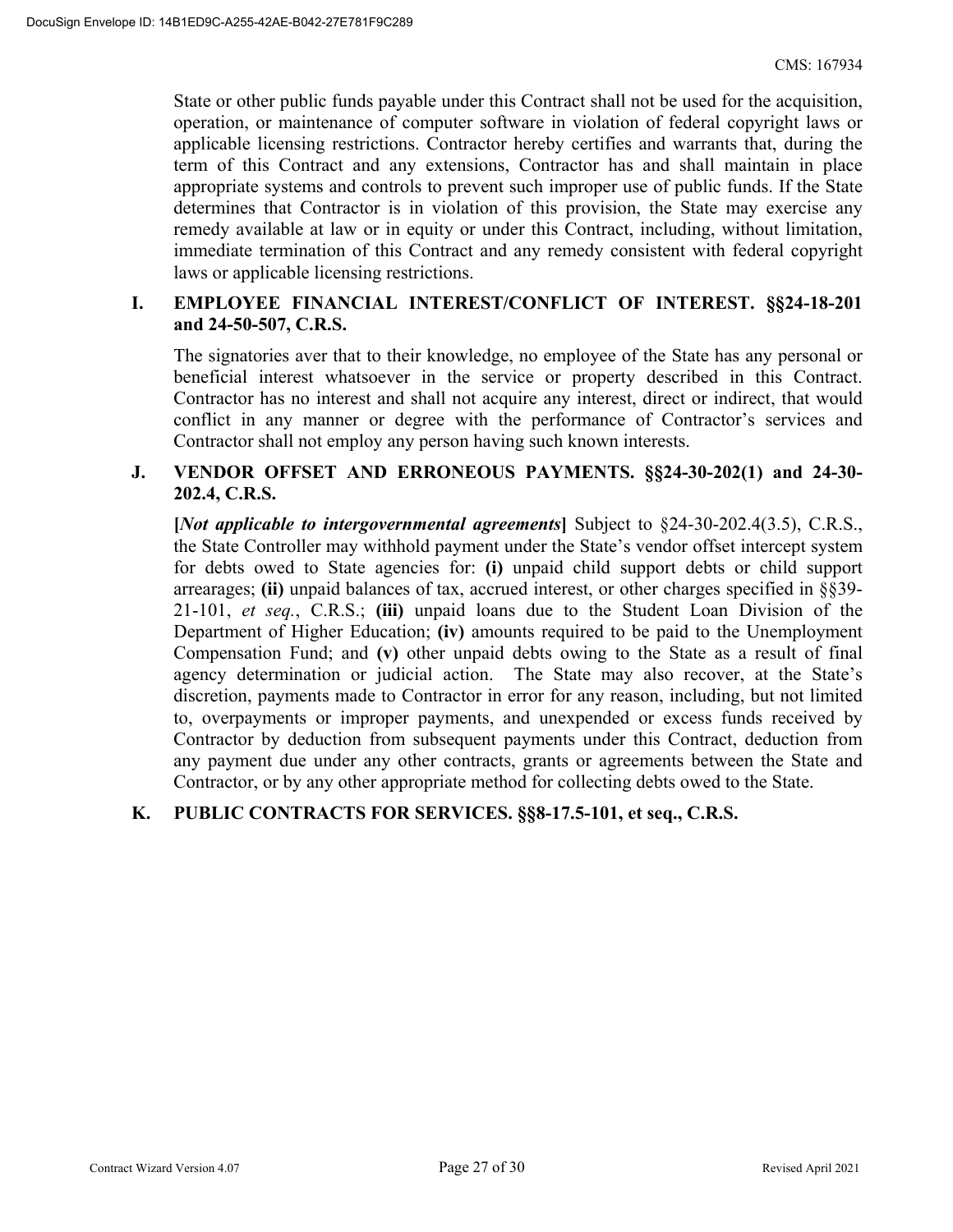*[Not applicable to agreements relating to the offer, issuance, or sale of securities, investment advisory services or fund management services, sponsored projects, intergovernmental agreements, or information technology services or products and services]* Contractor certifies, warrants, and agrees that it does not knowingly employ or contract with an illegal alien who will perform work under this Contract and will confirm the employment eligibility of all employees who are newly hired for employment in the United States to perform work under this Contract, through participation in the E-Verify Program or the State verification program established pursuant to  $\S 8-17.5-102(5)(c)$ , C.R.S., Contractor shall not knowingly employ or contract with an illegal alien to perform work under this Contract or enter into a contract with a Subcontractor that fails to certify to Contractor that the Subcontractor shall not knowingly employ or contract with an illegal alien to perform work under this Contract. Contractor **(i)** shall not use E-Verify Program or the program procedures of the Colorado Department of Labor and Employment ("Department Program") to undertake pre-employment screening of job applicants while this Contract is being performed, **(ii)** shall notify the Subcontractor and CDHS within 3 days if Contractor has actual knowledge that a Subcontractor is employing or contracting with an illegal alien for work under this Contract, **(iii)** shall terminate the subcontract if a Subcontractor does not stop employing or contracting with the illegal alien within 3 days of receiving the notice, and **(iv)** shall comply with reasonable requests made in the course of an investigation, undertaken pursuant to §8-17.5-102(5), C.R.S., by the Colorado Department of Labor and Employment. If Contractor participates in the Department program, Contractor shall deliver to CDHS a written, notarized affirmation, affirming that Contractor has examined the legal work status of such employee, and shall comply with all of the other requirements of the Department program. If Contractor fails to comply with any requirement of this provision or §§8-17.5-101 *et seq.*, C.R.S., CDHS may terminate this Contract for breach and, if so terminated, Contractor shall be liable for damages.

# L. PUBLIC CONTRACTS WITH NATURAL PERSONS. §§24-76.5-101, *et seq.*, C.R.S.

Contractor, if a natural person 18 years of age or older, hereby swears and affirms under penalty of perjury that Contractor **(i)** is a citizen or otherwise lawfully present in the United States pursuant to federal law, **(ii)** shall comply with the provisions of §§24-76.5-101 *et seq*., C.R.S., and **(iii)** has produced one form of identification required by §24-76.5-103, C.R.S. prior to the Effective Date of this Contract.

#### **20. DEPARTMENT OF HUMAN SERVICES PROVISIONS**

#### **A. Exclusion, Debarment and/or Suspension**

Contractor represents and warrants that Contractor, its employees, agents, assigns, or Subcontractors, are not presently excluded from participation, debarred, suspended, proposed for debarment, declared ineligible, voluntarily excluded, or otherwise ineligible to participate in a "federal health care program" as defined in 42 U.S.C. § 1320a-7b(f) or in any other government payment program by any federal or State of Colorado department or agency. If Contractor, its employees, agents, assigns, or Subcontractors, are excluded from participation, or becomes otherwise ineligible to participate in any such program during the term of this Contract, Contractor shall notify the State in writing within three (3) days after such event. Upon the occurrence of such event, whether or not such notice is given to Contractor, the State may immediately terminate this Contract.

#### **B. Emergency Planning**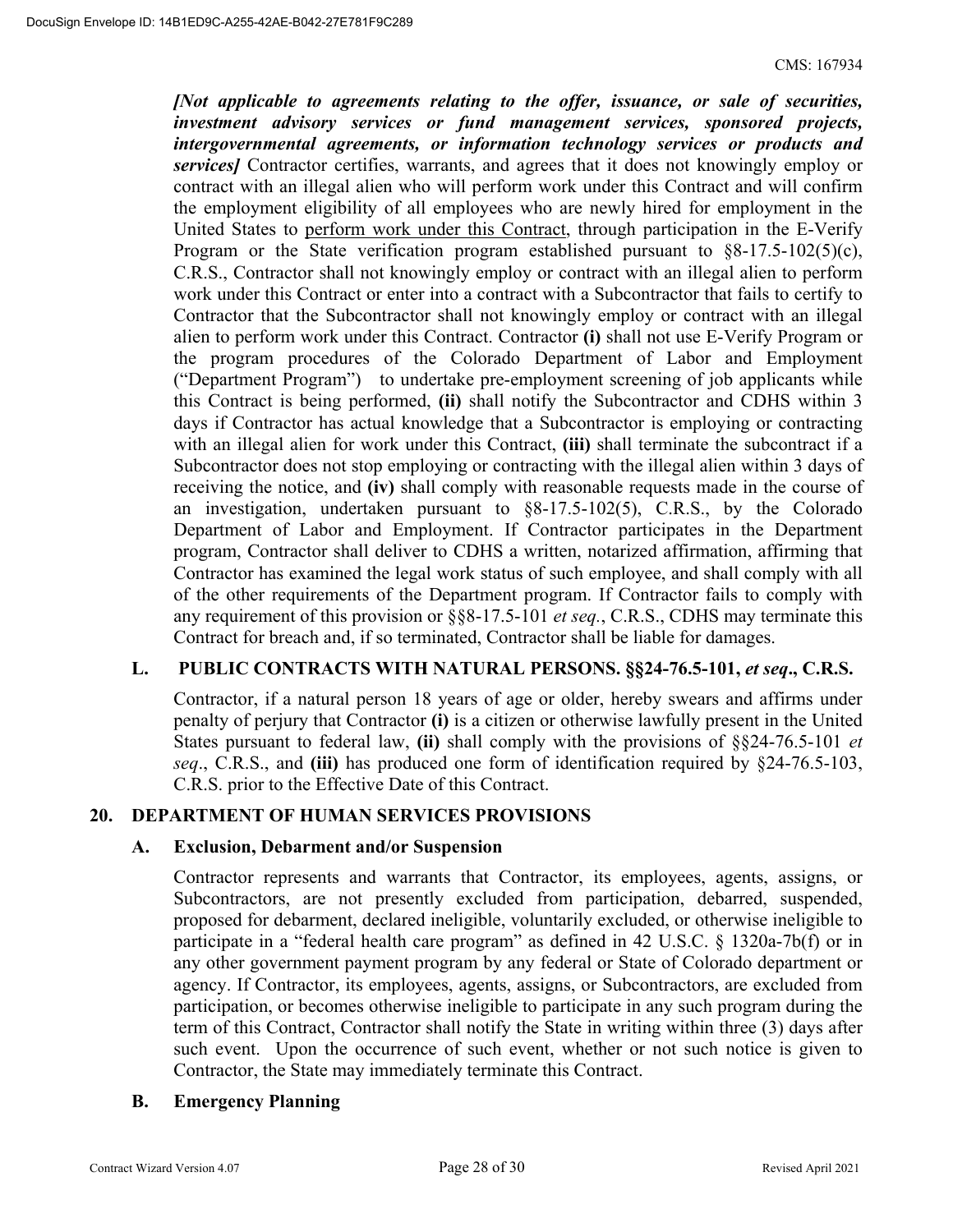If Contractor provides Work that is an extension of State work performed as part of the State of Colorado Emergency Operations Plan or for a publicly funded safety net program, as defined by C.R.S. § 24-33.5-701 et seq., Contractor shall perform the Work in accordance with the State's Emergency Operations Plan or continuity of operations plan in the event of an emergency. If requested, Contractor shall provide a plan and reporting information to ensure compliance with the State's Emergency Operations Plan and C.R.S. § 24-33.5-701 et seq.

#### **C. Restrictions on Public Benefits**

If applicable, Contractor shall comply with C.R.S.  $\S$ § 24-76.5-101 – 103 exactly as the State is required to comply with C.R.S.  $\S$ § 24-76.5-101 – 103.

#### **D. Discrimination**

Contractor shall not:

- i. discriminate against any person on the basis of race, color, national origin, age, sex, religion or handicap, including Acquired Immune Deficiency Syndrome (AIDS) or AIDS related conditions.
- ii. exclude from participation in, or deny benefits to any qualified individual with a disability, by reason of such disability.

Any person who thinks he/she has been discriminated against as related to the performance of this Contract has the right to assert a claim, Colorado Civil Rights Division, C.R.S. §24- 34-301, et seq.

#### **E. Criminal Background Check**

Pursuant to C.R.S. §27-90-111 and CDHS Policy VI-2.4, any independent contractor, and its agent(s), who is designated by the Executive Director or the Executive Director's designee to be a contracting employee under C.R.S. §27-90-111, who has direct contact with vulnerable persons in a state-operated facility, or who provides state-funded services that involve direct contact with vulnerable persons in the vulnerable person's home or residence, shall:

- i. submit to and successfully pass a criminal background check, and
- ii. report any arrests, charges, or summonses for any disqualifying offense as specified by C.R.S. §27-90-111 to the State.

Any Contractor or its agent(s), who does not comply with C.R.S. §27-90-111 and CDHS Policy VI-2.4, may, at the sole discretion of the State, be suspended or terminated.

#### **F. Fraud Policy**

Contractor shall comply with the current CDHS Fraud Policy.

# **G. C-Stat - Performance Based Program Analysis and Management Strategy (C-Stat Strategy)**

Without any additional cost to the State, Contractor shall collect and maintain Contract performance data, as determined solely by the State. Upon request, Contractor shall provide the Contract performance data to the State. This provision does not allow the State to impose unilateral changes to performance requirements.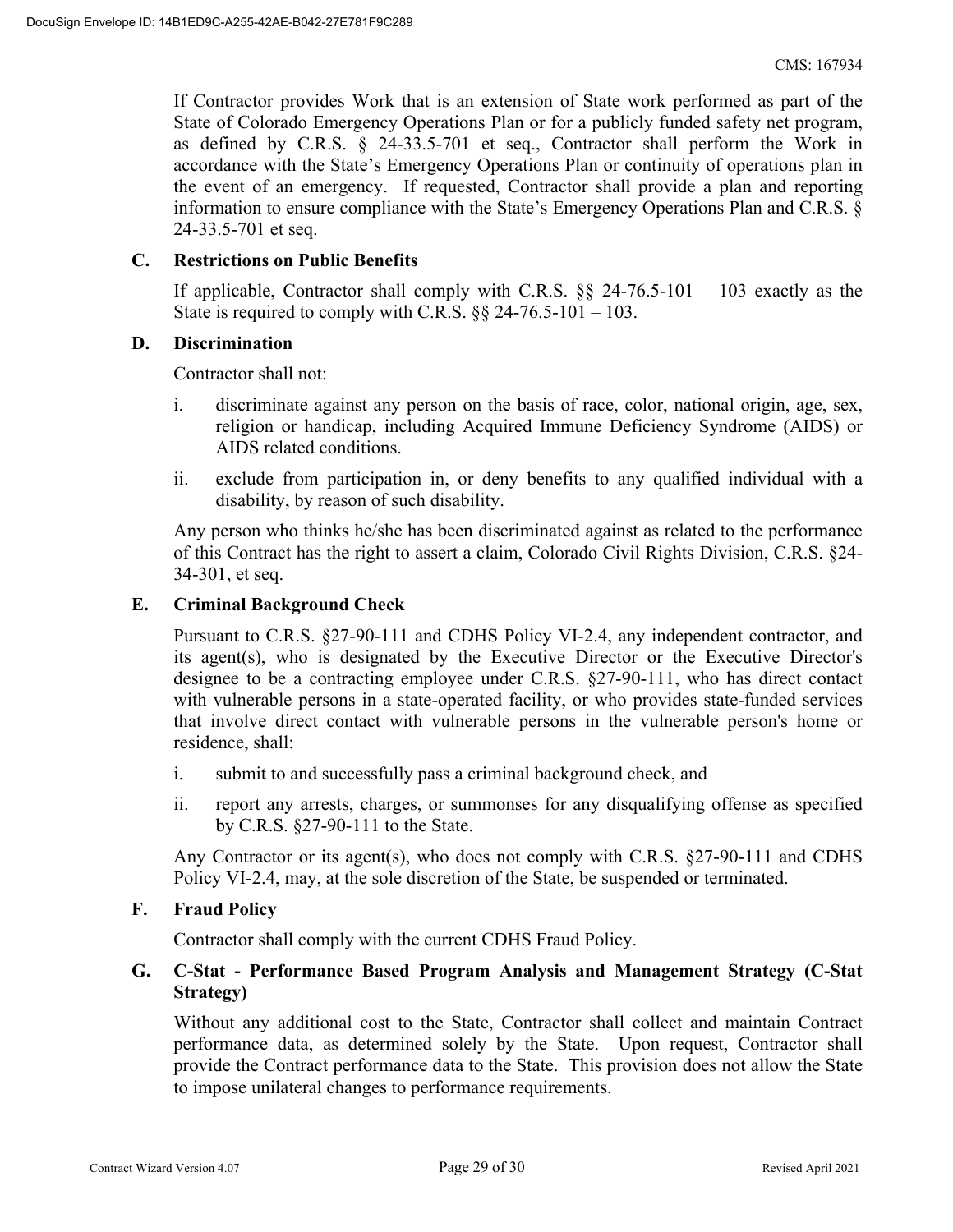# **REST OF PAGE INTENTIONALLY LEFT BLANK**

# **21. SAMPLE OPTION LETTER (IF APPLICABLE)**

| <b>State Agency</b>                            |        | <b>Option Letter Number</b>                                         |
|------------------------------------------------|--------|---------------------------------------------------------------------|
| Insert Department's or IHE's Full Legal Name   |        | Insert the Option Number (e.g. "1" for the first option)            |
| Contractor                                     |        | <b>Original Contract Number</b>                                     |
| Insert Contractor's Full Legal Name, including |        | Insert CMS number or Other Contract Number of the Original Contract |
| "Inc.", "LLC", etc                             |        |                                                                     |
| <b>Current Contract Maximum Amount</b>         |        | <b>Option Contract Number</b>                                       |
| Initial Term                                   |        | Insert CMS number or Other Contract Number of this Option           |
| State Fiscal Year 20xx                         | \$0.00 |                                                                     |
| <b>Extension Terms</b>                         |        | <b>Contract Performance Beginning Date</b>                          |
| State Fiscal Year 20xx                         | \$0.00 | Month Day, Year                                                     |
| State Fiscal Year 20xx                         | \$0.00 |                                                                     |
| State Fiscal Year 20xx                         | \$0.00 | <b>Current Contract Expiration Date</b>                             |
| State Fiscal Year 20xx                         | \$0.00 | Month Day, Year                                                     |
| Total for All State Fiscal Years               | \$0.00 |                                                                     |

#### **1. OPTIONS:**

A. Option to extend for an Extension Term

B. Option to change the quantity of Goods under the Contract

C. Option to change the quantity of Services under the Contract

D. Option to modify Contract rates

E. Option to initiate next phase of the Contract

#### **2. REQUIRED PROVISIONS:**

**A. For use with Option 1(A):** In accordance with Section(s) Number of the Original Contract referenced above, the State hereby exercises its option for an additional term, beginning Insert start date and ending on the current contract expiration date shown above, at the rates stated in the Original Contract, as amended.

**B. For use with Options 1(B and C):** In accordance with Section(s) Number of the Original Contract referenced above, the State hereby exercises its option to Increase/Decrease the quantity of the Goods/Services or both at the rates stated in the Original Contract, as amended.

**C. For use with Option 1(D):** In accordance with Section(s) Number of the Original Contract referenced above, the State hereby exercises its option to modify the Contract rates specified in Exhibit/Section Number/Letter. The Contract rates attached to this Option Letter replace the rates in the Original Contract as of the Option Effective Date of this Option Letter.

**D. For use with Option 1€:** In accordance with Section(s) Number of the Original Contract referenced above, the State hereby exercises its option to initiate Phase indicate which Phase: 2, 3, 4, etc, which shall begin on Insert start date and end on Insert ending date at the cost/price specified in Section Number.

**E. For use with all Options that modify the Contract Maximum Amount:** The Contract Maximum Amount table on the Contract's Signature and Cover Page is hereby deleted and replaced with the Current Contract Maximum Amount table shown above.

#### **3. Option Effective Date:**

The effective date of this Option Letter is upon approval of the State Controller or , whichever is later.

|                                                                                   | In accordance with $\S$ 24-30-202 C.R.S., this Option is not valid                                                          |
|-----------------------------------------------------------------------------------|-----------------------------------------------------------------------------------------------------------------------------|
| <b>STATE OF COLORADO</b>                                                          | until signed and dated below by the State Controller or an                                                                  |
| <b>INSERT-Name of Agency or IHE</b>                                               | authorized delegate.                                                                                                        |
| INSERT-Name & Title of Head of Agency or IHE                                      | <b>STATE CONTROLLER</b>                                                                                                     |
| SAMPLE ONLY - DO NOT SIGN<br>By: Name & Title of Person Signing for Agency or IHE | SAMPLE ONLY - DO NOT SIGN<br>Name of Agency or IHE Delegate-Please delete if contract<br>will be routed to OSC for approval |
| Date: SAMPLE ONLY - DO NOT SIGN                                                   |                                                                                                                             |

Option Effective Date: SAMPLE ONLY – DO NOT SIGN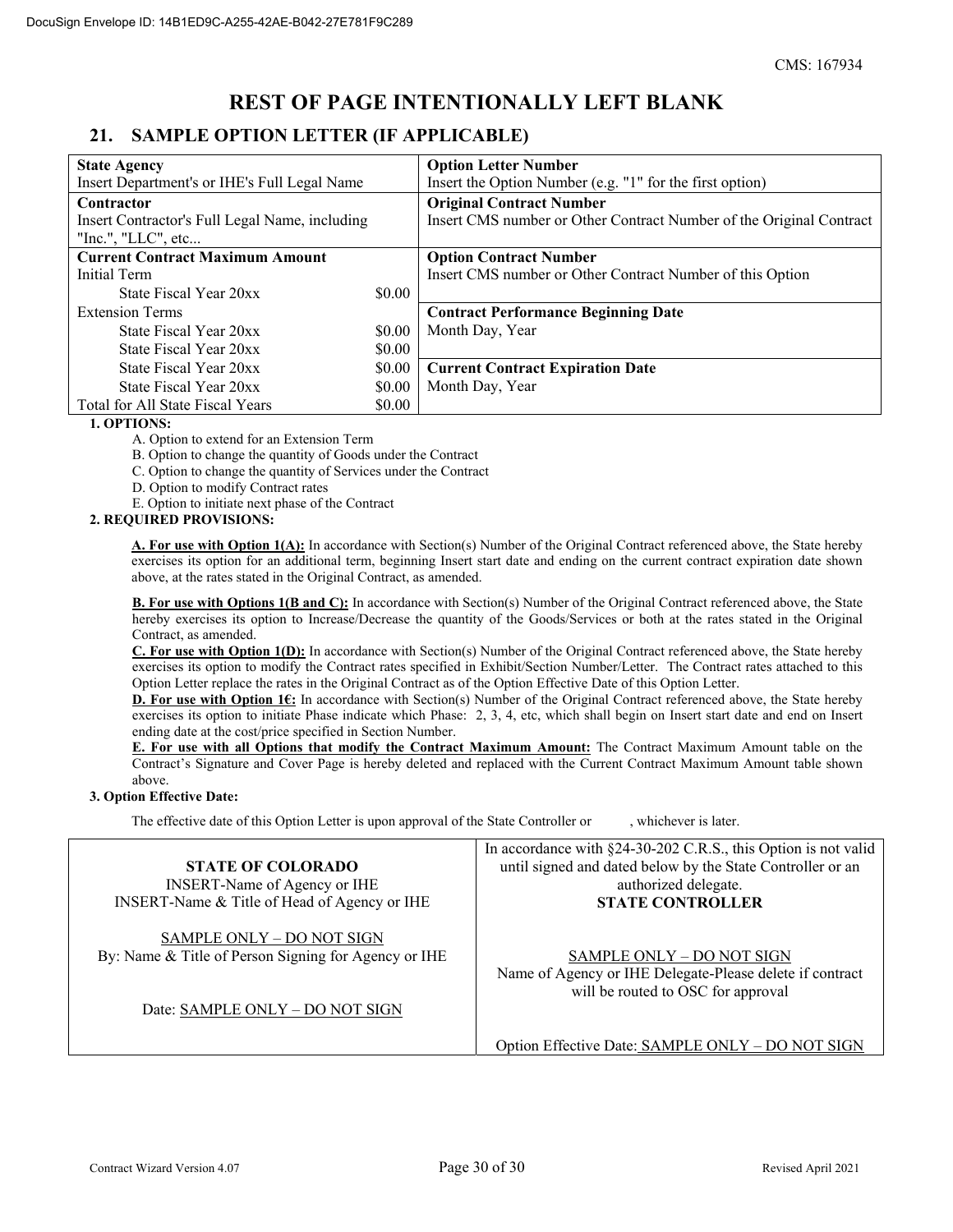DocuSign Envelope ID: 14B1ED9C-A255-42AE-B042-27E781F9C289



**COLORADO** Office of Early Childhood Department of Human Services

**Exhibit A** 

# **STATEMENT OF WORK (SOW) EARLY INTERVENTION SERVICES**

**DEVELOPMENTAL PATHWAYS, INC. 325 INVERNESS DRIVE SOUTHENGLEWOOD, CO 80112** 

**JULY 1, 2021 – JUNE 30, 2022**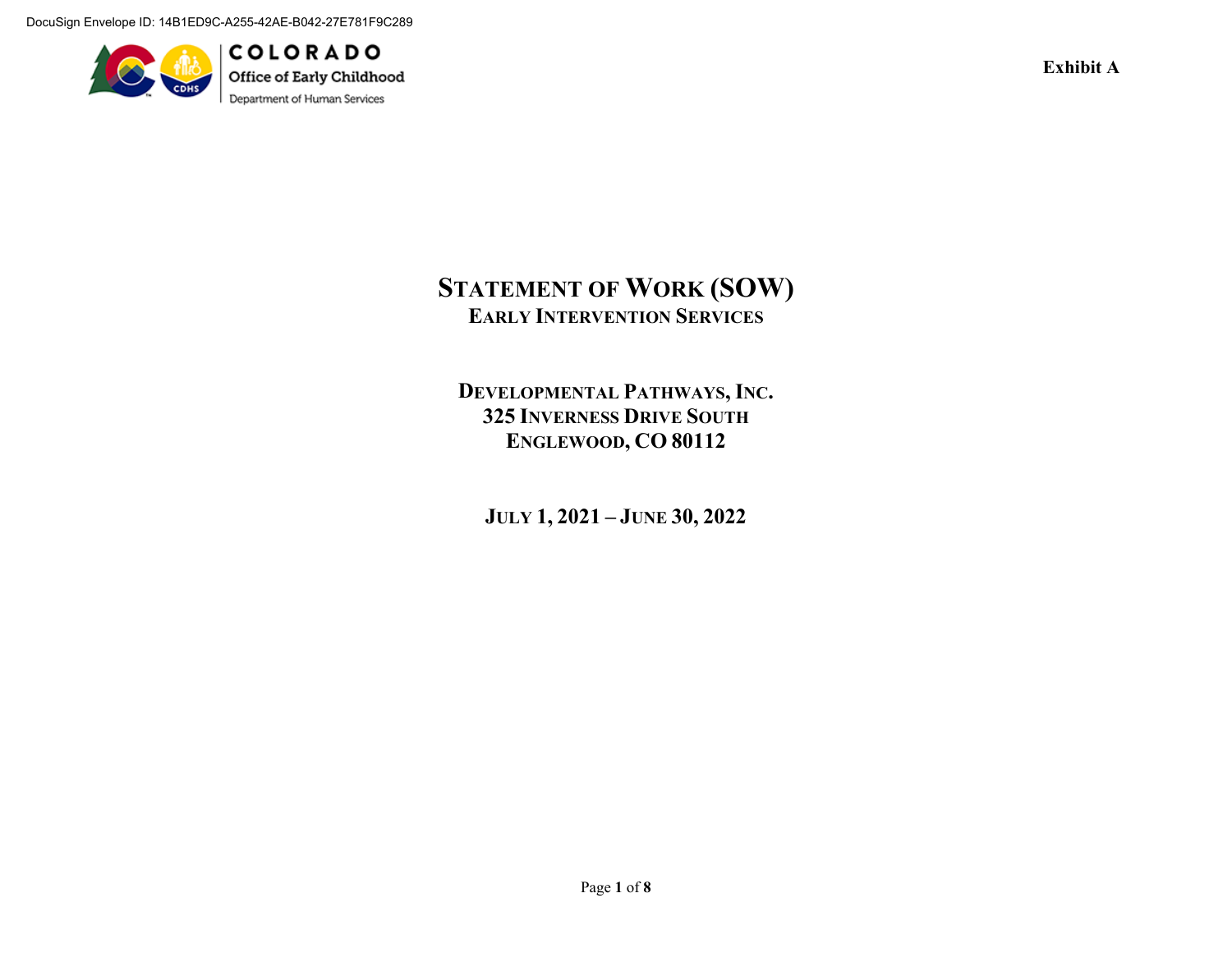

# **INTRODUCTION/BACKGROUND**

The Colorado Department of Human Services (CDHS), Office of Early Childhood, Division of Community and Family Support (DCFS) is authorized, pursuant to 27-10.5-102(12) Colorado Revised Statutes (C.R.S.) (2014) and 27-10.5-703 C.R.S. (2014), to administer the statewide Early Intervention (EI) Colorado program and is designated as the lead agency for Part C of the Individuals with Disabilities Education Act (IDEA).

The Community Centered Boards (CCBs) have been designated by the CDHS as Certified EI Service Brokers (hereafter referred to as "Contractor") as defined under Section 27-10.5-702 (3) (2014), C.R.S. The EI Colorado program is administered by the CDHS, OEC, DCFS, hereafter referred to as DCFS, through contracts with CCBs. Contractors deliver community-based EI services to infants and toddlers, birth through two (2) years of age, who have been determined to have a developmental delay or disability, who have been diagnosed with a physical or mental condition that has a high probability of resulting in a significant delay in development, or who are living with a parent who has a developmental disability. Contractors are responsible for intake, eligibility determination, Individualized Family Service Plan (IFSP) development, arrangement for services, the delivery of services, monitoring and other functions.

The EI Colorado program provides eligible infants and toddlers, and their families, with services and supports to enhance child development in the areas of cognition, speech, communication, physical development, motor development, vision, hearing, social or emotional development, and selfhelp skills. EI services are funded through state funds, private insurance dollars, federal Part C funds and other funds.

The contract sets forth the requirements to be met by the Contractor for satisfactory contract performance, and specifies those remedies that may be invoked in the event that the Contractor does not comply with the terms of the contract.

# **SCOPE OF WORK**

The Contractor shall administer and provide a program for children determined to be eligible for EI services, as defined in the state and federal statutes, regulations and procedures. EI services shall be provided by the Contractor, as a designated Certified EI Service Broker defined under Section 27-10.5-702 (3) (2014), C.R.S., pursuant to the following statutes, regulations and procedures as they currently exist or may hereafter be promulgated or amended, which are, by this reference, incorporated and made a part of this contract as set forth herein:

- A.Certified Early Intervention Service Broker duties, Section 27-10.5-708, C.R.S. (2014);
- B.Community Centered Board designation, Section 27-10.5-705, C.R.S. (2014);
- C.Early Intervention Program, 12 2509-10 Colorado Code of Regulations (CCR) Section 7.900, et. seq., CDHS Rules and Regulations;
- D.Title 1, Part C of the IDEA of 2004, 20 United States Code (U.S.C.) 1431 through 1445;
- E. Code of Federal Regulations (C.F.R.), Title 34, Volume 2, Part 303 Early Intervention Program for Infants and Toddlers with Disabilities; and,
- F.Early Intervention Colorado State Plan.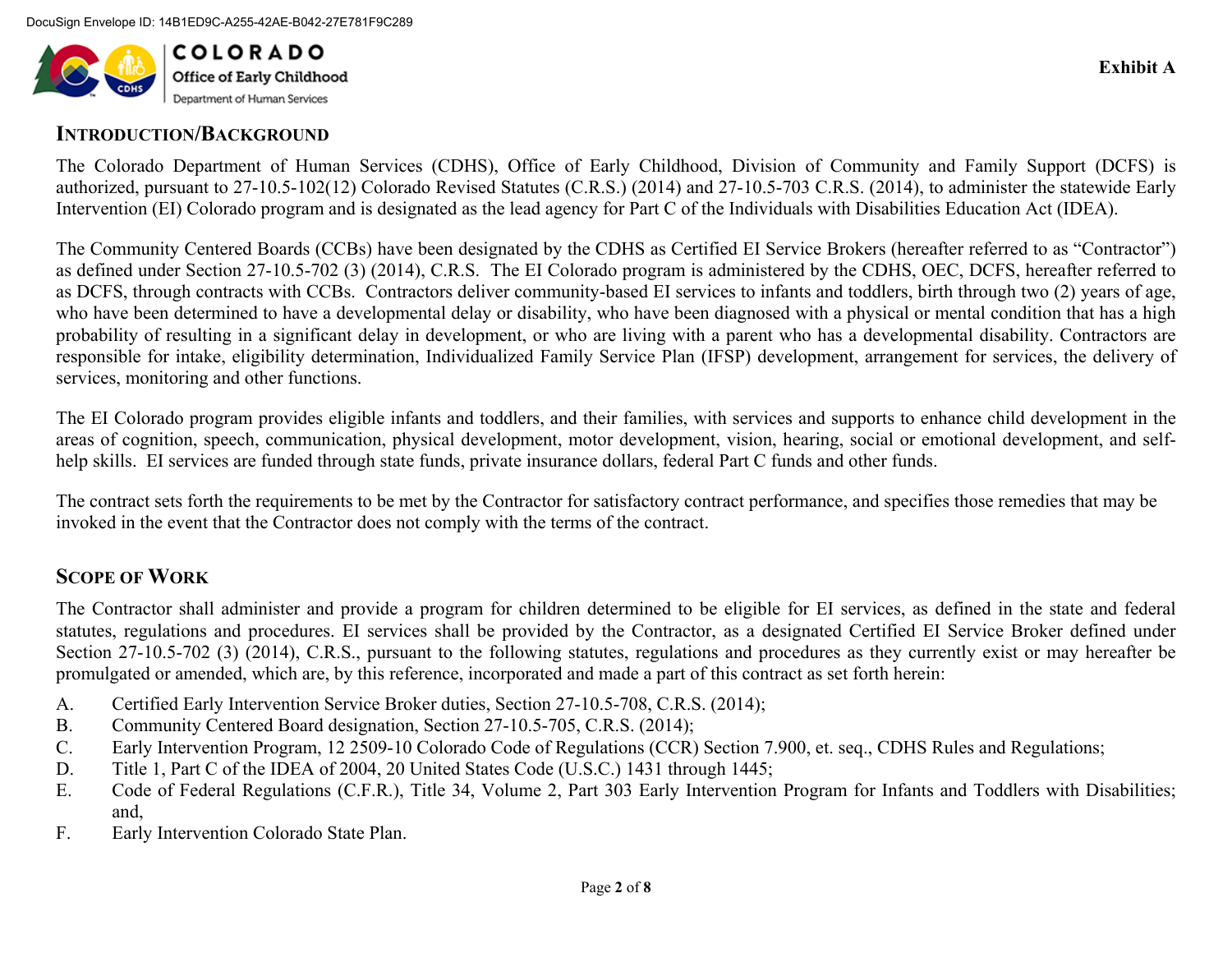DocuSign Envelope ID: 14B1ED9C-A255-42AE-B042-27E781F9C289



**COLORADO Office of Early Childhood**<br>Department of Human Services

The Early Intervention program provides services under Part C of the Individuals with Disabilities Education Act (IDEA). Service are provided to infants and toddlers from birth up to the age of three. Services are individualized based on the individual child and family's needs and are intended to help children increase their developmental trajectory towards that of their same aged peers, ensuring they shall start school in the future ready to succeed.

# **PERIOD OF PERFORMANCE**

The period of performance for this SOW is from July 1, 2021 until June 30, 2022.

# **WORK PLAN**

| <b>Work Plan</b>                            |                                                                                                                                                                                                                                                        |                                          |                                      |                              |                        |  |
|---------------------------------------------|--------------------------------------------------------------------------------------------------------------------------------------------------------------------------------------------------------------------------------------------------------|------------------------------------------|--------------------------------------|------------------------------|------------------------|--|
| <b>OUTCOMES, BENCHMARKS, AND MILESTONES</b> |                                                                                                                                                                                                                                                        |                                          |                                      |                              |                        |  |
| <b>Outcome statement:</b>                   | The Part C program shall be implemented to ensure infants and toddlers with developmental delays and disabilities and their families are<br>provided service coordination and direct service provision to ensure a child makes developmental progress. |                                          |                                      |                              |                        |  |
| <b>Key Activity A: Fiscal Management</b>    |                                                                                                                                                                                                                                                        |                                          |                                      |                              |                        |  |
| <b>Tasks</b>                                | <b>Time Period</b>                                                                                                                                                                                                                                     | <b>Deliverable</b>                       | <b>Measurement</b>                   | <b>Person(s) Responsible</b> | <b>Budget Category</b> |  |
| Develop or utilize a cost                   | July $1, 2021 -$                                                                                                                                                                                                                                       | Submit and obtain approval by the state  | Documentation of approved            | <b>CFO</b>                   | Personnel              |  |
| allocation methodology                      | June 30, 2022                                                                                                                                                                                                                                          | for the agency's cost allocation plan.   | cost allocation plan                 | <b>Executive Director</b>    |                        |  |
| approved by the state.                      |                                                                                                                                                                                                                                                        |                                          |                                      |                              |                        |  |
| Review annual budget with EI                | July $1, 2021 -$                                                                                                                                                                                                                                       | Hold two meetings with EI program staff  | Invoices submitted for payment       | <b>CFO</b>                   | Personnel              |  |
| program staff                               | June 30, 2022                                                                                                                                                                                                                                          | to review budget submitted to the state  | each month shall appropriately       | EI Coordinator               |                        |  |
|                                             |                                                                                                                                                                                                                                                        | and how to document expenditures in      | tie back to budget lines             |                              |                        |  |
|                                             |                                                                                                                                                                                                                                                        | alignment with budget categories.        |                                      |                              |                        |  |
| Ensure timely submission of                 | July 1, 2021 -                                                                                                                                                                                                                                         | Invoices shall be submitted monthly with | Invoice dates shall be within 30     | <b>CFO</b>                   | Personnel              |  |
| invoices.                                   | June 30, 2022                                                                                                                                                                                                                                          | appropriate documentation.               | days of the $1st$ of the following   | <b>Executive Director</b>    |                        |  |
|                                             |                                                                                                                                                                                                                                                        |                                          | month and shall have                 |                              |                        |  |
|                                             |                                                                                                                                                                                                                                                        |                                          | appropriate documentation to         |                              |                        |  |
|                                             |                                                                                                                                                                                                                                                        |                                          | ensure payment                       |                              |                        |  |
| Notify the CDHS EI program                  | July 1, $2021 -$                                                                                                                                                                                                                                       | CDHS EI program staff shall be notified  | Approval shall be documented         | <b>CFO</b>                   | Personnel              |  |
| of any anticipated changes to               | June 30, 2022                                                                                                                                                                                                                                          | of all anticipated changes to the budget | for any change to budget or          | <b>Executive Director</b>    |                        |  |
| the budget or personnel                     |                                                                                                                                                                                                                                                        | or personnel prior to the invoice which  | staff and/or a budget                | EI Coordinator               |                        |  |
|                                             |                                                                                                                                                                                                                                                        | would reflect these changes.             | amendment shall be completed         |                              |                        |  |
|                                             |                                                                                                                                                                                                                                                        |                                          | prior to invoicing for adjusted      |                              |                        |  |
|                                             |                                                                                                                                                                                                                                                        |                                          | costs<br>Onsite review or desk audit |                              |                        |  |
| Comply with 12 CCR 2509-10                  | July $1, 2021 -$                                                                                                                                                                                                                                       | Program shall be in compliance with EI   |                                      | <b>CFO</b>                   | Personnel              |  |
| 7.910                                       | June 30, 2022                                                                                                                                                                                                                                          | Colorado State Plan, Rule and fiscal     | shall show compliance with           | <b>Executive Director</b>    |                        |  |
|                                             |                                                                                                                                                                                                                                                        | rules                                    | rules                                | EI Coordinator               |                        |  |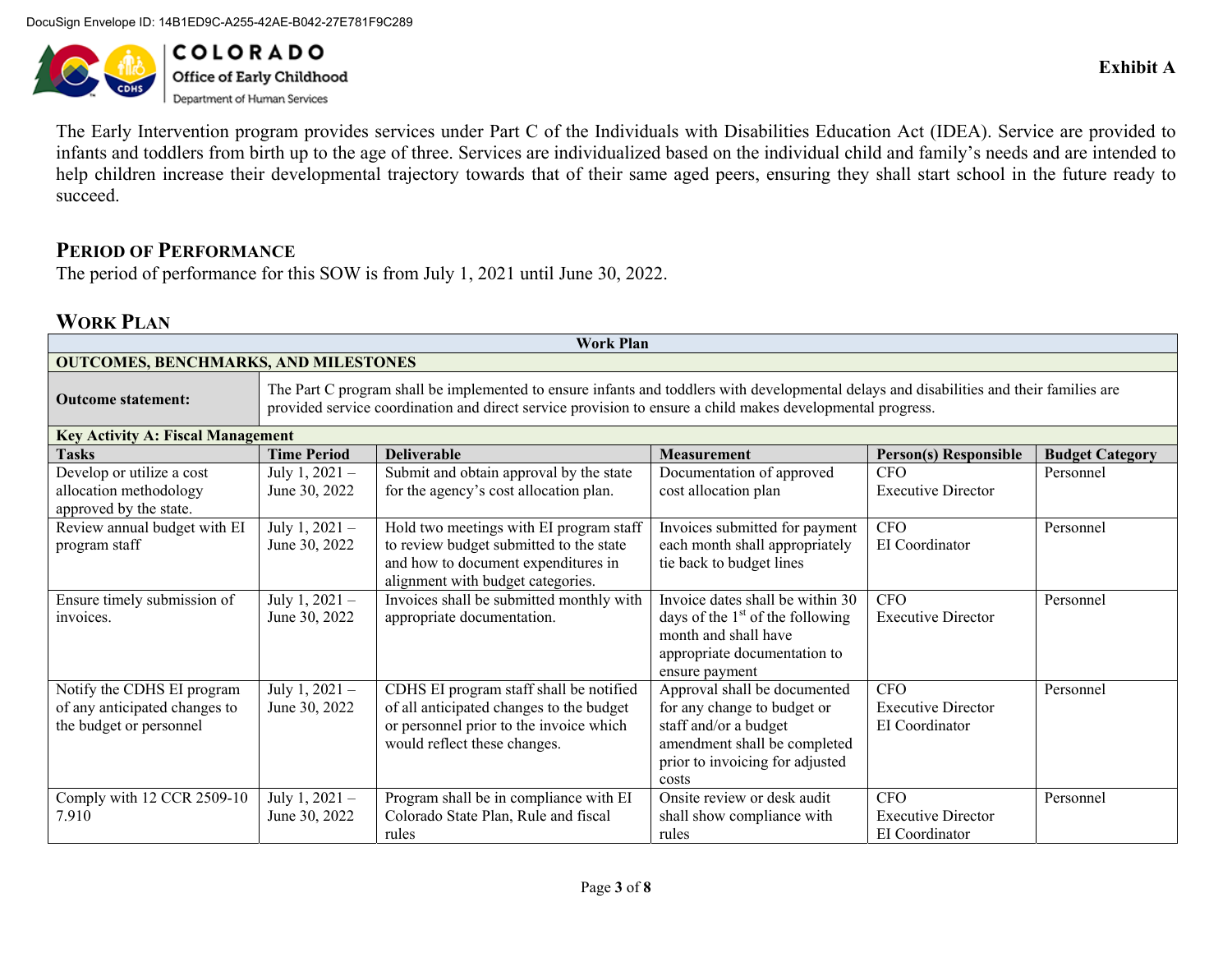

**COLORADO**<br>Office of Early Childhood<br>Department of Human Services

| Work Plan                                   |                    |                                             |                                          |                              |                        |
|---------------------------------------------|--------------------|---------------------------------------------|------------------------------------------|------------------------------|------------------------|
| <b>Key Activity B: Data Collection</b>      |                    |                                             |                                          |                              |                        |
| <b>Tasks</b>                                | <b>Time Period</b> | <b>Deliverable</b>                          | <b>Measurement</b>                       | <b>Person(s) Responsible</b> | <b>Budget Category</b> |
| Ensure referral data is entered             | July 1, 2021 -     | All required referral data shall be entered | Report generated through                 | EI Coordinator               | Personnel              |
| into data system within 15                  | June 30, 2022      | within 15 days of referral date             | DCFS EI data system shall                | Data Manager                 |                        |
| days of referral                            |                    |                                             | show data entry within 15 days           |                              |                        |
|                                             |                    |                                             | of referral                              |                              |                        |
| Ensure all required data is                 | July 1, 2021 -     | All required data shall be entered by the   | Report generated through                 | EI Coordinator               | Personnel              |
| entered into data system by the             | June 30, 2022      | $30th$ of the month following the activity  | DCFS EI data system shall                | Data Manager                 |                        |
| $30th$ of the month following the           |                    |                                             | show data entered by 30 <sup>th</sup> of |                              |                        |
| activity                                    |                    |                                             | each month.                              |                              |                        |
|                                             |                    |                                             | Quarterly indicator reports shall        |                              |                        |
|                                             |                    |                                             | not show missing data                    |                              |                        |
| Comply with 12 CCR 2509-10                  | July 1, 2021 -     | Program shall be in compliance with EI      | Onsite review or desk audit              |                              | Personnel              |
| 7.914                                       | June 30, 2022      | Colorado State Plan, Rule and fiscal        | shall show compliance with               |                              |                        |
|                                             |                    | rules                                       | rules                                    |                              |                        |
| <b>Key Activity C: Child Identification</b> |                    |                                             |                                          |                              |                        |
| <b>Tasks</b>                                | <b>Time Period</b> | <b>Deliverable</b>                          | <b>Measurement</b>                       | <b>Person(s) Responsible</b> | <b>Budget Category</b> |
| Comply with 12 CCR 2509-10                  | July $1, 2021 -$   | Program shall be in compliance with EI      | Onsite review or desk audit              | EI Coordinator               | Personnel              |
| 7.920                                       | June 30, 2022      | Colorado State Plan, Rule and fiscal        | shall show compliance with               |                              |                        |
|                                             |                    | rules                                       | rules                                    |                              |                        |
| <b>Key Activity D: Service Coordination</b> |                    |                                             |                                          |                              |                        |
| <b>Tasks</b>                                | <b>Time Period</b> | <b>Deliverable</b>                          | <b>Measurement</b>                       | <b>Person(s) Responsible</b> | <b>Budget Category</b> |
| Ensure service coordination is              | July 1, 2021 -     | 100% of children and families referred      | Report general from DCFS EI              | EI Coordinator               | Service                |
| provided for each infant and                | June 30, 2022      | shall have a service coordinator assigned   | data system shows the name of            | Service Coordinator          | Coordination           |
| toddler from the date of the                |                    | within 3 business days of referral          | the service coordinator for each         |                              |                        |
| referral through transition out             |                    |                                             | child and the date assigned.             |                              |                        |
| of EI at ate three                          |                    |                                             |                                          |                              |                        |
| Ensure service coordinators                 | July 1, 2021 -     | 100% of service coordinators shall have     | Tracking system for service              | EI Coordinator               | Service                |
| take training within required               | June 30, 2022      | taken the Dept. required trainings within   | coordination fundamentals                | Service Coordinator          | Coordination           |
| timelines                                   |                    | the required timelines                      | training shows training                  |                              |                        |
|                                             |                    |                                             | completed within 120 days of             |                              |                        |
|                                             |                    |                                             | hire                                     |                              |                        |
| Comply with 12 CCR 2509-10                  | July 1, 2021 -     | Program shall be in compliance with EI      | Onsite review or desk audit              | EI Coordinator               | Personnel              |
| 7.930                                       | June 30, 2022      | Colorado State Plan, Rule and fiscal        | shall show compliance with               | Service Coordinator          | Service                |
|                                             |                    | rules                                       | rules                                    |                              | Coordination           |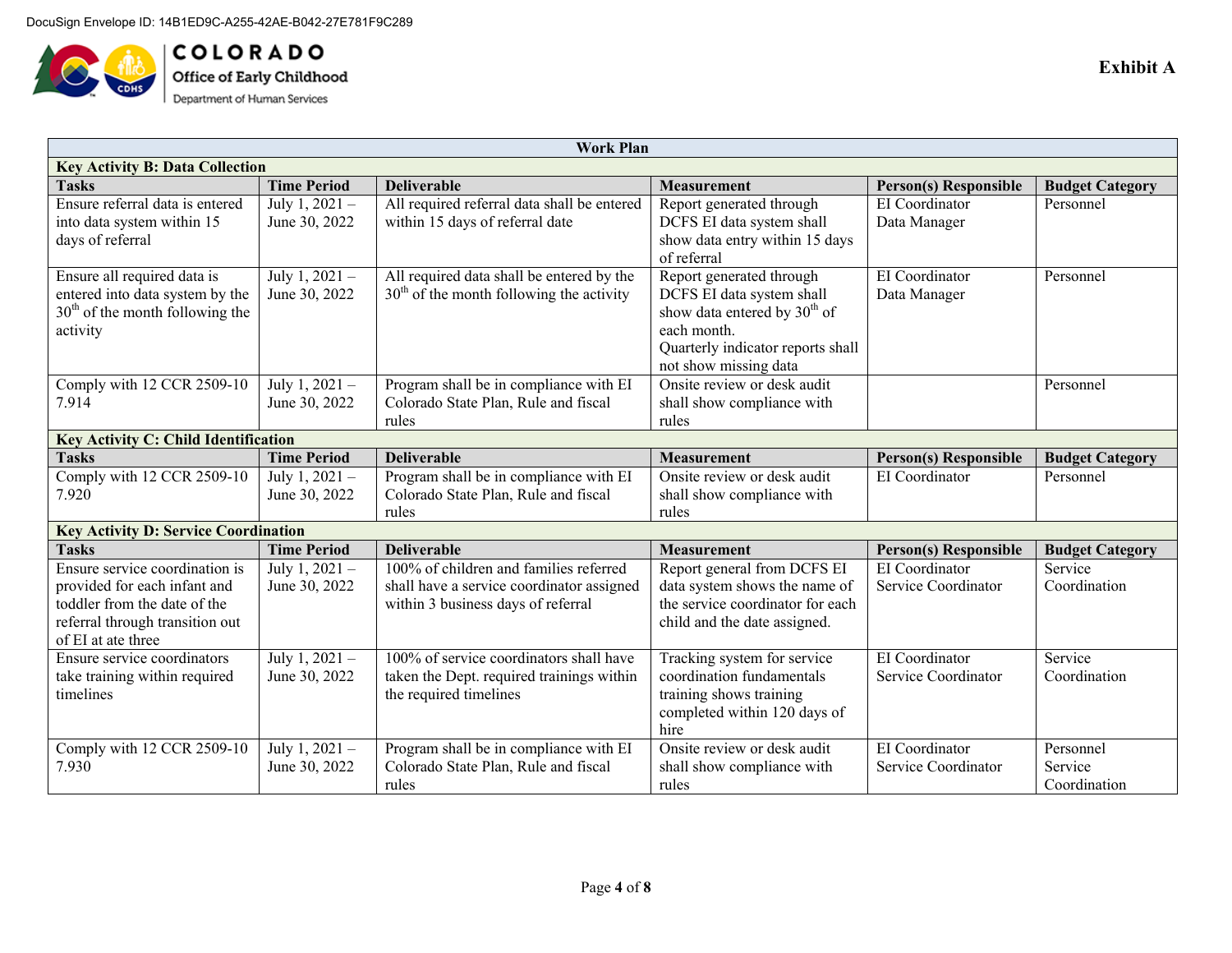

**COLORADO**<br>Office of Early Childhood<br>Department of Human Services

| <b>Work Plan</b>                                          |                    |                                                                                    |                                                            |                                            |                             |
|-----------------------------------------------------------|--------------------|------------------------------------------------------------------------------------|------------------------------------------------------------|--------------------------------------------|-----------------------------|
| <b>Key Activity E: Individualized Family Service Plan</b> |                    |                                                                                    |                                                            |                                            |                             |
| <b>Tasks</b>                                              | <b>Time Period</b> | <b>Deliverable</b>                                                                 | <b>Measurement</b>                                         | <b>Person(s) Responsible</b>               | <b>Budget Category</b>      |
| Ensure that every child found                             | July 1, 2021 -     | Children found eligible for the EI                                                 | Indicator 7 - Data reports                                 | Service Coordinator                        | Service                     |
| eligible for the EI program has                           | June 30, 2022      | program shall have an initial IFSP                                                 | generated from the DCFS EI                                 | EI Coordinator                             | Coordination                |
| an IFSP developed within                                  |                    | developed within 45 days of referral                                               | data system show IFSPs                                     |                                            |                             |
| required timelines                                        |                    |                                                                                    | developed within 45 days of                                |                                            |                             |
|                                                           |                    |                                                                                    | referral date.                                             |                                            |                             |
| Ensure the IFSP is reviewed at                            | July 1, 2021 -     | Children who have had an IFSP for 6                                                | Data reports generated from the                            | Service Coordinator                        | Service                     |
| minimum every 6 months                                    | June 30, 2022      | months shall have a review                                                         | DCFS EI data system show                                   | EI Coordinator                             | Coordination                |
|                                                           |                    |                                                                                    | IFSP reviews took place at least                           |                                            |                             |
|                                                           |                    |                                                                                    | 6 months from the date of the                              |                                            |                             |
|                                                           |                    |                                                                                    | initial or annual IFSP.                                    |                                            |                             |
| Ensure the annual IFSP is                                 | July 1, 2021 -     | Children who have had an IFSP for one                                              | Data reports generated from the                            | Service Coordinator                        | Service                     |
| conducted one year from the                               | June 30, 2022      | year shall have an annual review                                                   | DCFS EI data system show                                   | EI Coordinator                             | Coordination                |
| initial IFSP date                                         |                    |                                                                                    | annual IFSP took place not                                 |                                            |                             |
|                                                           |                    |                                                                                    | more than 1 year from initial or                           |                                            |                             |
|                                                           |                    |                                                                                    | previous annual IFSP date.                                 |                                            |                             |
| Comply with 12 CCR 2509-10                                | July 1, 2021 -     | Program shall be in compliance with EI                                             | Onsite review or desk audit                                | EI Coordinator                             | Service                     |
| 7.940                                                     | June 30, 2022      | Colorado State Plan, Rule and fiscal                                               | shall show compliance with                                 | Service Coordinator                        | Coordination                |
|                                                           |                    | rules                                                                              | rules.                                                     |                                            |                             |
| <b>Key Activity F: Early Intervention Services</b>        |                    |                                                                                    |                                                            |                                            |                             |
| <b>Tasks</b>                                              | <b>Time Period</b> | <b>Deliverable</b>                                                                 | <b>Measurement</b>                                         | <b>Person(s) Responsible</b>               | <b>Budget Category</b>      |
| Ensure that turn-back                                     | July 1, 2021 -     | Evaluations which are determined by the                                            | Evaluations turned back by the                             | Service Coordinator                        |                             |
| evaluations are conducted in                              | June 30, 2022      | AU as not able to be completed within a<br>timeframe to ensure evaluation and IFSP | AU shall be completed and                                  | EI Coordinator                             |                             |
| collaboration with the                                    |                    |                                                                                    | initial IFSP developed within                              | EI service provider                        |                             |
| Administrative Unit (AU)                                  |                    | development are completed within 45                                                | 45 days of referral                                        |                                            |                             |
|                                                           |                    | days of referral shall be turned back to                                           |                                                            |                                            |                             |
|                                                           |                    | the CCB for completion.<br>Children shall receive all services on an               |                                                            |                                            |                             |
| Ensure that early intervention                            | July 1, 2021 -     |                                                                                    | Indicator 1 - Data reports                                 | Service Coordinator<br>EI Service Provider | Service<br>Coordination and |
| services begin not later than 28                          | June 30, 2022      | initial IFSP within 28 days of parent                                              | generated from the DCFS EI                                 |                                            |                             |
| days from parent consent to<br>begin the service          |                    | consent                                                                            | data system show any new<br>service is initiated within 28 | EI Coordinator                             | Direct Services             |
|                                                           |                    |                                                                                    | days of parent consent.                                    |                                            |                             |
|                                                           |                    |                                                                                    |                                                            |                                            |                             |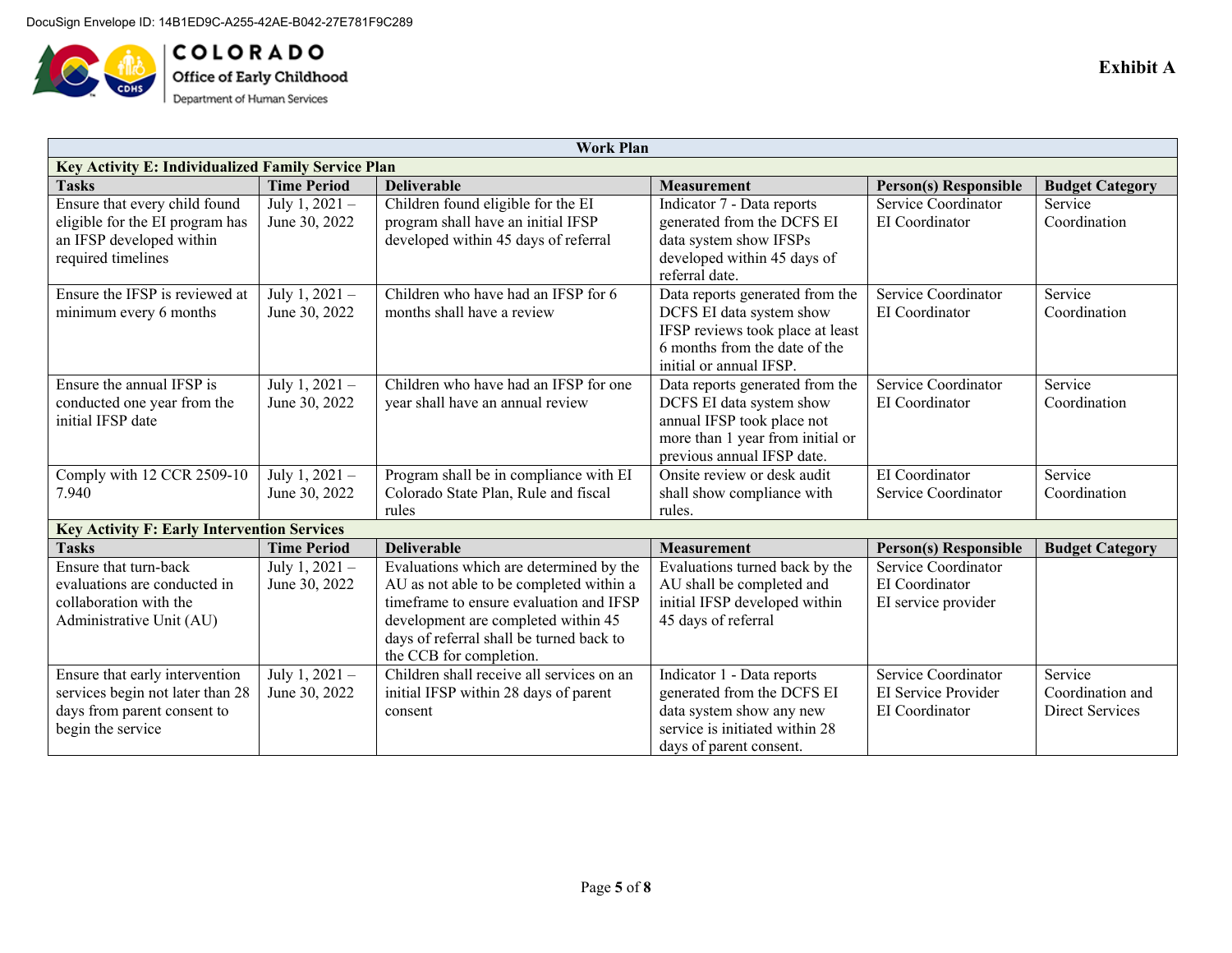

COLORADO Office of Early Childhood<br>Department of Human Services

| <b>Work Plan</b>                                              |                    |                                          |                                   |                              |                        |
|---------------------------------------------------------------|--------------------|------------------------------------------|-----------------------------------|------------------------------|------------------------|
| <b>Tasks</b>                                                  | <b>Time Period</b> | <b>Deliverable</b>                       | <b>Measurement</b>                | <b>Person(s) Responsible</b> | <b>Budget Category</b> |
| Ensure that early intervention                                | July 1, 2021 -     | Children shall receive services in their | Data reports generated from       | Service Coordinator          | Service                |
| services are provided in the                                  | June 30, 2022      | natural environment within the context   | DCFS EI data system show          | EI Service Provider EI       | Coordination and       |
| child and family's natural                                    |                    | of their daily routines.                 | services provided in the child's  | Coordinator                  | <b>Direct Services</b> |
| environment                                                   |                    |                                          | natural environment.              |                              |                        |
|                                                               |                    |                                          | IFSPs reviewed show the           |                              |                        |
|                                                               |                    |                                          | child's services are conducted    |                              |                        |
|                                                               |                    |                                          | within the context of the         |                              |                        |
|                                                               |                    |                                          | family's routines.                |                              |                        |
| Ensure that telehealth is                                     | July 1, 2021 -     | Families of children eligible for the EI | Data reports generated from       | EI Coordinator               | Service                |
| provided as an option for                                     | June 30, 2022      | program shall be offered the option for  | DCFS EI data system shall         | Service Coordinator          | Coordination and       |
| families                                                      |                    | receiving services through telehealth    | show telehealth as a method of    | EI Service Provider          | <b>Direct Services</b> |
|                                                               |                    |                                          | delivery for at least some        |                              |                        |
|                                                               |                    |                                          | families in the program.          |                              |                        |
| Comply with 12 CCR 2509-10                                    | July 1, 2021 -     | Program shall be in compliance with EI   | Onsite review or desk audit       | EI Coordinator               | Service                |
| 7.950                                                         | June 30, 2022      | Colorado State Plan, Rule and fiscal     | shall show compliance with        | Service Coordinator          | Coordination and       |
|                                                               |                    | rules                                    | rules.                            | EI Service Provider          | <b>Direct Services</b> |
| <b>Key Activity G: Child and Family Outcomes Measurements</b> |                    |                                          |                                   |                              |                        |
| <b>Tasks</b>                                                  | <b>Time Period</b> | <b>Deliverable</b>                       | <b>Measurement</b>                | <b>Person(s) Responsible</b> | <b>Budget Category</b> |
| Ensure that child outcomes                                    | July 1, 2021 -     | Entry, annual and exit ratings shall be  | Indicator 3 - Data reports        | Service Coordinator          | Service                |
| measurements are conducted                                    | June 30, 2022      | conducted for each child who has been    | generated from the DCFS EI        | EI Service Provider EI       | Coordination and       |
| at entry, annually and at exit                                |                    | in the EI program for at least 6 months. | data system shall show entry,     | Coordinator                  | <b>Direct Services</b> |
|                                                               |                    |                                          | annual and exit ratings within    |                              |                        |
|                                                               |                    |                                          | each initial, annual and          |                              |                        |
|                                                               |                    |                                          | transition IFSP for a child who   |                              |                        |
|                                                               |                    |                                          | has been in services for at least |                              |                        |
|                                                               |                    |                                          | 6 months.                         |                              |                        |
| Ensure that required contact                                  | July 1, 2021 -     | Each family shall receive a family       | Indicator 4 - Data reports        | Service Coordinator          | Service                |
| information, including email,                                 | June 30, 2022      | outcomes survey when their child exits   | generated from the family         | EI Coordinator               | Coordination           |
| is entered for each family                                    |                    | from the EI program and at least 25%     | outcomes survey shall show at     |                              |                        |
| enrolled in EI services                                       |                    | who receive the survey shall respond.    | least 25% response rate.          |                              |                        |
| Comply with 12 CCR 2509-10                                    | July 1, 2021 -     | Program shall be in compliance with EI   | Onsite review or desk audit       | Service Coordinator          | Service                |
| 7.961 and 7.962                                               | June 30, 2022      | Colorado State Plan, Rule and fiscal     | shall show compliance with        | EI Coordinator               | Coordination           |
|                                                               |                    | rules.                                   | rules.                            |                              |                        |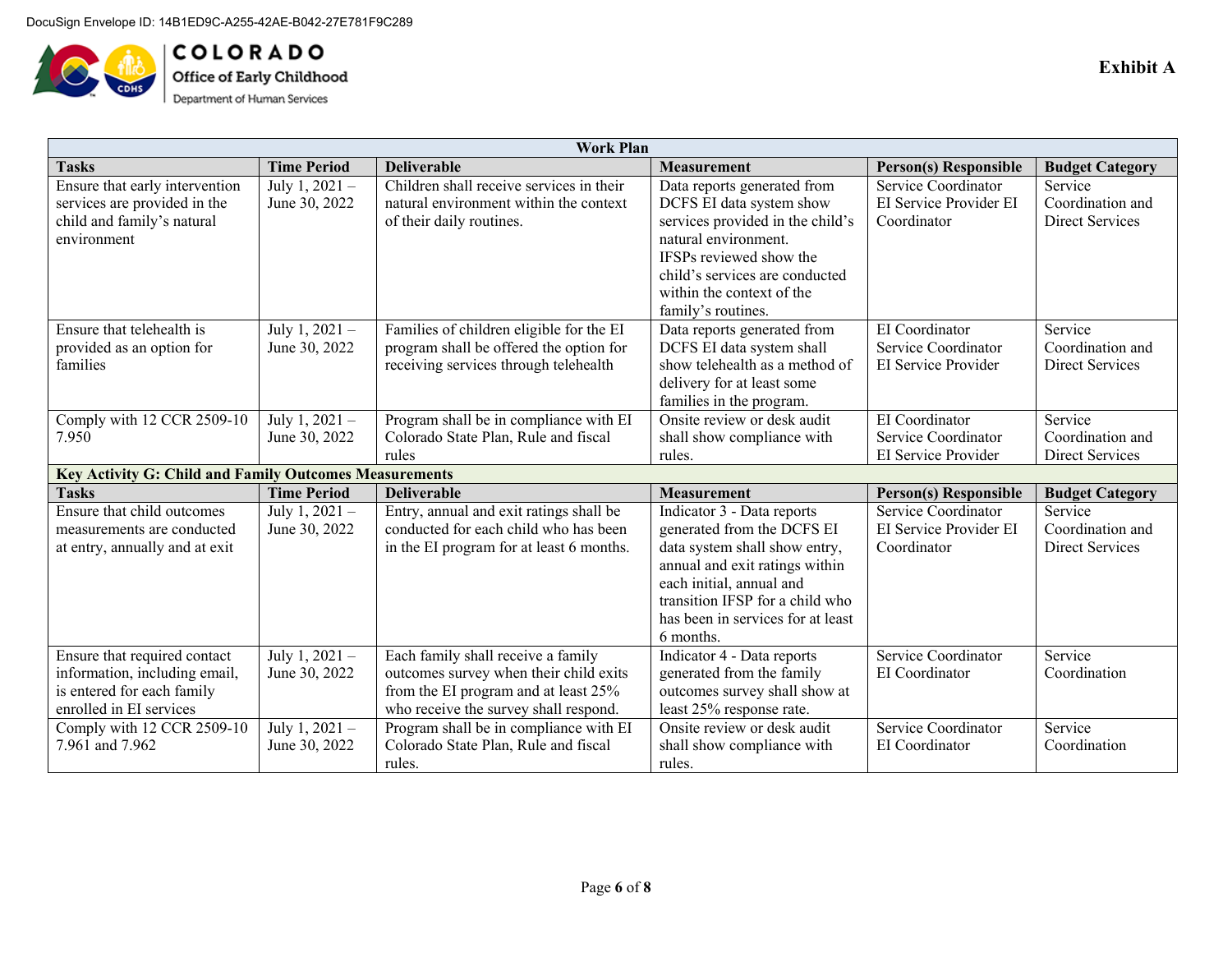

**COLORADO**<br>Office of Early Childhood<br>Department of Human Services

| <b>Work Plan</b>                                     |                    |                                            |                                  |                              |                        |
|------------------------------------------------------|--------------------|--------------------------------------------|----------------------------------|------------------------------|------------------------|
| <b>Key Activity H: Transition Steps and Services</b> |                    |                                            |                                  |                              |                        |
| <b>Tasks</b>                                         | <b>Time Period</b> | <b>Deliverable</b>                         | <b>Measurement</b>               | <b>Person(s) Responsible</b> | <b>Budget Category</b> |
| Ensure transition requirements                       | July 1, $2021 -$   | Indicator 8A - A transition plan with      | Data reports generated from the  | Service Coordinator          | Service                |
| are conducted within the                             | June 30, 2022      | steps and services shall be completed no   | DCFS EI data system shall        | EI Coordinator               | Coordination           |
| required timelines for children                      |                    | earlier than 2 years 3 months and no later | show children who are            |                              |                        |
| potentially eligible for Part B                      |                    | than 2 years 9 months.                     | potentially eligible for Part B. |                              |                        |
|                                                      |                    |                                            |                                  |                              |                        |
|                                                      |                    | Indicator 8B - A notification to the AU    |                                  |                              |                        |
|                                                      |                    | for parents who have not opted out of the  |                                  |                              |                        |
|                                                      |                    | notification shall occur no earlier than 2 |                                  |                              |                        |
|                                                      |                    | years 3 months and no later than 2 year 9  |                                  |                              |                        |
|                                                      |                    | months.                                    |                                  |                              |                        |
|                                                      |                    |                                            |                                  |                              |                        |
|                                                      |                    | Indicator 8C - A transition conference     |                                  |                              |                        |
|                                                      |                    | shall occur no earlier than 2 years 3      |                                  |                              |                        |
|                                                      |                    | months and no later than 2 years 9         |                                  |                              |                        |
|                                                      |                    | months.                                    |                                  |                              |                        |
| Comply with 12 CCR 2509-10                           | July 1, $2021 -$   | Program shall be in compliance with EI     | Onsite review or desk audit      | Service Coordinator          | Service                |
| 7.970                                                | June 30, 2022      | Colorado State Plan, Rule and fiscal       | shall show compliance with       | EI Coordinator               | Coordination           |
|                                                      |                    | rules.                                     | rules.                           |                              |                        |
| <b>Key Activity I: Procedural Safeguards</b>         |                    |                                            |                                  |                              |                        |
| <b>Tasks</b>                                         | <b>Time Period</b> | <b>Deliverable</b>                         | <b>Measurement</b>               | <b>Person(s)</b> Responsible | <b>Budget Category</b> |
| Comply with 12 CCR 2509-10                           | July 1, $2021 -$   | Program shall be in compliance with EI     | Onsite review or desk audit      | EI Coordinator               | Service                |
| 7.961 and 7.962                                      | June 30, 2022      | Colorado State Plan, Rule and fiscal       | shall show compliance with       |                              | Coordination           |
|                                                      |                    | rules.                                     | rules.                           |                              |                        |
| <b>Key Activity J: Dispute Resolution Process</b>    |                    |                                            |                                  |                              |                        |
| <b>Tasks</b>                                         | <b>Time Period</b> | <b>Deliverable</b>                         | <b>Measurement</b>               | <b>Person(s) Responsible</b> | <b>Budget Category</b> |
| Comply with 12 CCR 2509-10                           | July $1, 2021 -$   | Program shall be in compliance with EI     | Onsite review or desk audit      | EI Coordinator               | Personnel              |
| 7.961 and 7.962                                      | June 30, 2022      | Colorado State Plan, Rule and fiscal       | shall show compliance with       |                              |                        |
|                                                      |                    | rules.                                     | rules.                           |                              |                        |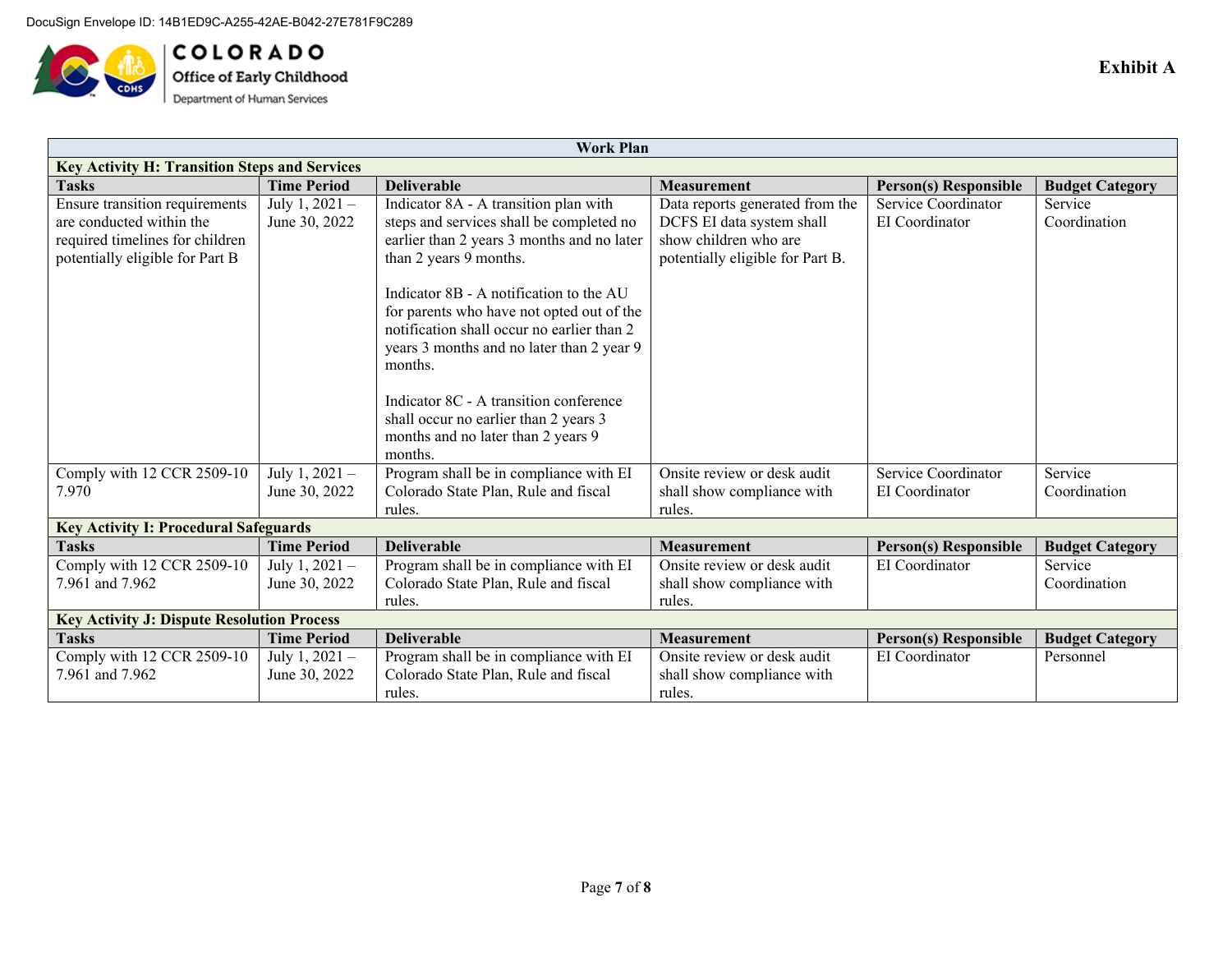

# **SCHEDULE/MILESTONES**

CCB shall provide services to all infants and toddlers referred and found eligible for early intervention services between July 1, 2021 and June 30, 2022.

CCB shall provide turn-back evaluations when an Administrative Unit (AU) determines that they cannot complete the evaluation in time for eligibility to be determined and initial IFSP developed, if applicable, between July 1, 2021 and June 30, 2022.

# **ACCEPTANCE CRITERIA**

The acceptance of all deliverables shall reside with the Office of Early Childhood (OEC) Early Intervention Program. The designated program manager shall monitor all deliverables in order to ensure the completeness of each stage of the project and that the scope of work has been met. The OEC program manager shall either sign off on the approval, or reply to the vendor, in writing, advising what tasks must still be accomplished.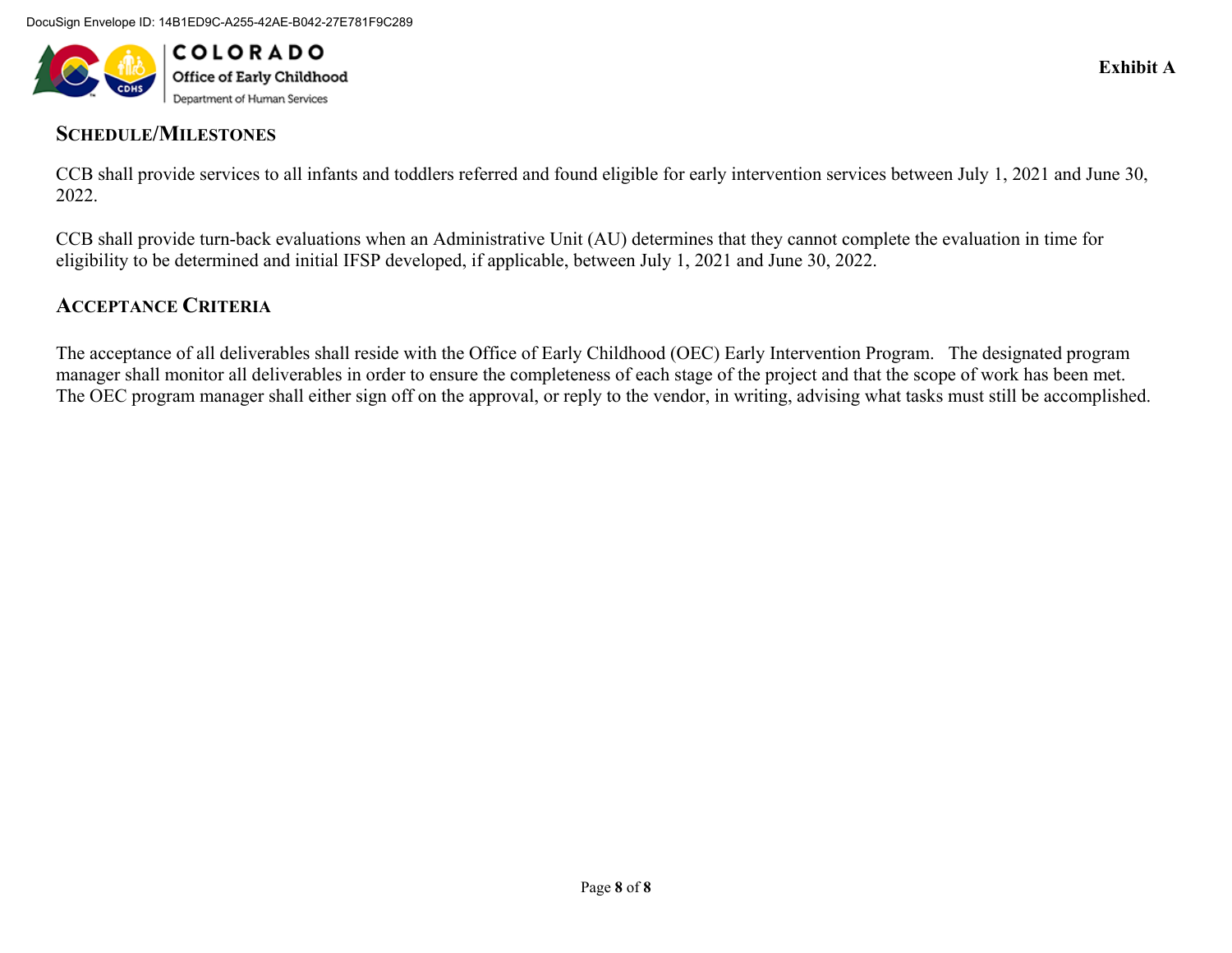#### COLORADO Office of Early Childhood Department of Human Services

#### **Colorado Department of Human Services Office of Early Childhood BUDGET WITH JUSTIFICATION FORM**

| <b>Contractor Name</b> | Developmental Pathways, Inc. |
|------------------------|------------------------------|
| <b>Budget Period</b>   | July 1, 2021 - June 30, 2022 |
| <b>Project Name</b>    | Early Intervention Colorado  |
| <b>Counties Served</b> | Arapahoe, Douglas and Adams  |

| <b>Program Contact Name,</b>      | Michele Coates, Director of Early |  |
|-----------------------------------|-----------------------------------|--|
| Title                             | Intervention                      |  |
| <b>Phone</b>                      | 720-656-1902                      |  |
| <b>Email</b>                      | m.coates@dpcolo.org               |  |
| <b>Fiscal Contact Name, Title</b> | Karen Flores                      |  |
| <b>Phone</b>                      | 720-431-7757                      |  |
| <b>Email</b>                      | k.flores@nmscolo.org              |  |
| <b>Funded Caseload</b>            | 2511                              |  |
|                                   |                                   |  |

\*See Early Intervention General Accounting Encumbrance (GAE) for Direct Services which is split among other Early Intervention Community Centered Boards pursuant to Exhibit D, Section 12.

| <b>Expenditure Categories</b>                  |                                                                               |                  |                 |                                               |                       |
|------------------------------------------------|-------------------------------------------------------------------------------|------------------|-----------------|-----------------------------------------------|-----------------------|
| <b>Personnel Services - Salaried Employees</b> |                                                                               |                  |                 |                                               | FY 2022               |
|                                                |                                                                               | <b>Gross or</b>  |                 | <b>Percent of</b>                             | <b>Total From All</b> |
|                                                | Description of Work and                                                       | Annual           |                 | Time on                                       | <b>Funding</b>        |
| <b>Position Title</b>                          | Fringe includes: Health, life and dental insurance and 401K match.            | <b>Salary</b>    | <b>Fringe</b>   | Project                                       | <b>Sources</b>        |
|                                                | Administration                                                                |                  |                 |                                               |                       |
|                                                | No costs shall be reimbursed by CDHS for this category.                       |                  |                 | 0%                                            | \$                    |
|                                                | <b>Sub-Total Administration (including fringe benefits)</b>                   |                  |                 |                                               | \$0                   |
|                                                | Revenue Offset - Targeted Case Management (TCM)                               |                  |                 |                                               | \$0                   |
|                                                | <b>Revenue Offset - Early Intervention Services Trust (EIST)</b>              |                  |                 |                                               | \$0                   |
|                                                |                                                                               |                  |                 | <b>Revenue Offset - Public Insurance</b>      | \$0                   |
|                                                |                                                                               |                  |                 | <b>Revenue Offset - Other Funding Sources</b> | \$0                   |
|                                                |                                                                               |                  |                 | <b>Total CDHS Funding (EI)</b>                | \$0                   |
|                                                | <b>Personnel Services - Salaried Employees</b>                                |                  |                 |                                               | FY 2022               |
|                                                |                                                                               | <b>Gross or</b>  |                 | <b>Percent of</b>                             | <b>Total From All</b> |
|                                                | Description of Work and                                                       | Annual           |                 | Time on                                       | <b>Funding</b>        |
| <b>Position Title</b>                          | Fringe includes: Health, life and dental insurance and 401K match.            | <b>Salary</b>    | <b>Fringe</b>   | Project                                       | <b>Sources</b>        |
|                                                | <b>Service Coordination</b>                                                   |                  |                 |                                               |                       |
| VICE PRES OF PROGRAMS & SVCS                   | Vice President handles the Community Outreach and Early Intervention          | 178,503          | 35,701          | 20%                                           | \$42,841              |
|                                                | Programs. Early Intervention program-related functions equates to             |                  |                 |                                               |                       |
|                                                | 40%. The VP is dedicated to this program, with 32% of their time              |                  |                 |                                               |                       |
|                                                | spent on Service Coordination and 20% of their time spent on Direct           |                  |                 |                                               |                       |
|                                                | Services. This position is specific to Early Intervention and not the         |                  |                 |                                               |                       |
|                                                | whole agency. The VP is an integral part of the EI program.                   |                  |                 |                                               |                       |
| DIRECTOR OF EARLY CHILDHOOD                    | Early Intervention has one director, dedicated to this program, with 50%      | 96.673           | 19,335          | 50%                                           | \$58,004              |
|                                                | of their time spent on Service Coordination and 50% of their time spent       |                  |                 |                                               |                       |
|                                                | on Direct Services. This position is specific to Early Intervention and not   |                  |                 |                                               |                       |
|                                                | the whole agency. Provides administration for the El Dept., supervises        |                  |                 |                                               |                       |
|                                                | 2 Associate Directors.                                                        |                  |                 |                                               |                       |
| <b>ASSOCIATE DIRECTOR #1</b>                   | Supervises 4 Program managers.                                                | 70,141           | 14,028          | 100%                                          | \$84,169              |
| PROGRAM MANAGER #1                             | Supervises Service Coordinators.                                              | 52,181           | 10.436          | 100%                                          | \$62,617              |
| PROGRAM MANAGER #2                             | Oversees, plans and coordinates SC and Dept. trainings.                       | 56,069           | 11,214          | 100%                                          | \$67,283              |
| PROGRAM MANAGER #3                             | Supervises Service Coordinators.                                              | 55,458           | 11,092          | 100%                                          | \$66,550              |
| PROGRAM MANAGER #4                             | <b>Supervises Service Coordinators.</b>                                       | 56,162           | 11,232          | 100%                                          | \$67,394              |
| PROGRAM MANAGER #5                             | Supervises Service Coordinators.                                              | 60.406           | 12,081          | 100%                                          | \$72,487              |
| PROGRAM MANAGER #6                             | Supervises Service Coordinators.                                              | 60,302           | 12,060          | 100%                                          | \$72,362              |
| PROGRAM MANAGER #7                             | Supervises Service Coordinators.                                              | 53,755           | 10,751          | 100%                                          | \$64,506              |
| PROGRAM MANAGER #8                             | Supervises Service Coordinators.                                              | 55,768           | 11,154          | 100%                                          | \$66,922              |
| PROGRAM MANAGER #9<br>EI SUPPORT SPECIALIST #1 | Supervises Service Coordinators.<br>Performs Administrative Support functions | 55,802<br>38,911 | 11,160<br>7,782 | 100%<br>100%                                  | \$66,962<br>\$46,693  |
| EI SUPPORT SPECIALIST #2                       | Performs Administrative Support functions                                     | 37,792           | 7,558           | 100%                                          | \$45,350              |
| BILINGUAL SENIOR COORDINATOR                   | Coordinates El Services for families. Receives a bilingual stipend.           | 42,706           | 8,541           | 100%                                          | \$51,247              |
| SPANISH LANGUAGE INTERPRETER                   | Provides written and verbal interpretation services.                          | 48,172           | 9,634           | 100%                                          | \$57,806              |
| <b>BILINGUAL COORDINATOR #1</b>                | Coordinates El Services for families. Receives a bilingual stipend.           | 38,912           | 7,782           | 100%                                          | \$46,694              |
| <b>BILINGUAL COORDINATOR #2</b>                | Coordinates El Services for families. Receives a bilingual stipend.           | 40,856           | 8,171           | 100%                                          | \$49,027              |
| <b>BILINGUAL COORDINATOR #3</b>                | Coordinates El Services for families. Receives a bilingual stipend.           | 39,731           | 7,946           | 100%                                          | \$47,677              |
| BILINGUAL COORDINATOR #4                       | Coordinates El Services for families. Receives a bilingual stipend.           | 44,906           | 8,981           | 100%                                          | \$53,887              |
| <b>BILINGUAL COORDINATOR #5</b>                | Coordinates El Services for families. Receives a bilingual stipend.           | 39.469           | 7,894           | 100%                                          | \$47,363              |
| <b>BILINGUAL COORDINATOR #6</b>                | Coordinates El Services for families. Receives a bilingual stipend.           | 44,775           | 8,955           | 100%                                          | \$53,730              |
| <b>SENIOR COORDINATOR #1</b>                   |                                                                               | 47,518           | 9,504           | 100%                                          | \$57,022              |
| SENIOR COORDINATOR #2                          | Coordinates El Services for families. Assists with new SC training and        | 48,418           | 9,684           | 100%                                          | \$58,102              |
| SENIOR COORDINATOR #3                          | mentoring.                                                                    | 48.006           | 9,601           | 100%                                          | \$57,607              |
| SENIOR COORDINATOR #4                          |                                                                               | 45,189           | 9,038           | 100%                                          | \$54,227              |
| <b>INTAKE COORDINATOR #1</b>                   | Coordinates El Services for families.                                         | 41,714           | 8,343           | 100%                                          | \$50,057              |
| <b>INTAKE COORDINATOR #2</b>                   | Coordinates El Services for families.                                         | 39,901           | 7,980           | 100%                                          | \$47,881              |
| EI COORDINATOR #1                              | Coordinates El Services for families.                                         | 44,616           | 8,923           | 100%                                          | \$53,539              |
|                                                |                                                                               |                  |                 |                                               |                       |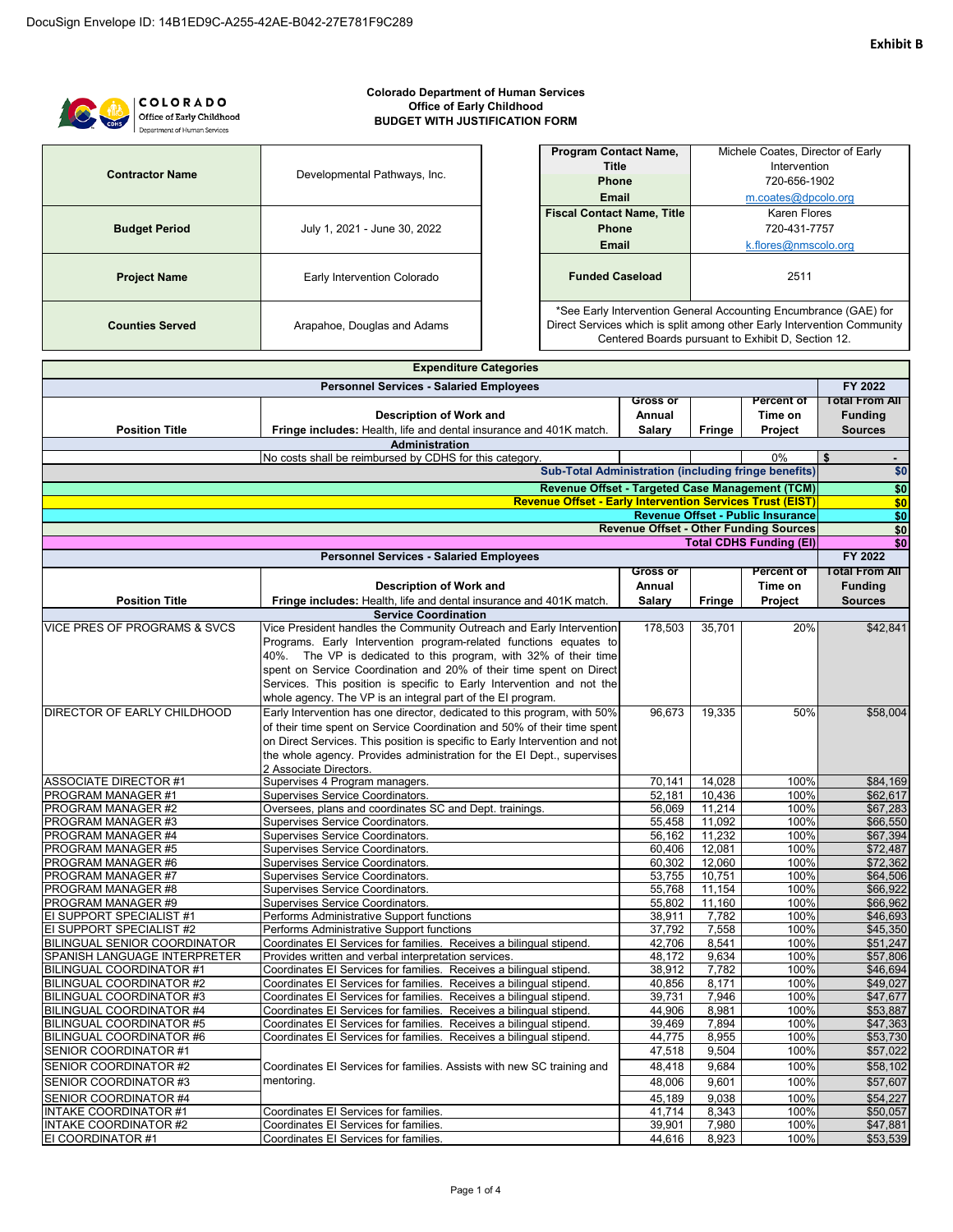| <b>Personnel Services - Salaried Employees</b>         |                                                                                                                                       |                  |                |                                               | FY 2022               |
|--------------------------------------------------------|---------------------------------------------------------------------------------------------------------------------------------------|------------------|----------------|-----------------------------------------------|-----------------------|
|                                                        |                                                                                                                                       | <b>Gross or</b>  |                | <b>Percent of</b>                             | <b>Total From All</b> |
|                                                        | <b>Description of Work and</b>                                                                                                        | Annual           |                | Time on                                       | <b>Funding</b>        |
| <b>Position Title</b>                                  | Fringe includes: Health, life and dental insurance and 401K match.                                                                    | <b>Salary</b>    | <b>Fringe</b>  | Project                                       | <b>Sources</b>        |
| EI COORDINATOR #2                                      | <b>Service Coordination</b><br>Coordinates El Services for families.                                                                  | 39,528           | 7,906          | 100%                                          | \$47,434              |
| EI COORDINATOR #3                                      | Coordinates El Services for families.                                                                                                 | 38,916           | 7,783          | 100%                                          | \$46,699              |
| EI COORDINATOR #4                                      | Coordinates El Services for families.                                                                                                 | 22,570           | 4,514          | 100%                                          | \$27,084              |
| EI COORDINATOR #5                                      | Coordinates El Services for families.                                                                                                 | 40,934           | 8,187          | 100%                                          | \$49,121              |
| EI COORDINATOR #6                                      | Coordinates El Services for families.                                                                                                 | 39,359           | 7,872          | 100%                                          | \$47,231              |
| EI COORDINATOR #7                                      | Coordinates El Services for families.                                                                                                 | 38,332           | 7,666          | 100%                                          | \$45,998              |
| EI COORDINATOR #8                                      | Coordinates El Services for families.                                                                                                 | 36,776           | 7,355          | 100%                                          | \$44,131              |
| EI COORDINATOR #9                                      | Coordinates El Services for families.                                                                                                 | 37,601           | 7,520          | 100%                                          | \$45,121              |
| EI COORDINATOR #10                                     | Coordinates El Services for families.                                                                                                 | 41.140           | 8,228          | 100%                                          | \$49,368              |
| EI COORDINATOR #11                                     | Coordinates El Services for families.                                                                                                 | 39,547           | 7,909          | 100%                                          | \$47,456              |
| EI COORDINATOR #12<br>EI COORDINATOR #13               | Coordinates El Services for families.<br>Coordinates El Services for families.                                                        | 39,159<br>41,473 | 7,832<br>8,295 | 100%<br>100%                                  | \$46,991<br>\$49,768  |
| EI COORDINATOR #14                                     | Coordinates El Services for families.                                                                                                 | 25,865           | 5,173          | 100%                                          | \$31,038              |
| EI COORDINATOR #15                                     | Coordinates El Services for families.                                                                                                 | 35,956           | 7,191          | 100%                                          | \$43,147              |
| COORDINATOR #16<br>EI                                  | Coordinates El Services for families.                                                                                                 | 38,014           | 7,603          | 100%                                          | \$45,617              |
| EI COORDINATOR #17                                     | Coordinates El Services for families.                                                                                                 | 38,618           | 7,724          | 100%                                          | \$46,342              |
| EI COORDINATOR #18                                     | Coordinates El Services for families.                                                                                                 | 38,618           | 7,724          | 100%                                          | \$46,342              |
| EI COORDINATOR #19                                     | Coordinates El Services for families.                                                                                                 | 45,189           | 9,038          | 100%                                          | \$54,227              |
| EI COORDINATOR #20                                     | Coordinates El Services for families.                                                                                                 | 41.140           | 8,228          | 100%                                          | \$49,368              |
| EI COORDINATOR #21                                     | Coordinates El Services for families.                                                                                                 | 40,474           | 8,095          | 100%                                          | \$48,569              |
| EI COORDINATOR #22                                     | Coordinates El Services for families.                                                                                                 | 39,142           | 7,828          | 100%                                          | \$46,970              |
| EI COORDINATOR #23                                     | Coordinates El Services for families.                                                                                                 | 39,650           | 7,930          | 100%                                          | \$47,580              |
| EI COORDINATOR #24                                     | Coordinates El Services for families.                                                                                                 | 39,650           | 7,930          | 100%                                          | \$47,580              |
| EI COORDINATOR #25<br>EI COORDINATOR #26               | Coordinates El Services for families.<br>Coordinates El Services for families.                                                        | 40,837<br>41,530 | 8,167<br>8,306 | 100%<br>100%                                  | \$49,004<br>\$49,836  |
| EI COORDINATOR #27                                     | Coordinates El Services for families.                                                                                                 | 40,332           | 8,066          | 100%                                          | \$48,398              |
| EI COORDINATOR #28                                     | Coordinates El Services for families.                                                                                                 | 36,082           | 7,216          | 100%                                          | \$43,298              |
| EI COORDINATOR #29                                     | Coordinates El Services for families.                                                                                                 | 43,305           | 8,661          | 100%                                          | \$51,966              |
| EI COORDINATOR #30                                     | Coordinates El Services for families.                                                                                                 | 42,208           | 8,442          | 100%                                          | \$50,650              |
| EI COORDINATOR #31                                     | Coordinates El Services for families.                                                                                                 | 39,336           | 7,867          | 100%                                          | \$47,203              |
| EI COORDINATOR #32                                     | Coordinates El Services for families.                                                                                                 | 39,359           | 7,872          | 100%                                          | \$47,231              |
| EI COORDINATOR #33                                     | Coordinates El Services for families.                                                                                                 | 39,872           | 7,974          | 100%                                          | \$47,846              |
| EI COORDINATOR #34                                     | Coordinates El Services for families.                                                                                                 | 41,140           | 8,228          | 100%                                          | \$49,368              |
| EI COORDINATOR #35                                     | Coordinates El Services for families.                                                                                                 | 39,771           | 7,954          | 100%                                          | \$47,725              |
| EI COORDINATOR #36                                     | Coordinates El Services for families.                                                                                                 | 41,280           | 8,256          | 100%                                          | \$49,536              |
| EI COORDINATOR #37                                     | Coordinates El Services for families.                                                                                                 | 39,359           | 7,872          | 100%                                          | \$47,231              |
| EI COORDINATOR #38                                     | Coordinates El Services for families.                                                                                                 | 42,549           | 8,510          | 100%                                          | \$51,059              |
| EI COORDINATOR - TRUST #1<br>EI COORDINATOR - TRUST #2 | Coordinates El Services for families.<br>Coordinates El Services for families.                                                        | 49,388<br>48,154 | 9,878<br>9,631 | 100%<br>100%                                  | \$59,266<br>\$57,785  |
| COORDINATOR - TRUST #3<br>EI                           | Coordinates El Services for families.                                                                                                 | 49,988           | 9,998          | 100%                                          | \$59,986              |
| PROGRAM ADMINISTRATOR #1                               | Performs Administrative Support functions.                                                                                            | 39,526           | 7,905          | 100%                                          | \$47,431              |
| PROGRAM ADMINISTRATOR #2                               | Coordinates El Services for families.                                                                                                 | 50,509           | 10,102         | 100%                                          | \$60,611              |
| PROGRAM ADMINISTRATOR #3                               | Coordinates El Services for families.                                                                                                 | 45,005           | 9,001          | 100%                                          | \$54,006              |
| PROGRAM MANAGER ASSISTANT                              | Coordinates El Services for families.                                                                                                 | 44,496           | 8,899          | 100%                                          | \$53,395              |
|                                                        | <b>Sub-Total Service Coordination (including fringe benefits)</b>                                                                     |                  |                |                                               | \$3,796,019           |
|                                                        | Revenue Offset - Targeted Case Management (TCM)                                                                                       |                  |                |                                               | \$645,323             |
|                                                        | <b>Revenue Offset - Early Intervention Services Trust (EIST)</b>                                                                      |                  |                |                                               | \$177,037             |
|                                                        |                                                                                                                                       |                  |                | <b>Revenue Offset - Public Insurance</b>      | \$0                   |
|                                                        |                                                                                                                                       |                  |                | <b>Revenue Offset - Other Funding Sources</b> | \$0                   |
|                                                        |                                                                                                                                       |                  |                | <b>Total CDHS Funding (EI)</b>                | \$2,973,659           |
|                                                        | <b>Personnel Services - Salaried Employees</b>                                                                                        |                  |                |                                               | FY 2022               |
|                                                        |                                                                                                                                       | <b>Gross or</b>  |                | <b>Percent of</b>                             | <b>Total From All</b> |
|                                                        | <b>Description of Work and</b>                                                                                                        | Annual           |                | Time on                                       | <b>Funding</b>        |
| <b>Position Title</b>                                  | Fringe includes: Health, life and dental insurance and 401K match.                                                                    | <b>Salary</b>    | <b>Fringe</b>  | Project                                       | <b>Sources</b>        |
|                                                        | <b>Direct Services</b>                                                                                                                |                  |                |                                               |                       |
| VICE PRES OF PROGRAMS & SVCS                           | Vice President handles the Community Outreach and Early Intervention                                                                  | 178,503          | 35,701         | $20\%$ \$                                     | 42,841                |
|                                                        | Programs. Early Intervention program-related functions equates to<br>40%. The VP is dedicated to this program, with 32% of their time |                  |                |                                               |                       |
|                                                        | spent on Service Coordination and 20% of their time spent on Direct                                                                   |                  |                |                                               |                       |
|                                                        | Services. This position is specific to Early Intervention and not the                                                                 |                  |                |                                               |                       |
|                                                        | whole agency. The VP is an integral part of the EI program.                                                                           |                  |                |                                               |                       |
| DIRECTOR OF EARLY CHILDHOOD                            | Early Intervention has one director, dedicated to this program, with 50%                                                              | 96,673           | 19,335         | $50\%$ \$                                     | 58,004                |
|                                                        | of their time spent on Service Coordination and 50% of their time spent                                                               |                  |                |                                               |                       |
|                                                        | on Direct Services. This position is specific to Early Intervention and not                                                           |                  |                |                                               |                       |
|                                                        | the whole agency. Provides administration for the El Dept., supervises                                                                |                  |                |                                               |                       |
|                                                        | 2 Associate Directors.                                                                                                                |                  |                |                                               |                       |
| <b>ASSOCIATE DIRECTOR</b>                              | Supervises 5 Program managers.                                                                                                        | 74,523           | 14,905         | $100\%$ \$                                    | 89,428                |
| PROGRAM MANAGER - BILLING                              | Oversees the El Dept. provider billing process.                                                                                       | 67,895           | 13,579         | $100\%$ \$                                    | 81,474                |
| BEHAVIOR ANALYST                                       | Performs Behavioral Intervention functions,                                                                                           | 71,082           | 14,216         | $100\%$ \$                                    | 85,298                |
| DIRECT SERVICE PROVIDER                                | Provides El Direct Therapy Services.                                                                                                  | 78,275           | 15,655         | $100\%$ \$                                    | 93,930                |
| DIRECT SERVICE PROVIDER                                | Provides El Direct Therapy Services.                                                                                                  | 69,184           | 13,837         | $100\%$ \$                                    | 83,021                |
| <b>DIRECT SERVICE PROVIDER</b>                         | Provides El Direct Therapy Services.                                                                                                  | 65,452           | 13,090         | 100% \$                                       | 78,542                |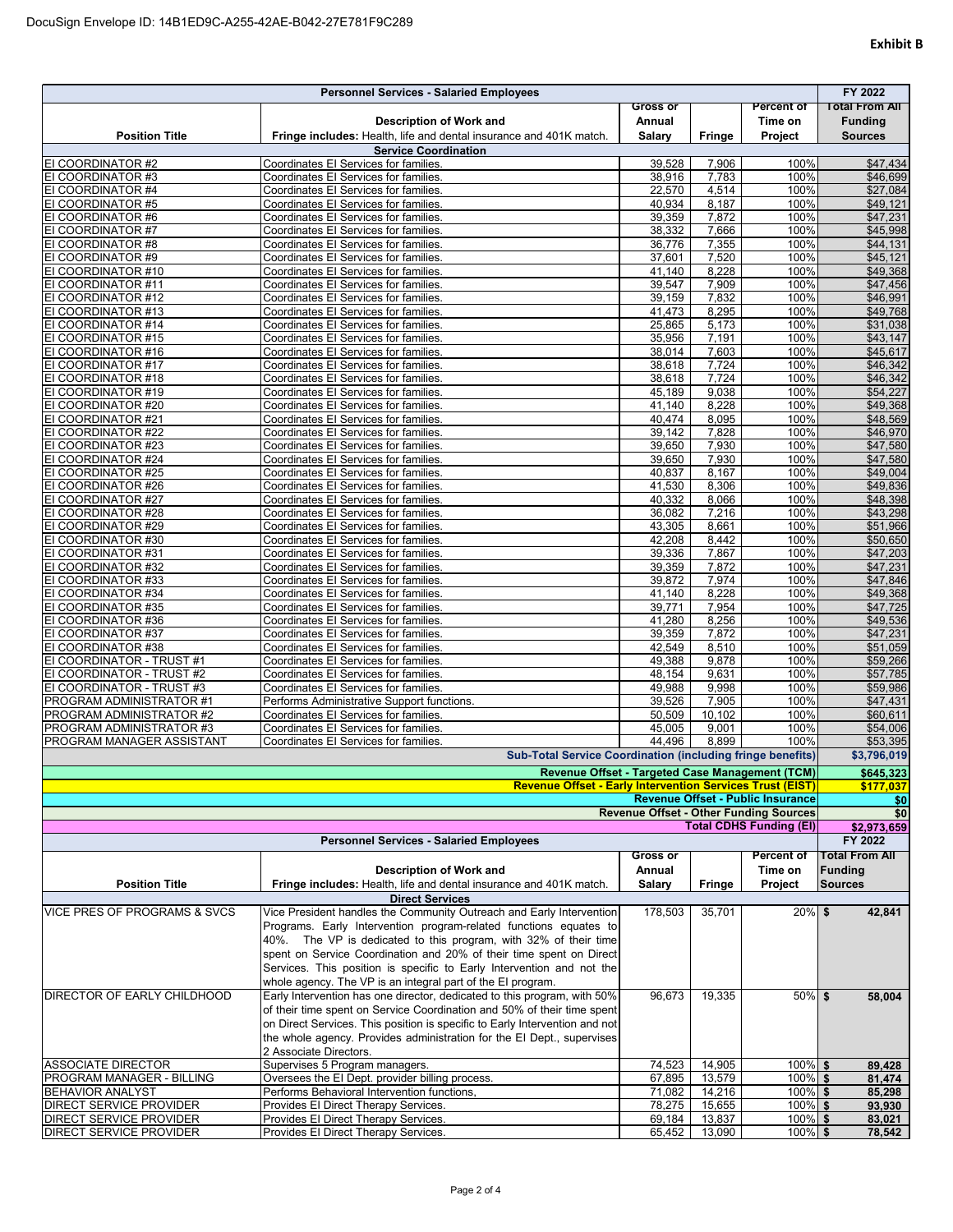|                                                                  | <b>Personnel Services - Salaried Employees</b>                                                                                                                                                                                |                  |                 |                                               | FY 2022                                 |
|------------------------------------------------------------------|-------------------------------------------------------------------------------------------------------------------------------------------------------------------------------------------------------------------------------|------------------|-----------------|-----------------------------------------------|-----------------------------------------|
|                                                                  |                                                                                                                                                                                                                               | Gross or         |                 | <b>Percent of</b>                             | <b>Total From All</b>                   |
|                                                                  | <b>Description of Work and</b>                                                                                                                                                                                                | Annual           |                 | Time on                                       | <b>Funding</b>                          |
| <b>Position Title</b>                                            | Fringe includes: Health, life and dental insurance and 401K match.                                                                                                                                                            | Salary           | <b>Fringe</b>   | Project                                       | <b>Sources</b>                          |
|                                                                  | <b>Direct Services</b>                                                                                                                                                                                                        |                  |                 |                                               |                                         |
| DIRECT SERVICE PROVIDER                                          | Provides El Direct Therapy Services.                                                                                                                                                                                          | 64,597           | 12,919          | $100\%$ \$                                    | 77,516                                  |
| <b>DIRECT SERVICE PROVIDER</b>                                   | Provides El Direct Therapy Services.                                                                                                                                                                                          | 68,595           | 13,719          | $100\%$ \$                                    | 82,314                                  |
| <b>DIRECT SERVICE PROVIDER</b><br><b>DIRECT SERVICE PROVIDER</b> | Provides El Direct Therapy Services.<br>Provides El Direct Therapy Services.                                                                                                                                                  | 73,049<br>38,289 | 14,610<br>7,658 | $100\%$ \$<br>100% \$                         | 87,659<br>45,947                        |
| DIRECT SERVICE PROVIDER                                          | Provides El Direct Therapy Services.                                                                                                                                                                                          | 53,270           | 10,654          | 100% \$                                       | 63,924                                  |
| <b>DIRECT SERVICE PROVIDER</b>                                   | Provides El Direct Therapy Services.                                                                                                                                                                                          | 45,507           | 9,101           | 100% \$                                       | 54,608                                  |
| DIRECT SERVICE PROVIDER                                          | Provides El Direct Therapy Services.                                                                                                                                                                                          | 72.394           | 14,479          | 100% \$                                       | 86,873                                  |
| DIRECT SERVICE PROVIDER                                          | Provides El Direct Therapy Services.                                                                                                                                                                                          | 37,491           | 7,498           | $100\%$ \$                                    | 44,989                                  |
| DIRECT SERVICE PROVIDER                                          | Provides El Direct Therapy Services.                                                                                                                                                                                          | 66,193           | 13,239          | $100\%$ \$                                    | 79,432                                  |
| DIRECT SERVICE PROVIDER                                          | Provides El Direct Therapy Services.                                                                                                                                                                                          | 63,125           | 12,625          | $100\%$ \$                                    | 75,750                                  |
| DIRECT SERVICE PROVIDER                                          | Provides El Direct Therapy Services.                                                                                                                                                                                          | 60,166           | 12,033          | 100% \$                                       | 72,199                                  |
| DIRECT SERVICE PROVIDER                                          | Provides El Direct Therapy Services.                                                                                                                                                                                          | 49,430           | 9,886           | $100\%$ \$                                    | 59,316                                  |
|                                                                  | <b>Sub-Total Direct Services (including fringe benefits)</b>                                                                                                                                                                  |                  |                 |                                               | \$1,443,065                             |
|                                                                  | Revenue Offset - Targeted Case Management (TCM)                                                                                                                                                                               |                  |                 |                                               | \$0                                     |
|                                                                  | <b>Revenue Offset - Early Intervention Services Trust (EIST)</b>                                                                                                                                                              |                  |                 |                                               | \$91,539                                |
|                                                                  |                                                                                                                                                                                                                               |                  |                 | <b>Revenue Offset - Public Insurance</b>      | \$7,800                                 |
|                                                                  |                                                                                                                                                                                                                               |                  |                 | <b>Revenue Offset - Other Funding Sources</b> | \$0                                     |
|                                                                  | <b>Personnel Services Funding Summary</b>                                                                                                                                                                                     |                  |                 | <b>Total CDHS Funding (EI)</b>                | \$1,343,726                             |
|                                                                  | <b>Total Personnel Services (including fringe benefits)</b>                                                                                                                                                                   |                  |                 |                                               | \$5,239,084                             |
|                                                                  |                                                                                                                                                                                                                               |                  |                 |                                               |                                         |
|                                                                  | Revenue Offset - Targeted Case Management (TCM)                                                                                                                                                                               |                  |                 |                                               | \$645,323                               |
|                                                                  | <b>Revenue Offset - Early Intervention Services Trust (EIST)</b>                                                                                                                                                              |                  |                 | <b>Revenue Offset - Public Insurance</b>      | \$268,576                               |
|                                                                  |                                                                                                                                                                                                                               |                  |                 | <b>Revenue Offset - Other Funding Sources</b> | \$7,800<br>\$0                          |
|                                                                  |                                                                                                                                                                                                                               |                  |                 | <b>Total CDHS Funding (EI)</b>                | \$4,317,385                             |
|                                                                  | Contractors/Consultants (payments to third parties or entities)                                                                                                                                                               |                  |                 |                                               | FY 2022                                 |
|                                                                  |                                                                                                                                                                                                                               |                  |                 |                                               | <b>Total CDHS</b>                       |
| Item                                                             | <b>Description of Item</b>                                                                                                                                                                                                    |                  |                 |                                               | <b>Funding (EI)</b>                     |
|                                                                  | No costs shall be reimbursed by CDHS for this category                                                                                                                                                                        |                  |                 |                                               | \$0                                     |
|                                                                  |                                                                                                                                                                                                                               |                  |                 | <b>Total Contractors/Consultants</b>          | \$0                                     |
|                                                                  | <b>Travel</b>                                                                                                                                                                                                                 |                  |                 |                                               | FY 2022                                 |
|                                                                  |                                                                                                                                                                                                                               |                  |                 |                                               | <b>Total CDHS</b>                       |
| Item                                                             | <b>Description of Item</b>                                                                                                                                                                                                    |                  |                 |                                               | <b>Funding (EI)</b>                     |
|                                                                  | Administration                                                                                                                                                                                                                |                  |                 |                                               |                                         |
|                                                                  | No costs shall be reimbursed by CDHS for this category.                                                                                                                                                                       |                  |                 |                                               |                                         |
|                                                                  |                                                                                                                                                                                                                               |                  |                 |                                               | \$0                                     |
|                                                                  | <b>Service Coordination</b>                                                                                                                                                                                                   |                  |                 |                                               |                                         |
| Mileage                                                          | Mileage costs for off site meetings or training associated with the EI program not to exceed the Federal mileage                                                                                                              |                  |                 |                                               |                                         |
|                                                                  | rate at https://www.gsa.gov/travel-resources. * Any out of state travel costs must be pre-approved by CDHS                                                                                                                    |                  |                 |                                               |                                         |
|                                                                  | <b>Direct Services</b>                                                                                                                                                                                                        |                  |                 |                                               |                                         |
| Mileage                                                          | Mileage costs for off site meetings or training associated with the EI program not to exceed the Federal mileage                                                                                                              |                  |                 |                                               |                                         |
|                                                                  | rate at https://www.gsa.gov/travel-resources. * Any out of state travel costs must be pre-approved by CDHS                                                                                                                    |                  |                 |                                               |                                         |
|                                                                  |                                                                                                                                                                                                                               |                  |                 | <b>Total Travel</b>                           | \$82,960                                |
|                                                                  | <b>Supplies &amp; Operating Expenses</b>                                                                                                                                                                                      |                  |                 |                                               | FY 2022                                 |
|                                                                  |                                                                                                                                                                                                                               |                  |                 |                                               | <b>Total CDHS</b>                       |
| Name                                                             | <b>Description of Item</b>                                                                                                                                                                                                    |                  |                 |                                               | <b>Funding (EI)</b>                     |
|                                                                  | Administration                                                                                                                                                                                                                |                  |                 |                                               |                                         |
|                                                                  | No costs shall be reimbursed by CDHS for this category.                                                                                                                                                                       |                  |                 |                                               |                                         |
|                                                                  | <b>Service Coordination</b>                                                                                                                                                                                                   |                  |                 |                                               |                                         |
| <b>Staff Development and Training</b>                            | Staff development and training consists of required training and professional development classes, meals and                                                                                                                  |                  |                 |                                               | \$51,360<br>\$31,600<br>\$0<br>\$13,500 |
|                                                                  | meeting space for staff meetings. A small portion of the budget is for reasonable costs associated with staff                                                                                                                 |                  |                 |                                               |                                         |
|                                                                  | morale and recognition, related to health and employee relations. For our organization, we budget \$5 per month                                                                                                               |                  |                 |                                               |                                         |
| Depreciation                                                     | per employee for items such as team building, birthday celebrations and snacks/refreshments at meetings.                                                                                                                      |                  |                 |                                               |                                         |
| Insurance                                                        | Depreciation is allocated by occupancy square footage for each program/department for the Inverness building<br>Insurance includes property coverage for our Inverness building and are allocated by occupancy square footage |                  |                 |                                               |                                         |
|                                                                  | for each program/department.                                                                                                                                                                                                  |                  |                 |                                               |                                         |
|                                                                  |                                                                                                                                                                                                                               |                  |                 |                                               |                                         |
| <b>Utilities</b>                                                 | Utilities (gas, electric, water, sewer) for the Inverness building. Utilities are allocated by occupancy square                                                                                                               |                  |                 |                                               |                                         |
|                                                                  | footage for each program/department.                                                                                                                                                                                          |                  |                 |                                               | \$65,369<br>\$1,821<br>\$9,532          |
| Janitorial                                                       | Janitorial includes cleaning of building and office space, trash, grounds keeping, snow removal and pest control                                                                                                              |                  |                 |                                               | \$13,431                                |
| Rent / External Lease                                            | Rent/External Lease for Jewell building location (based on square footage)                                                                                                                                                    |                  |                 |                                               | \$58,582                                |
| <b>Building Maintenance and Repairs</b>                          | Maintenance and Repairs are general repairs of the Inverness building. If there is a repair or maintenance                                                                                                                    |                  |                 |                                               | \$31,013                                |
|                                                                  | expense directly associated with a department it is specifically identified and charged accordingly. General                                                                                                                  |                  |                 |                                               |                                         |
|                                                                  | repairs to the Inverness building are allocated by occupancy square footage for each program/department.                                                                                                                      |                  |                 |                                               |                                         |
| Postage                                                          | Postage                                                                                                                                                                                                                       |                  |                 |                                               | \$2,700                                 |
| <b>Common Shared Supplies</b>                                    | Common Shared Supplies (copy paper, pencils, pens, highlighters, folders and other commonly purchased                                                                                                                         |                  |                 |                                               | \$4,526                                 |
| <b>External Printing Services</b>                                | <b>External Printing Services</b>                                                                                                                                                                                             |                  |                 |                                               | \$1,100                                 |
| Telephone and Cell Phone                                         | Telephone (desk phones, internet connection). There are 65 employees in the Service Coordination department                                                                                                                   |                  |                 |                                               | \$64,153                                |
|                                                                  | with cellular service and wireless network data plans, which is required to be a mobile workforce. This equates<br>to \$82.25 per month per employee.                                                                         |                  |                 |                                               |                                         |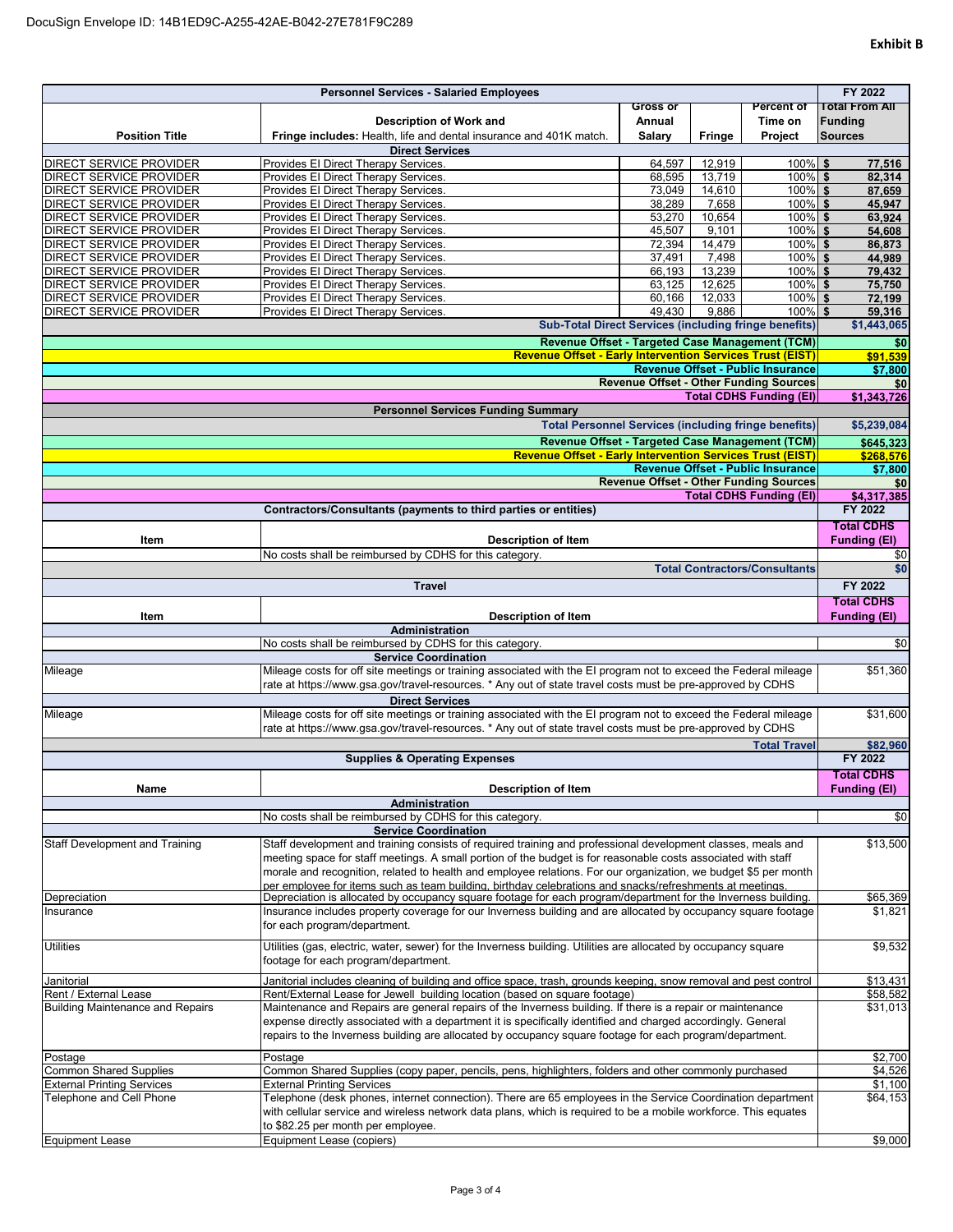| <b>Supplies &amp; Operating Expenses</b>                                                                            |                                                                                                                                                             |                     |  |  |
|---------------------------------------------------------------------------------------------------------------------|-------------------------------------------------------------------------------------------------------------------------------------------------------------|---------------------|--|--|
|                                                                                                                     |                                                                                                                                                             | <b>Total CDHS</b>   |  |  |
| Name                                                                                                                | <b>Description of Item</b>                                                                                                                                  | <b>Funding (EI)</b> |  |  |
| <b>Equipment and Furniture</b>                                                                                      | <b>Service Coordination</b><br>Equipment and Furniture, not Capitalized                                                                                     | \$1,400             |  |  |
| Computer Maintenance                                                                                                | Computer maintenance and IT support                                                                                                                         | \$11,540            |  |  |
| <b>Computer Equipment</b>                                                                                           | Computer equipment, not capitalized (monitors, mouse, keyboards); these are based on actuals, are purchased                                                 | \$12,800            |  |  |
|                                                                                                                     | as necessary.                                                                                                                                               |                     |  |  |
|                                                                                                                     | <b>Direct Services</b>                                                                                                                                      |                     |  |  |
| Staff Development and Training                                                                                      | Staff development and training consists of required training and professional development classes, meals and                                                | \$10,550            |  |  |
|                                                                                                                     | meeting space for staff meetings. A small portion of the budget is for reasonable costs associated with staff                                               |                     |  |  |
|                                                                                                                     | morale and recognition, related to health and employee relations. For our organization, we budget \$5 per month                                             |                     |  |  |
|                                                                                                                     | per employee for items such as team building, birthday celebrations and snacks/refreshments at meetings.                                                    |                     |  |  |
| Depreciation                                                                                                        | Depreciation is allocated by occupancy square footage for each program/department for the Inverness building.                                               | \$27,213            |  |  |
| Insurance                                                                                                           | Insurance includes property coverage for our Inverness building and are allocated by occupancy square footage                                               | \$3,780             |  |  |
|                                                                                                                     | for each program/department.                                                                                                                                |                     |  |  |
| Utilities                                                                                                           | Utilities (gas, electric, water, sewer) for the Inverness and Mississippi buildings. Utilities are allocated by                                             | \$5,800             |  |  |
|                                                                                                                     | occupancy square footage for each program/department.                                                                                                       |                     |  |  |
| Janitorial                                                                                                          | Janitorial includes cleaning of building and office space, trash, grounds keeping, snow removal and pest control                                            | \$7,300             |  |  |
| <b>Building Maintenance and Repairs</b>                                                                             | Maintenance and Repairs are general repairs of the Inverness and Mississippi buildings. If there is a repair or                                             | \$12,672            |  |  |
|                                                                                                                     | maintenance expense directly associated with a department it is specifically identified and charged accordingly.                                            |                     |  |  |
|                                                                                                                     | General repairs to the Inverness and Mississippi buildings are allocated by occupancy square footage for each                                               |                     |  |  |
| Postage                                                                                                             | Postage                                                                                                                                                     | \$2,100             |  |  |
| <b>Common Shared Supplies</b>                                                                                       | Common Shared Supplies (copy paper, pencils, pens, highlighters, folders and other commonly purchased                                                       | \$3.300             |  |  |
| <b>External Printing Services</b>                                                                                   | <b>External Printing Services</b>                                                                                                                           | \$1,300             |  |  |
| Telephone and Cell Phone                                                                                            | Telephone (desk phones, internet connection). There are 20 employees in the Direct Service department with                                                  | \$15,000            |  |  |
|                                                                                                                     | cellular service. This equates to \$62.50 per month per employee.                                                                                           |                     |  |  |
| <b>Equipment Lease</b>                                                                                              | Equipment Lease (copiers)                                                                                                                                   | \$5.200             |  |  |
| <b>Equipment and Furniture</b>                                                                                      | Equipment and Furniture, not Capitalized                                                                                                                    | \$600               |  |  |
| Computer Maintenance                                                                                                | Computer maintenance and IT support                                                                                                                         | \$31,200            |  |  |
| Computer Equipment                                                                                                  | Computer equipment, not capitalized (monitors, mouse, keyboards); these are based on actuals, are purchased                                                 | \$3,800             |  |  |
|                                                                                                                     | as necessary.                                                                                                                                               |                     |  |  |
|                                                                                                                     | <b>Total Supplies &amp; Operating</b>                                                                                                                       | \$430,282           |  |  |
|                                                                                                                     | <b>Total Direct Costs Funding Summary</b>                                                                                                                   |                     |  |  |
|                                                                                                                     | <b>TOTAL DIRECT COSTS</b>                                                                                                                                   | \$5,752,326         |  |  |
|                                                                                                                     | Revenue Offset - Targeted Case Management (TCM)                                                                                                             | \$645,323           |  |  |
|                                                                                                                     | <b>Revenue Offset - Early Intervention Services Trust (EIST)</b>                                                                                            | \$268,576           |  |  |
|                                                                                                                     | <b>Revenue Offset - Public Insurance</b>                                                                                                                    | \$7,800             |  |  |
|                                                                                                                     | <b>Revenue Offset - Other Funding Sources</b><br><b>Total CDHS Funding (EI)</b>                                                                             | \$0<br>\$4,830,627  |  |  |
|                                                                                                                     | <b>Modified Total Direct Costs Funding Summary</b>                                                                                                          |                     |  |  |
|                                                                                                                     | <b>MODIFIED TOTAL DIRECT COSTS (MTDC)</b>                                                                                                                   | \$5,693,744         |  |  |
|                                                                                                                     | Uniform Guidance § 200.68 - MTDC means all direct salaries and wages, applicable fringe benefits, materials and supplies, services, travel, and up to the   |                     |  |  |
|                                                                                                                     | first \$25,000 of each subaward. MTDC excludes equipment, capital expenditures, charges for patient care, rental costs, tuition remission, scholarships and |                     |  |  |
|                                                                                                                     | fellowships, participant support costs and the portion of each subaward in excess of \$25,000.                                                              |                     |  |  |
|                                                                                                                     | <b>RENT REMOVED</b>                                                                                                                                         |                     |  |  |
|                                                                                                                     | Revenue Offset - Targeted Case Management (TCM)                                                                                                             | \$645,323           |  |  |
|                                                                                                                     | <b>Revenue Offset - Early Intervention Services Trust (EIST)</b>                                                                                            | \$268.576           |  |  |
|                                                                                                                     | <b>Revenue Offset - Public Insurance</b>                                                                                                                    | \$7,800             |  |  |
|                                                                                                                     | <b>Revenue Offset - Other Funding Sources</b>                                                                                                               | \$0                 |  |  |
|                                                                                                                     | <b>Total CDHS Funding (EI)</b>                                                                                                                              | \$4,772,045         |  |  |
|                                                                                                                     | <b>Indirect Costs</b>                                                                                                                                       | FY 2022             |  |  |
| [not to exceed 10% unless Negotiated Federal Indirect Cost rate or Negotiated State Indirect Cost rate is attached] |                                                                                                                                                             |                     |  |  |
|                                                                                                                     |                                                                                                                                                             | <b>Total CDHS</b>   |  |  |
| Item                                                                                                                | <b>Description of Item</b>                                                                                                                                  | <b>Funding (EI)</b> |  |  |
| <b>Indirect Rate</b>                                                                                                | 10% de minimis rate elected by the agency for reimbursement                                                                                                 | \$477,205           |  |  |
|                                                                                                                     | <b>Total Indirect</b>                                                                                                                                       | \$477,205           |  |  |
|                                                                                                                     | <b>Total Contract Funding Summary</b><br><b>TOTAL</b>                                                                                                       | \$6,229,531         |  |  |
|                                                                                                                     | Revenue Offset - Targeted Case Management (TCM)                                                                                                             | \$645,323           |  |  |
|                                                                                                                     | <b>Revenue Offset - Early Intervention Services Trust (EIST)</b>                                                                                            | \$268,576           |  |  |
|                                                                                                                     | <b>Revenue Offset - Public Insurance</b>                                                                                                                    | \$7,800             |  |  |
|                                                                                                                     | <b>Revenue Offset - Other Funding Sources</b>                                                                                                               | \$0                 |  |  |
|                                                                                                                     | <b>Total CDHS Funding (EI)</b>                                                                                                                              | \$5,307,832         |  |  |

**\*Figures are rounded using basic accounting standards. (0.00-0.49 = 0; 0.50-0.99 = 1.0)**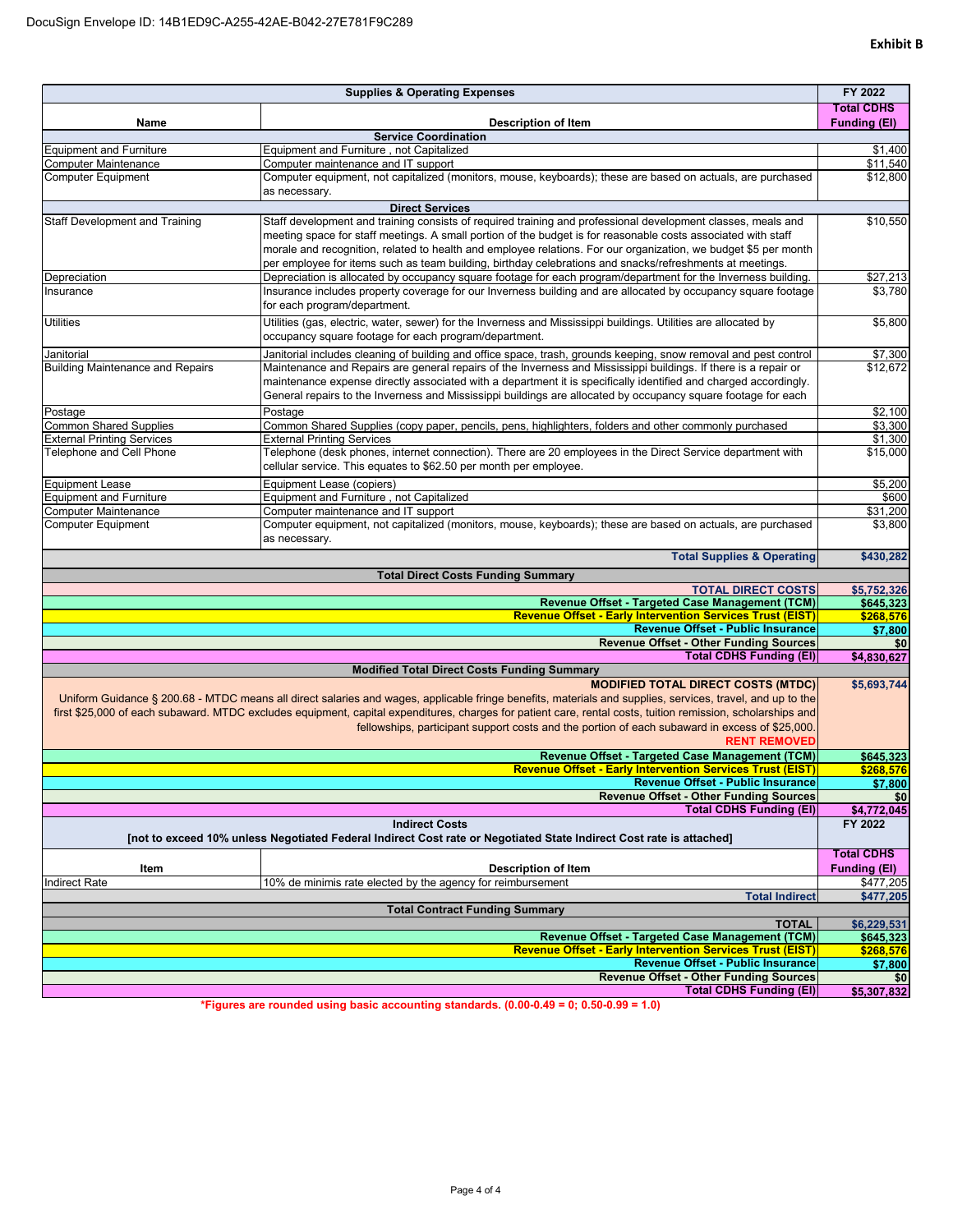# **HIPAA BUSINESS ASSOCIATE AGREEMENT**

This HIPAA Business Associate Agreement ("Agreement") between the State and Contractor is agreed to in connection with, and as an exhibit to, the Contract. For purposes of this Agreement, the State is referred to as "Covered Entity" and the Contractor is referred to as "Business Associate". Unless the context clearly requires a distinction between the Contract and this Agreement, all references to "Contract" shall include this Agreement.

1. PURPOSE

Covered Entity wishes to disclose information to Business Associate, which may include Protected Health Information ("PHI"). The Parties intend to protect the privacy and security of the disclosed PHI in compliance with the Health Insurance Portability and Accountability Act of 1996 ("HIPAA"), Pub. L. No. 104-191 (1996) as amended by the Health Information Technology for Economic and Clinical Health Act ("HITECH Act") enacted under the American Recovery and Reinvestment Act of 2009 ("ARRA") Pub. L. No. 111–5 (2009), implementing regulations promulgated by the U.S. Department of Health and Human Services at 45 C.F.R. Parts 160, 162 and 164 (the "HIPAA Rules") and other applicable laws, as amended. Prior to the disclosure of PHI, Covered Entity is required to enter into an agreement with Business Associate containing specific requirements as set forth in, but not limited to, Title 45, Sections 160.103, 164.502(e) and 164.504(e) of the Code of Federal Regulations ("C.F.R.") and all other applicable laws and regulations, all as may be amended.

2. DEFINITIONS

The following terms used in this Agreement shall have the same meanings as in the HIPAA Rules: Breach, Data Aggregation, Designated Record Set, Disclosure, Health Care Operations, Individual, Minimum Necessary, Notice of Privacy Practices, Protected Health Information, Required by Law, Secretary, Security Incident, Subcontractor, Unsecured Protected Health Information, and Use.

The following terms used in this Agreement shall have the meanings set forth below:

- a. Business Associate. "Business Associate" shall have the same meaning as the term "business associate" at 45 C.F.R. 160.103, and shall refer to Contractor.
- b. Covered Entity. "Covered Entity" shall have the same meaning as the term "covered entity" at 45 C.F.R. 160.103, and shall refer to the State.
- c. Information Technology and Information Security. "Information Technology" and "Information Security" shall have the same meanings as the terms "information technology" and "information security", respectively, in  $§24-37.5-102$ , C.R.S.

Capitalized terms used herein and not otherwise defined herein or in the HIPAA Rules shall have the meanings ascribed to them in the Contract.

- 3. OBLIGATIONS AND ACTIVITIES OF BUSINESS ASSOCIATE
	- a. Permitted Uses and Disclosures.
		- i. Business Associate shall use and disclose PHI only to accomplish Business Associate's obligations under the Contract.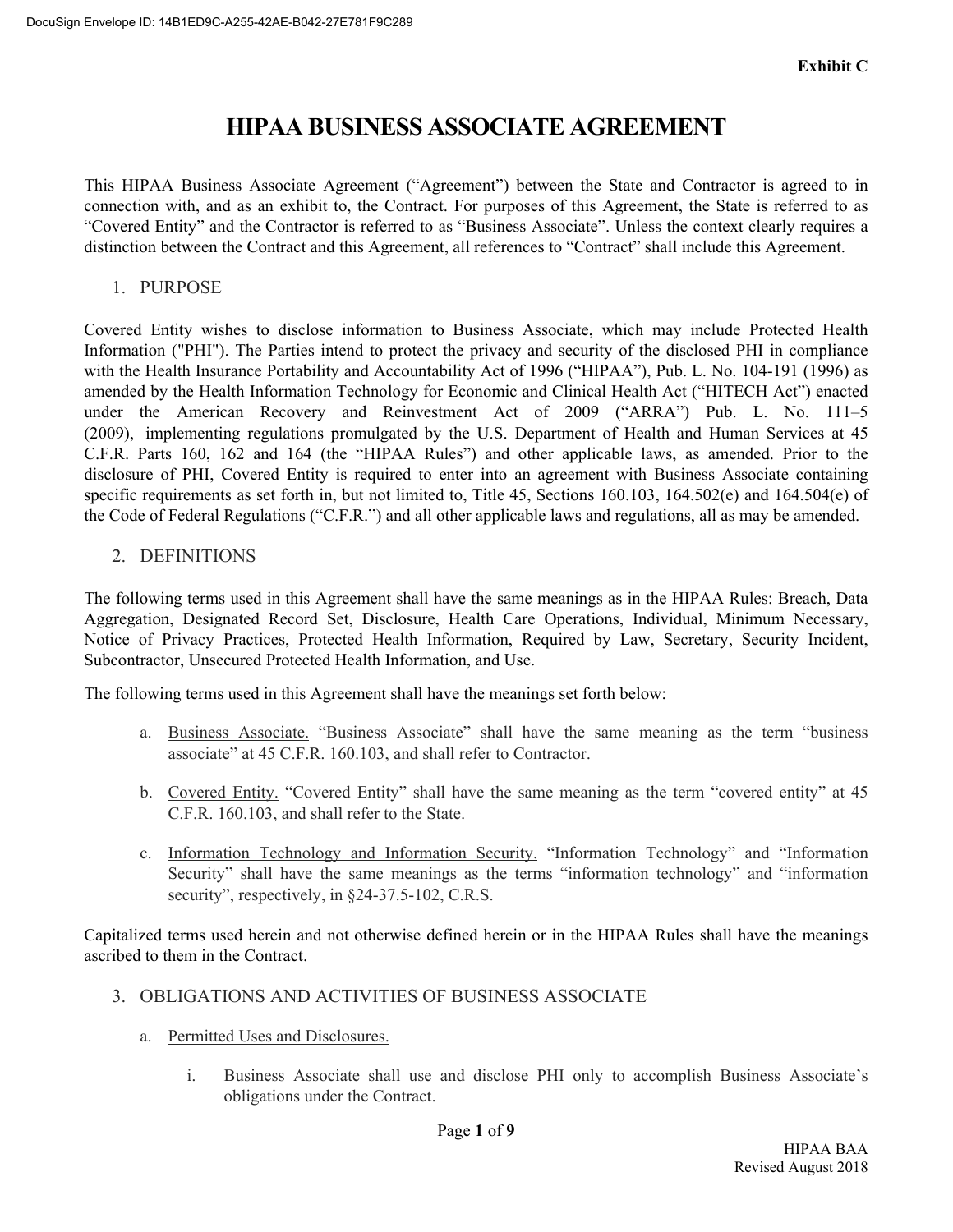- i. To the extent Business Associate carries out one or more of Covered Entity's obligations under Subpart E of 45 C.F.R. Part 164, Business Associate shall comply with any and all requirements of Subpart E that apply to Covered Entity in the performance of such obligation.
- ii. Business Associate may disclose PHI to carry out the legal responsibilities of Business Associate, provided, that the disclosure is Required by Law or Business Associate obtains reasonable assurances from the person to whom the information is disclosed that:
	- A. the information will remain confidential and will be used or disclosed only as Required by Law or for the purpose for which Business Associate originally disclosed the information to that person, and;
	- B. the person notifies Business Associate of any Breach involving PHI of which it is aware.
- iii. Business Associate may provide Data Aggregation services relating to the Health Care Operations of Covered Entity. Business Associate may de-identify any or all PHI created or received by Business Associate under this Agreement, provided the de-identification conforms to the requirements of the HIPAA Rules.
- b. Minimum Necessary. Business Associate, its Subcontractors and agents, shall access, use, and disclose only the minimum amount of PHI necessary to accomplish the objectives of the Contract, in accordance with the Minimum Necessary Requirements of the HIPAA Rules including, but not limited to, 45 C.F.R. 164.502(b) and 164.514(d).
- c. Impermissible Uses and Disclosures.
	- i. Business Associate shall not disclose the PHI of Covered Entity to another covered entity without the written authorization of Covered Entity.
	- ii. Business Associate shall not share, use, disclose or make available any Covered Entity PHI in any form via any medium with or to any person or entity beyond the boundaries or jurisdiction of the United States without express written authorization from Covered Entity.
- d. Business Associate's Subcontractors.
	- i. Business Associate shall, in accordance with 45 C.F.R.  $164.502(e)(1)(ii)$  and  $164.308(b)(2)$ , ensure that any Subcontractors who create, receive, maintain, or transmit PHI on behalf of Business Associate agree in writing to the same restrictions, conditions, and requirements that apply to Business Associate with respect to safeguarding PHI.
	- ii. Business Associate shall provide to Covered Entity, on Covered Entity's request, a list of Subcontractors who have entered into any such agreement with Business Associate.
	- iii. Business Associate shall provide to Covered Entity, on Covered Entity's request, copies of any such agreements Business Associate has entered into with Subcontractors.
- e. Access to System. If Business Associate needs access to a Covered Entity Information Technology system to comply with its obligations under the Contract or this Agreement, Business Associate shall request, review, and comply with any and all policies applicable to Covered Entity regarding such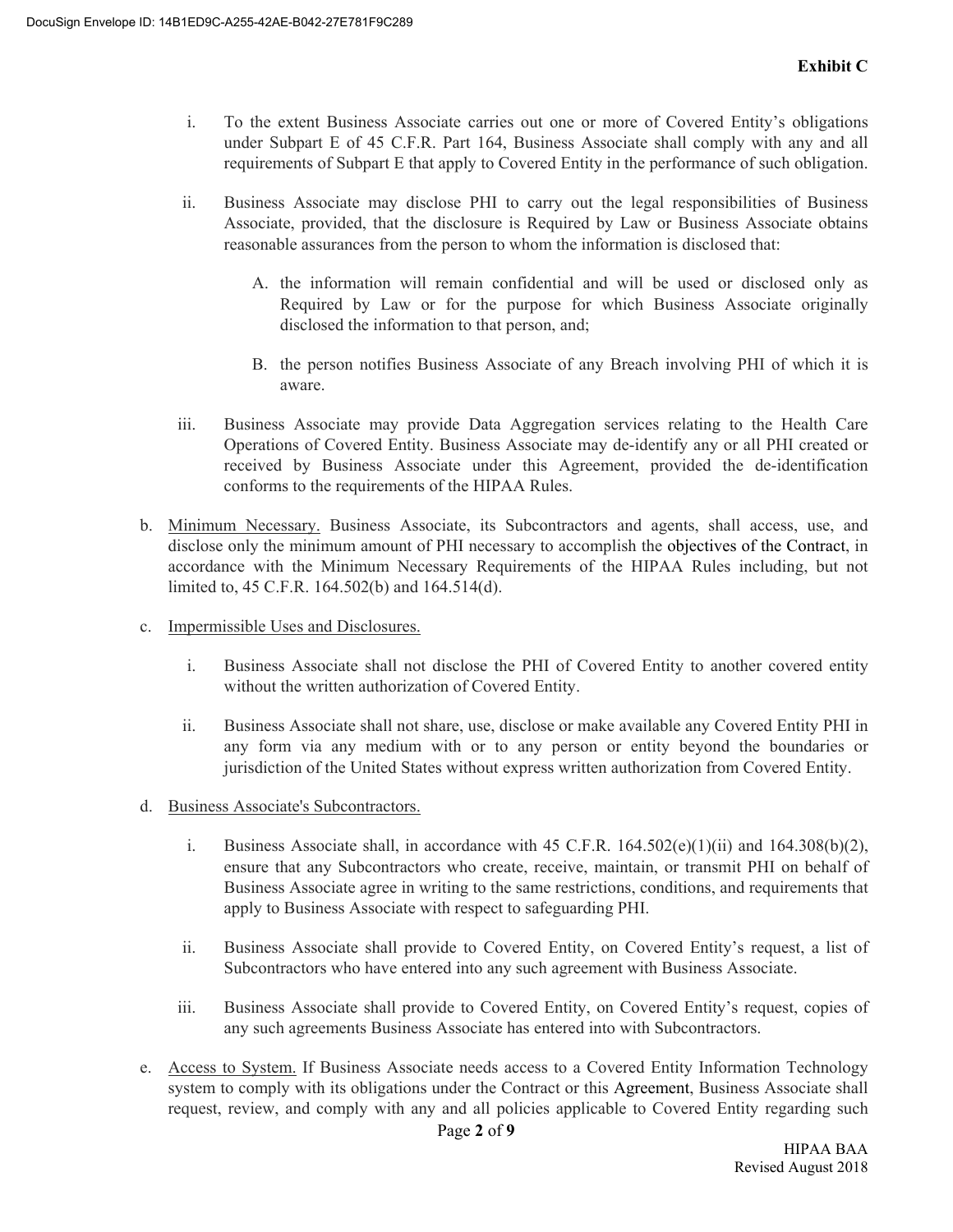system including, but not limited to, any policies promulgated by the Office of Information Technology and available at http://oit.state.co.us/about/policies.

- f. Access to PHI. Business Associate shall, within ten days of receiving a written request from Covered Entity, make available PHI in a Designated Record Set to Covered Entity as necessary to satisfy Covered Entity's obligations under 45 C.F.R. 164.524.
- g. Amendment of PHI.
	- i. Business Associate shall within ten days of receiving a written request from Covered Entity make any amendment to PHI in a Designated Record Set as directed by or agreed to by Covered Entity pursuant to 45 C.F.R. 164.526, or take other measures as necessary to satisfy Covered Entity's obligations under 45 C.F.R. 164.526.
	- ii. Business Associate shall promptly forward to Covered Entity any request for amendment of PHI that Business Associate receives directly from an Individual.
- h. Accounting Rights. Business Associate shall, within ten days of receiving a written request from Covered Entity, maintain and make available to Covered Entity the information necessary for Covered Entity to satisfy its obligations to provide an accounting of Disclosure under 45 C.F.R. 164.528.
- i. Restrictions and Confidential Communications.
	- i. Business Associate shall restrict the Use or Disclosure of an Individual's PHI within ten days of notice from Covered Entity of:
		- A. a restriction on Use or Disclosure of PHI pursuant to 45 C.F.R. 164.522; or
		- B. a request for confidential communication of PHI pursuant to 45 C.F.R. 164.522.
	- ii. Business Associate shall not respond directly to an Individual's requests to restrict the Use or Disclosure of PHI or to send all communication of PHI to an alternate address.
	- iii. Business Associate shall refer such requests to Covered Entity so that Covered Entity can coordinate and prepare a timely response to the requesting Individual and provide direction to Business Associate.
- j. Governmental Access to Records. Business Associate shall make its facilities, internal practices, books, records, and other sources of information, including PHI, available to the Secretary for purposes of determining compliance with the HIPAA Rules in accordance with 45 C.F.R. 160.310.
- k. Audit, Inspection and Enforcement.
	- i. Business Associate shall obtain and update at least annually a written assessment performed by an independent third party reasonably acceptable to Covered Entity, which evaluates the Information Security of the applications, infrastructure, and processes that interact with the Covered Entity data Business Associate receives, manipulates, stores and distributes. Upon request by Covered Entity, Business Associate shall provide to Covered Entity the executive summary of the assessment.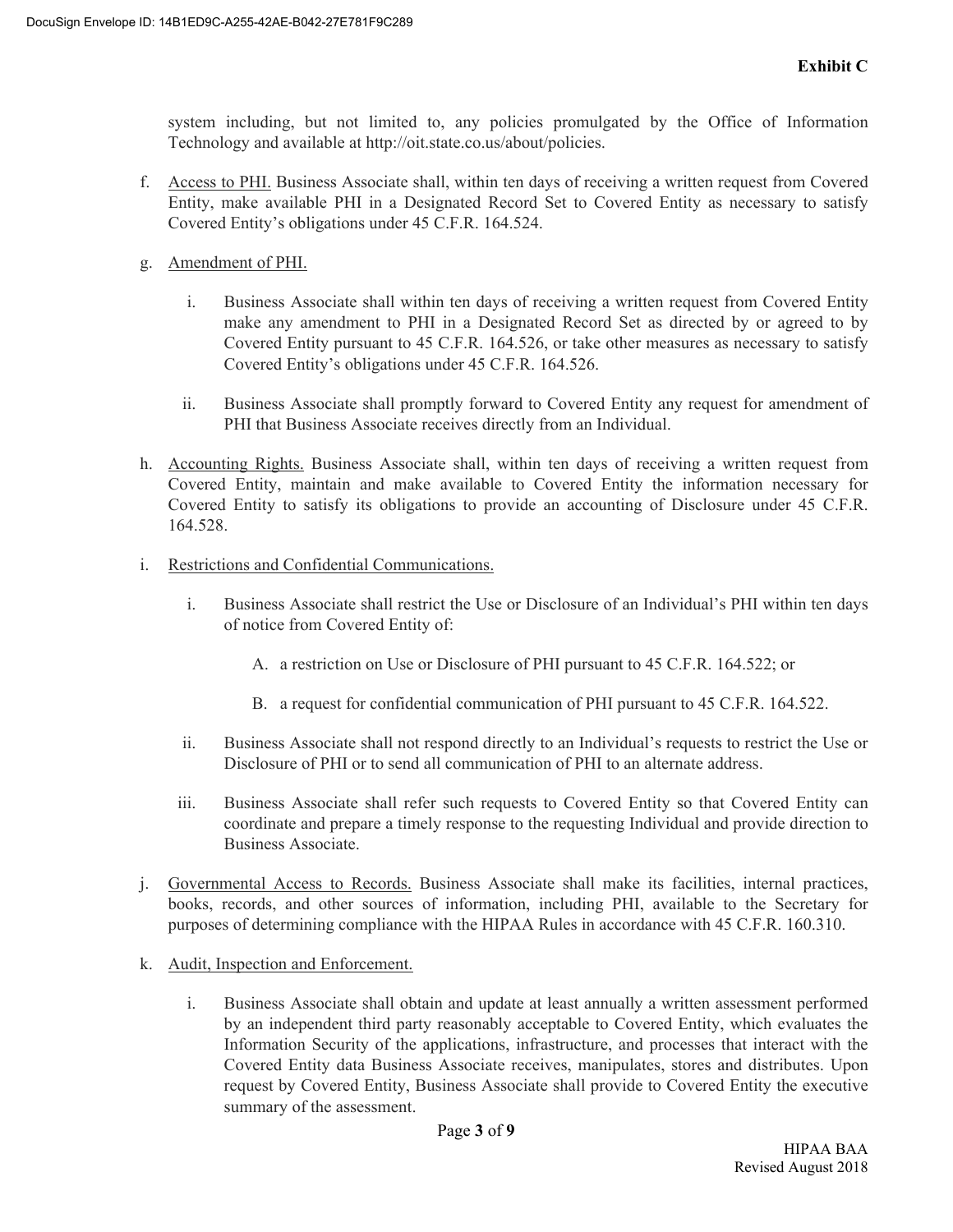- ii. Business Associate, upon the request of Covered Entity, shall fully cooperate with Covered Entity's efforts to audit Business Associate's compliance with applicable HIPAA Rules. If, through audit or inspection, Covered Entity determines that Business Associate's conduct would result in violation of the HIPAA Rules or is in violation of the Contract or this Agreement, Business Associate shall promptly remedy any such violation and shall certify completion of its remedy in writing to Covered Entity.
- l. Appropriate Safeguards.
	- i. Business Associate shall use appropriate safeguards and comply with Subpart C of 45 C.F.R. Part 164 with respect to electronic PHI to prevent use or disclosure of PHI other than as provided in this Agreement.
	- ii. Business Associate shall safeguard the PHI from tampering and unauthorized disclosures.
	- iii. Business Associate shall maintain the confidentiality of passwords and other data required for accessing this information.
	- iv. Business Associate shall extend protection beyond the initial information obtained from Covered Entity to any databases or collections of PHI containing information derived from the PHI. The provisions of this section shall be in force unless PHI is de-identified in conformance to the requirements of the HIPAA Rules.
- m. Safeguard During Transmission.
	- i. Business Associate shall use reasonable and appropriate safeguards including, without limitation, Information Security measures to ensure that all transmissions of PHI are authorized and to prevent use or disclosure of PHI other than as provided for by this Agreement.
	- ii. Business Associate shall not transmit PHI over the internet or any other insecure or open communication channel unless the PHI is encrypted or otherwise safeguarded with a FIPScompliant encryption algorithm.
- n. Reporting of Improper Use or Disclosure and Notification of Breach.
	- i. Business Associate shall, as soon as reasonably possible, but immediately after discovery of a Breach, notify Covered Entity of any use or disclosure of PHI not provided for by this Agreement, including a Breach of Unsecured Protected Health Information as such notice is required by 45 C.F.R. 164.410 or a breach for which notice is required under §24-73-103, C.R.S.
	- ii. Such notice shall include the identification of each Individual whose Unsecured Protected Health Information has been, or is reasonably believed by Business Associate to have been, accessed, acquired, or disclosed during such Breach.
	- iii. Business Associate shall, as soon as reasonably possible, but immediately after discovery of any Security Incident that does not constitute a Breach, notify Covered Entity of such incident.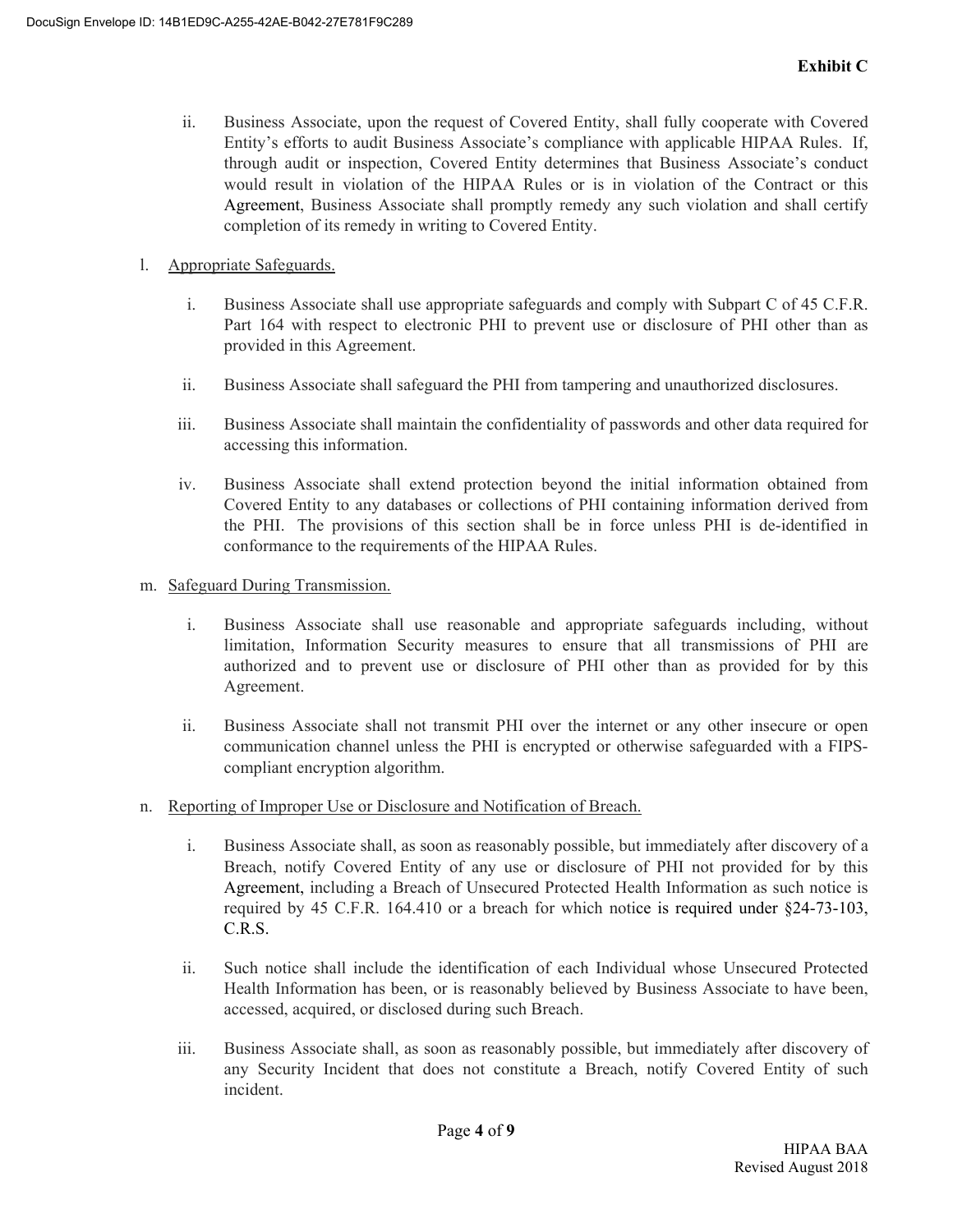- iv. Business Associate shall have the burden of demonstrating that all notifications were made as required, including evidence demonstrating the necessity of any delay.
- o. Business Associate's Insurance and Notification Costs.
	- i. Business Associate shall bear all costs of a Breach response including, without limitation, notifications, and shall maintain insurance to cover:
		- A. loss of PHI data;
		- B. Breach notification requirements specified in HIPAA Rules and in §24-73-103, C.R.S.; and
		- C. claims based upon alleged violations of privacy rights through improper use or disclosure of PHI.
	- ii. All such policies shall meet or exceed the minimum insurance requirements of the Contract or otherwise as may be approved by Covered Entity (e.g., occurrence basis, combined single dollar limits, annual aggregate dollar limits, additional insured status, and notice of cancellation).
	- iii. Business Associate shall provide Covered Entity a point of contact who possesses relevant Information Security knowledge and is accessible 24 hours per day, 7 days per week to assist with incident handling.
	- iv. Business Associate, to the extent practicable, shall mitigate any harmful effect known to Business Associate of a Use or Disclosure of PHI by Business Associate in violation of this Agreement.
- p. Subcontractors and Breaches.
	- i. Business Associate shall enter into a written agreement with each of its Subcontractors and agents, who create, receive, maintain, or transmit PHI on behalf of Business Associate. The agreements shall require such Subcontractors and agents to report to Business Associate any use or disclosure of PHI not provided for by this Agreement, including Security Incidents and Breaches of Unsecured Protected Health Information, on the first day such Subcontractor or agent knows or should have known of the Breach as required by 45 C.F.R. 164.410.
	- ii. Business Associate shall notify Covered Entity of any such report and shall provide copies of any such agreements to Covered Entity on request.
- q. Data Ownership.
	- i. Business Associate acknowledges that Business Associate has no ownership rights with respect to the PHI.
	- ii. Upon request by Covered Entity, Business Associate immediately shall provide Covered Entity with any keys to decrypt information that the Business Association has encrypted and maintains in encrypted form, or shall provide such information in unencrypted usable form.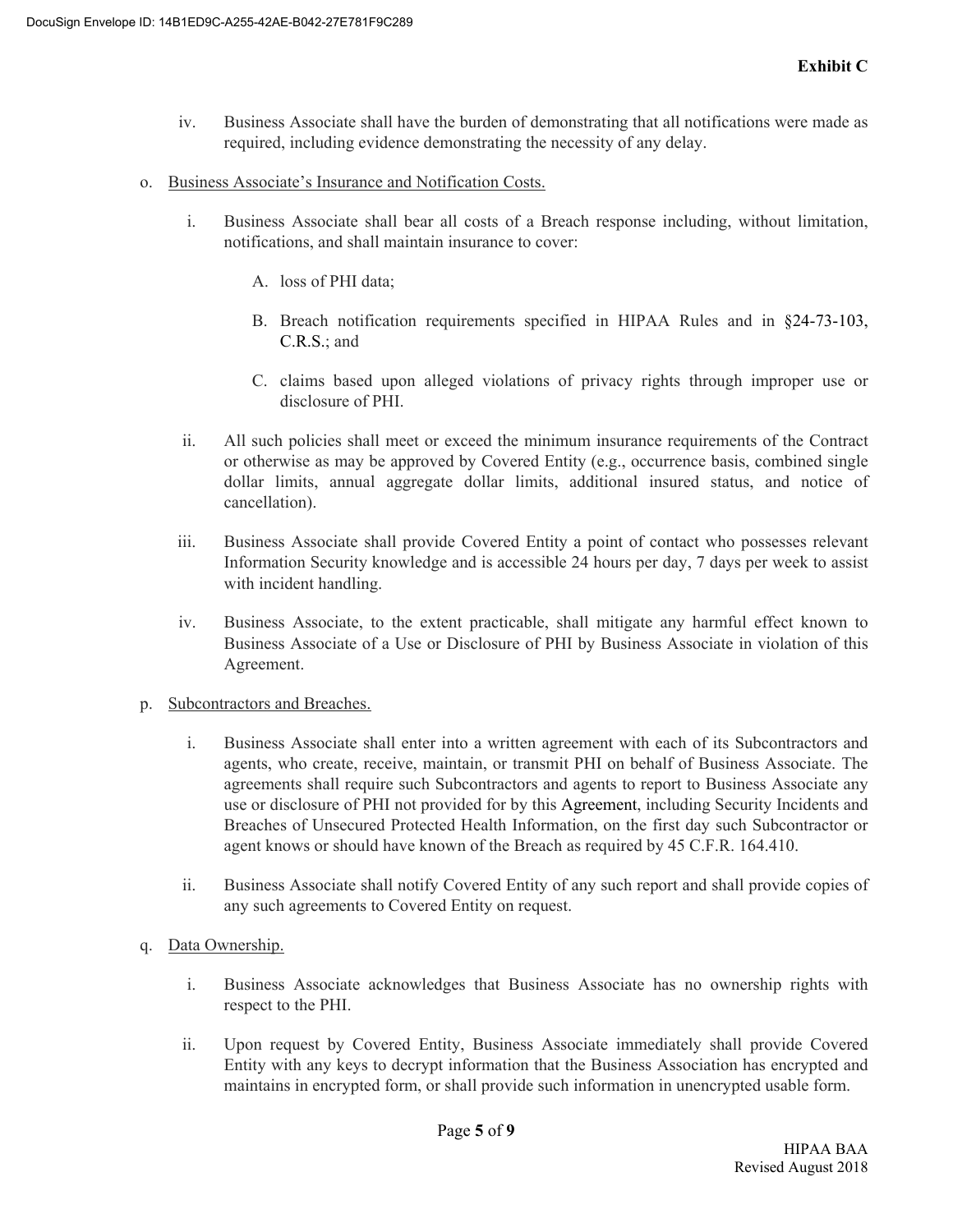r. Retention of PHI. Except upon termination of this Agreement as provided in Section 5 below, Business Associate and its Subcontractors or agents shall retain all PHI throughout the term of this Agreement, and shall continue to maintain the accounting of disclosures required under Section 3.h above, for a period of six years.

### 4. OBLIGATIONS OF COVERED ENTITY

a. Safeguards During Transmission. Covered Entity shall be responsible for using appropriate safeguards including encryption of PHI, to maintain and ensure the confidentiality, integrity, and security of PHI transmitted pursuant to this Agreement, in accordance with the standards and requirements of the HIPAA Rules.

#### b. Notice of Changes.

- i. Covered Entity maintains a copy of its Notice of Privacy Practices on its website. Covered Entity shall provide Business Associate with any changes in, or revocation of, permission to use or disclose PHI, to the extent that it may affect Business Associate's permitted or required uses or disclosures.
- ii. Covered Entity shall notify Business Associate of any restriction on the use or disclosure of PHI to which Covered Entity has agreed in accordance with 45 C.F.R. 164.522, to the extent that it may affect Business Associate's permitted use or disclosure of PHI.

## 5. TERMINATION

- a. Breach.
	- i. In addition to any Contract provision regarding remedies for breach, Covered Entity shall have the right, in the event of a breach by Business Associate of any provision of this Agreement, to terminate immediately the Contract, or this Agreement, or both.
	- ii. Subject to any directions from Covered Entity, upon termination of the Contract, this Agreement, or both, Business Associate shall take timely, reasonable, and necessary action to protect and preserve property in the possession of Business Associate in which Covered Entity has an interest.
- b. Effect of Termination.
	- i. Upon termination of this Agreement for any reason, Business Associate, at the option of Covered Entity, shall return or destroy all PHI that Business Associate, its agents, or its Subcontractors maintain in any form, and shall not retain any copies of such PHI.
	- ii. If Covered Entity directs Business Associate to destroy the PHI, Business Associate shall certify in writing to Covered Entity that such PHI has been destroyed.
	- iii. If Business Associate believes that returning or destroying the PHI is not feasible, Business Associate shall promptly provide Covered Entity with notice of the conditions making return or destruction infeasible. Business Associate shall continue to extend the protections of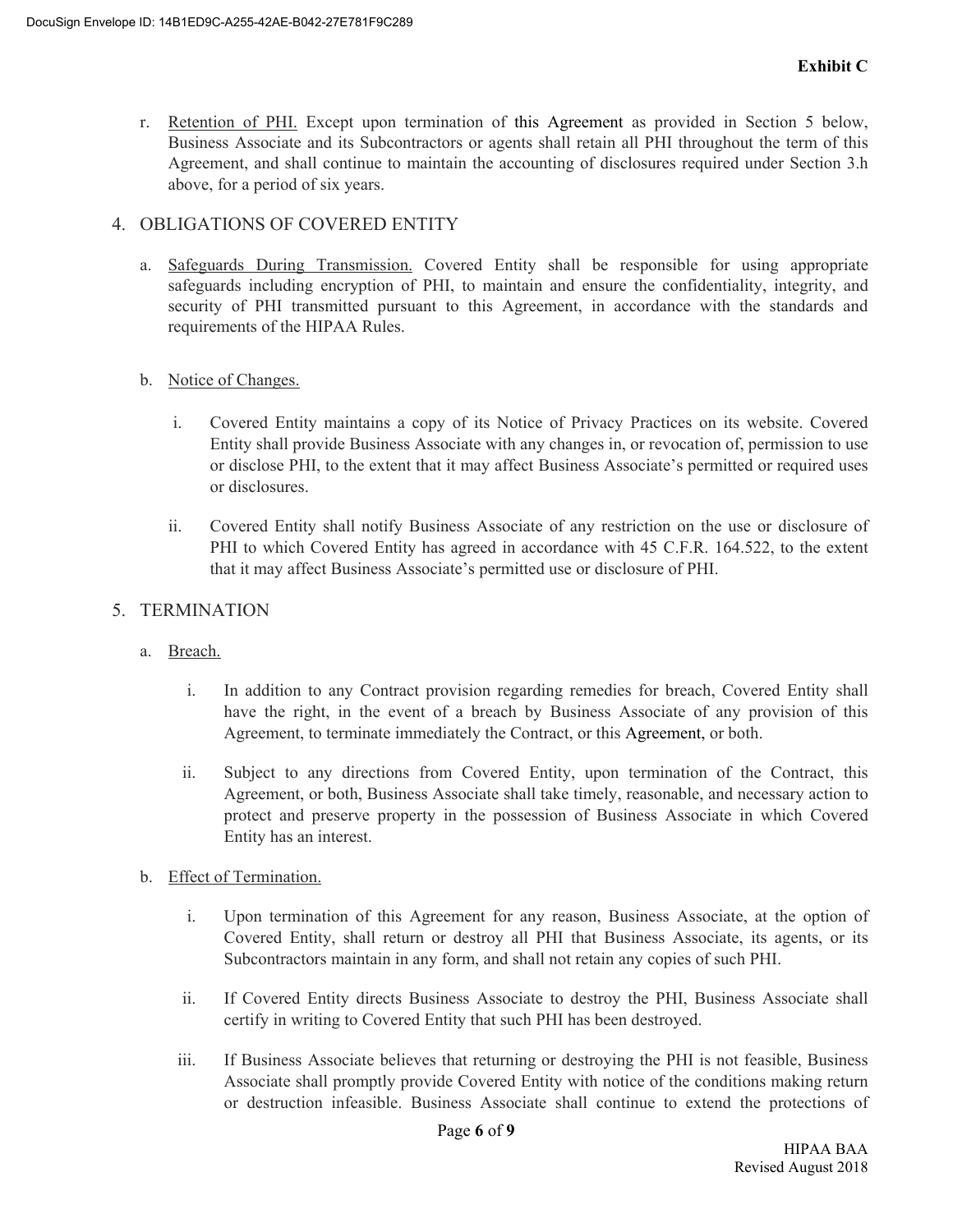Section 3 of this Agreement to such PHI, and shall limit further use of such PHI to those purposes that make the return or destruction of such PHI infeasible.

# 6. INJUNCTIVE RELIEF

Covered Entity and Business Associate agree that irreparable damage would occur in the event Business Associate or any of its Subcontractors or agents use or disclosure of PHI in violation of this Agreement, the HIPAA Rules or any applicable law. Covered Entity and Business Associate further agree that money damages would not provide an adequate remedy for such Breach. Accordingly, Covered Entity and Business Associate agree that Covered Entity shall be entitled to injunctive relief, specific performance, and other equitable relief to prevent or restrain any Breach or threatened Breach of and to enforce specifically the terms and provisions of this Agreement.

# 7. LIMITATION OF LIABILITY

Any provision in the Contract limiting Contractor's liability shall not apply to Business Associate's liability under this Agreement, which shall not be limited.

# 8. DISCLAIMER

Covered Entity makes no warranty or representation that compliance by Business Associate with this Agreement or the HIPAA Rules will be adequate or satisfactory for Business Associate's own purposes. Business Associate is solely responsible for all decisions made and actions taken by Business Associate regarding the safeguarding of PHI.

# 9. CERTIFICATION

Covered Entity has a legal obligation under HIPAA Rules to certify as to Business Associate's Information Security practices. Covered Entity or its authorized agent or contractor shall have the right to examine Business Associate's facilities, systems, procedures, and records, at Covered Entity's expense, if Covered Entity determines that examination is necessary to certify that Business Associate's Information Security safeguards comply with the HIPAA Rules or this Agreement.

# 10. AMENDMENT

- a. Amendment to Comply with Law. The Parties acknowledge that state and federal laws and regulations relating to data security and privacy are rapidly evolving and that amendment of this Agreement may be required to provide procedures to ensure compliance with such developments.
	- i. In the event of any change to state or federal laws and regulations relating to data security and privacy affecting this Agreement, the Parties shall take such action as is necessary to implement the changes to the standards and requirements of HIPAA, the HIPAA Rules and other applicable rules relating to the confidentiality, integrity, availability and security of PHI with respect to this Agreement.
	- ii. Business Associate shall provide to Covered Entity written assurance satisfactory to Covered Entity that Business Associate shall adequately safeguard all PHI, and obtain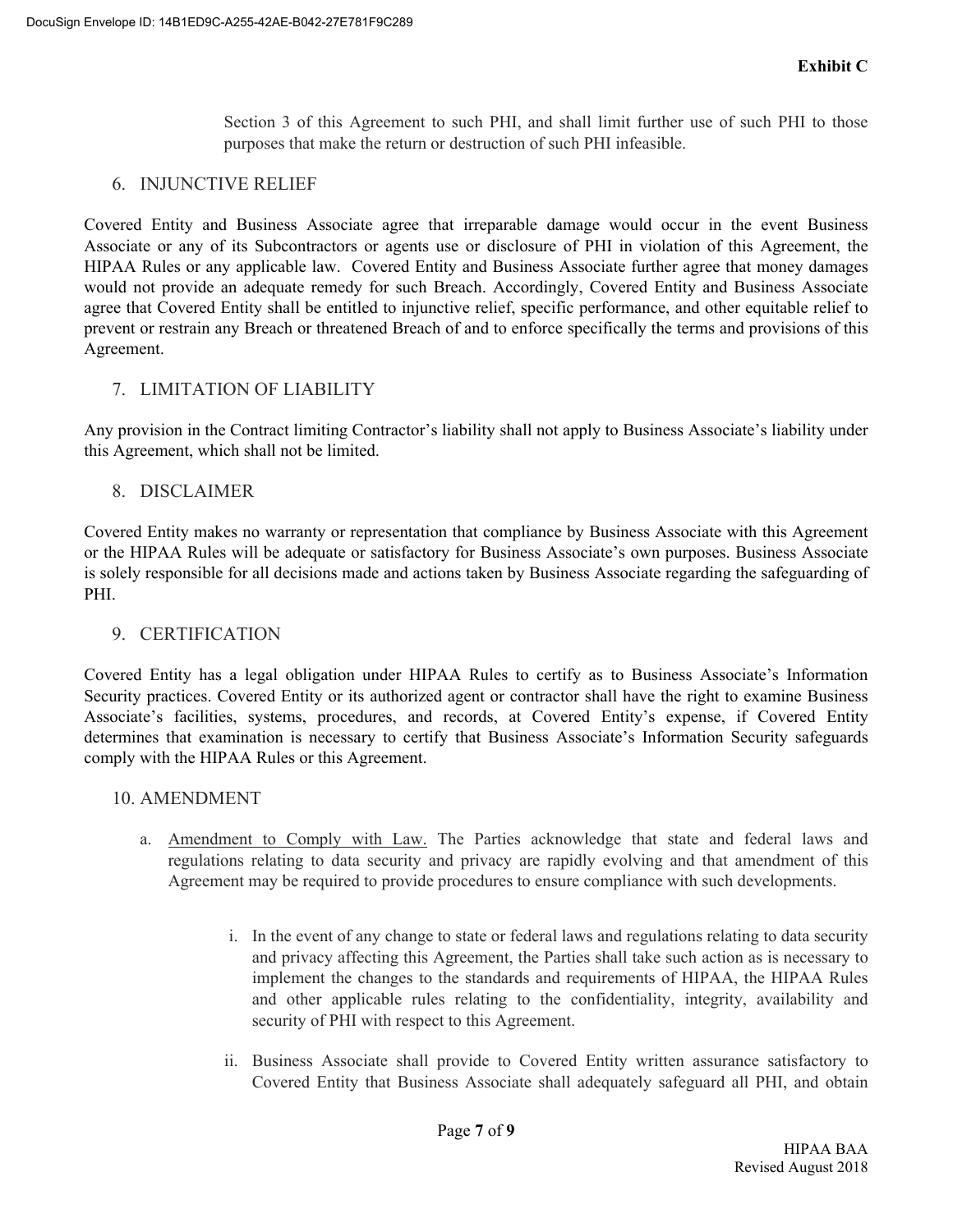written assurance satisfactory to Covered Entity from Business Associate's Subcontractors and agents that they shall adequately safeguard all PHI.

- iii. Upon the request of either Party, the other Party promptly shall negotiate in good faith the terms of an amendment to the Contract embodying written assurances consistent with the standards and requirements of HIPAA, the HIPAA Rules, or other applicable rules.
- iv. Covered Entity may terminate this Agreement upon 30 days' prior written notice in the event that:
	- A. Business Associate does not promptly enter into negotiations to amend the Contract and this Agreement when requested by Covered Entity pursuant to this Section; or
	- B. Business Associate does not enter into an amendment to the Contract and this Agreement, which provides assurances regarding the safeguarding of PHI sufficient, in Covered Entity's sole discretion, to satisfy the standards and requirements of the HIPAA, the HIPAA Rules and applicable law.
- b. Amendment of Appendix. The Appendix to this Agreement may be modified or amended by the mutual written agreement of the Parties, without amendment of this Agreement. Any modified or amended Appendix agreed to in writing by the Parties shall supersede and replace any prior version of the Appendix.

# 11. ASSISTANCE IN LITIGATION OR ADMINISTRATIVE PROCEEDINGS

Covered Entity shall provide written notice to Business Associate if litigation or administrative proceeding is commenced against Covered Entity, its directors, officers, or employees, based on a claimed violation by Business Associate of HIPAA, the HIPAA Rules or other laws relating to security and privacy or PHI. Upon receipt of such notice and to the extent requested by Covered Entity, Business Associate shall, and shall cause its employees, Subcontractors, or agents assisting Business Associate in the performance of its obligations under the Contract to, assist Covered Entity in the defense of such litigation or proceedings. Business Associate shall, and shall cause its employees, Subcontractor's and agents to, provide assistance, to Covered Entity, which may include testifying as a witness at such proceedings. Business Associate or any of its employees, Subcontractors or agents shall not be required to provide such assistance if Business Associate is a named adverse party.

#### 12. INTERPRETATION AND ORDER OF PRECEDENCE

Any ambiguity in this Agreement shall be resolved in favor of a meaning that complies and is consistent with the HIPAA Rules. In the event of an inconsistency between the Contract and this Agreement, this Agreement shall control. This Agreement supersedes and replaces any previous, separately executed HIPAA business associate agreement between the Parties.

# 13. SURVIVAL

Provisions of this Agreement requiring continued performance, compliance, or effect after termination shall survive termination of this contract or this agreement and shall be enforceable by Covered Entity.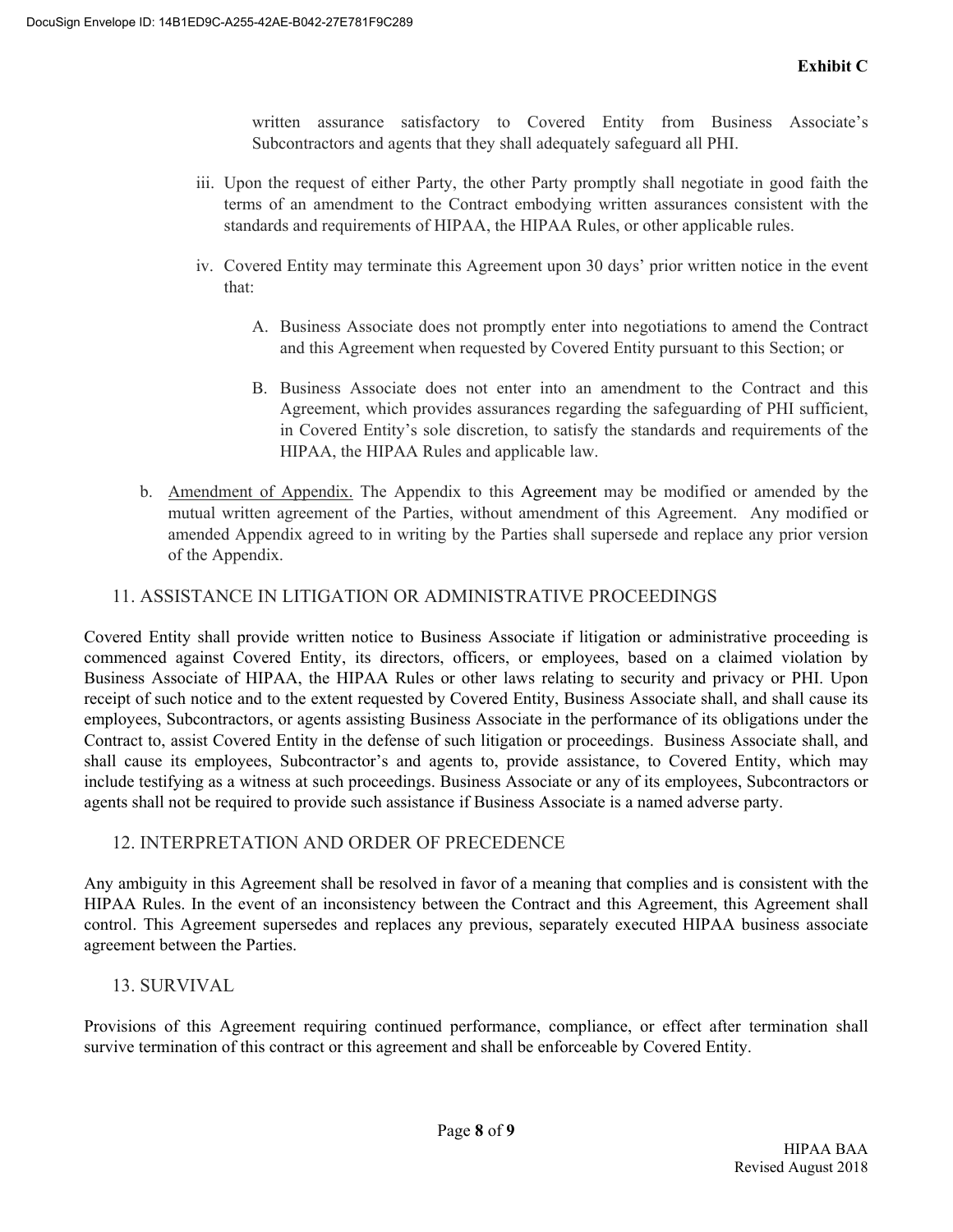# **APPENDIX TO HIPAA BUSINESS ASSOCIATE AGREEMENT**

This Appendix ("Appendix") to the HIPAA Business Associate Agreement ("Agreement") is s an appendix to the Contract and the Agreement. For the purposes of this Appendix, defined terms shall have the meanings ascribed to them in the Agreement and the Contract.

Unless the context clearly requires a distinction between the Contract, the Agreement, and this Appendix, all references to "Contract" or "Agreement" shall include this Appendix.

1. PURPOSE

This Appendix sets forth additional terms to the Agreement. Any sub-section of this Appendix marked as "Reserved" shall be construed as setting forth no additional terms.

- 2. ADDITIONAL TERMS
	- a. Additional Permitted Uses. In addition to those purposes set forth in the Agreement, Business Associate may use PHI for the following additional purposes:
		- i. Reserved.
	- b. Additional Permitted Disclosures. In addition to those purposes set forth in the Agreement, Business Associate may disclose PHI for the following additional purposes:
		- i. Reserved.
	- c. Approved Subcontractors. Covered Entity agrees that the following Subcontractors or agents of Business Associate may receive PHI under the Agreement:
		- i. Reserved.
	- d. Definition of Receipt of PHI. Business Associate's receipt of PHI under this Contract shall be deemed to occur, and Business Associate's obligations under the Agreement shall commence, as follows:
		- i. Reserved.
	- e. Additional Restrictions on Business Associate. Business Associate agrees to comply with the following additional restrictions on Business Associate's use and disclosure of PHI under the Contract:
		- i. Reserved.
	- f. Additional Terms. Business Associate agrees to comply with the following additional terms under the Agreement:
		- i. Reserved.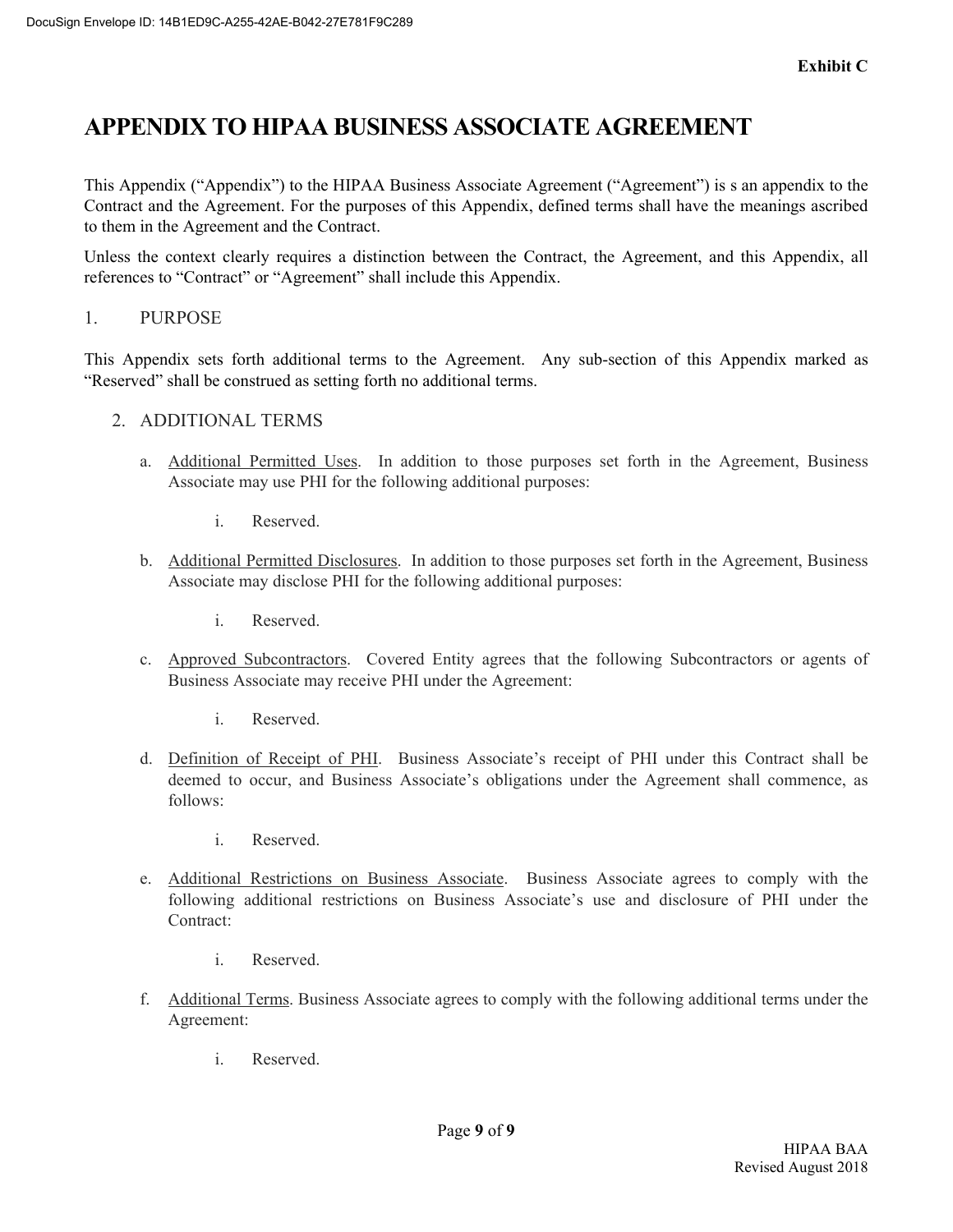# **ADDITIONAL PROVISIONS**

# **1. SERVICE PROVISIONS**

The Contractor shall provide the services according to the plans submitted in the "Statement of Work", attached and incorporated herein by this reference as **EXHIBIT A**. In all cases, the descriptions, plans, timetables, tasks, duties, and responsibilities of the Contractor as described in the Statement of Work, shall be adhered to in the performance of the requirements of this contract. In the event of a conflict, the terms and conditions of this contract shall control over the Statement of Work. Any significant changes to the Statement of Work (SOW) require an amendment to the contract.

# **2. GOALS AND OBJECTIVES**

The Contractor shall be responsible for the achievement of any goals and objectives as specified within the Statement of Work (**EXHIBIT A**) of this contract unless written notice of any modifications are furnished by the State to the Contractor allowing adequate time for compliance during the term of this contract.

# **3. COPY OF SUBCONTRACT**

The Contractor shall provide to the State a copy of any executed subcontract between the Contractor and any provider of services to fulfill any requirements of this contract. Subcontracts shall be emailed to the Contract Representative upon execution.

# **4. PAYMENT**

In consideration of the provision of services and reporting and subject to all payment and price provisions and further subject to verification by the State of full and satisfactory compliance with the terms of this contract, the State shall pay to the Contractor an amount not to exceed the amount specified in the Budget (**EXHIBIT B**), of this contract.

- **A.** The Contractor shall submit requests for payment to CDHS OEC Invoicing@state.co.us no less than monthly on forms prescribed and provided by the State.
- **B.** Payment shall be made on a cost reimbursement basis for services rendered.
- **C.** It is understood any vacancy savings in the personnel category and/or any savings in any other category shall require written approval from the State prior to any redistribution of any savings by the Contractor. ANY COST SAVINGS THAT ARE REDISTRIBUTED BY CONTRACTOR WITHOUT WRITTEN APPROVAL SHALL NOT BE REIMBURSED BY THE STATE.
- **D.** IT IS UNDERSTOOD ANY COSTS THAT EXCEED THE CONTRACTED AMOUNT SHALL NOT BE PAID BY CDHS. If Contractor has a legitimate need for additional funds, the Contractor shall request additional funds from the CDHS 60 days prior to projected depletion of contracted funds. CDHS shall review each request and notify Contractor in writing of approval or denial. Approval of additional funds shall require an official modification to the Contract by Amendment or Option Letter.
- **E.** Timely Invoicing Invoices shall be submitted no later than 30 days following the last day of the month. End of State Fiscal Year invoices are on a compressed timeframe. Invoices for all services provided prior to June 30th shall be invoiced by July 5th. Contractors who are unable to provide the invoice by July 5th shall notify the state of the amount to be booked as accounts payable by July 13th by sending an email to CDHS\_OEC\_Invoicing@state.co.us. Final invoices for services prior to June 30th shall be submitted by September 14th. Invoices received after September 14th may not be paid.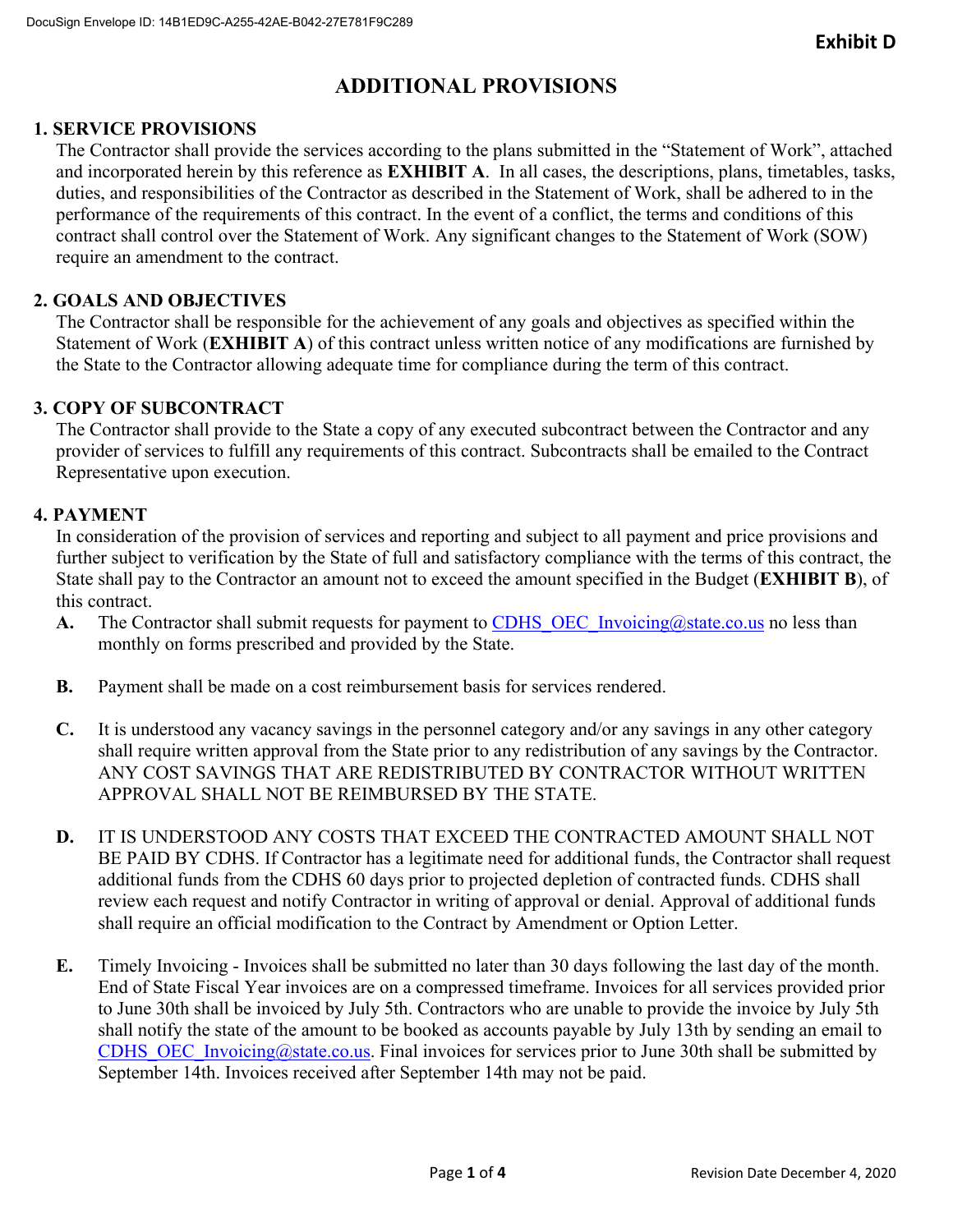- **F.** The Contractor shall maintain source documentation to support all payment requested pursuant to this contract. All source documentation shall be provided to the State by the Contractor upon request.
- **G.** It is understood that the State reserves the right to offset funds pursuant to this contract based on the discovery of overpayment or improper use of funds by the Contractor. Overpayment or improper use of funds is interpreted to apply to specific terms of prior year contracts, and includes without limitation requirements of the Generally Accepted Accounting Principles (GAAP) issued by the American Institute of Certified Public Accountants, and applicable sections of the Colorado Revised Statutes.
- **H.** At no time will CDHS have the expectation that services be delivered without reimbursement.
- **I.** All services shall be billed to the appropriate funding sources, including Medicaid. If a hard denial is received, CDHS will be the payer of last resort.
- **J.** The State shall review monthly invoices throughout the fiscal year. If, after a number of months, the State determines the Contractor is not needing/using the funding allocated for the Contractor's work in the Contract, the State shall remove these funds from the contract budget by Option Letter for a proportional reduction of services with prior written notification to the Contractor.

# **5. PARTICIPATION**

The Contractor representative(s) is required to participate in any Office of Early Childhood sponsored meetings related to this contract.

## **6. SUPPLANTING**

Payments made to the Contractor under this contract will supplement and not supplant other state, local or federal expenditures for services associated with this contract.

#### **7. BUDGET CHANGES**

Contractor may request in writing adjustments to the direct costs in the current year budget **(EXHIBIT B)** not to exceed 10% of the total budget. Requests shall be made in the form of a written budget revision request to the appropriate program staff. Written approval for the budget revision shall be required prior to any changes to the budget related to the budget revision request. The total dollar amount of the contract budget cannot be changed as a result of the budget revision request. Budget adjustment requests over 10%, adding new expense lines, and/or changes to the total dollar amount of the budget require a formal amendment. No adjustments to the Indirect Costs portion of the budget are allowable without a formal amendment.

Contractor may request in writing up to a 5% increase to the "Gross or Annual Salary" of an individual employee if a position currently listed in the contract becomes vacant and the new incoming employee will be hired at a higher or lower salary. No increase within the salary range is authorized without prior written approval from CDHS. Adding additional staff requires an amendment to the contract. Vacancy savings cannot be used to change salary amounts for existing personnel without an amendment. Any change to personnel requires prior written approval from CDHS staff. This process will never change the Contract Maximum Amount. Contractor must use available unused funds from either vacancy savings or another category within the contract. The revision request may not at any time compromise the integrity of the funded program as determined by CDHS program staff.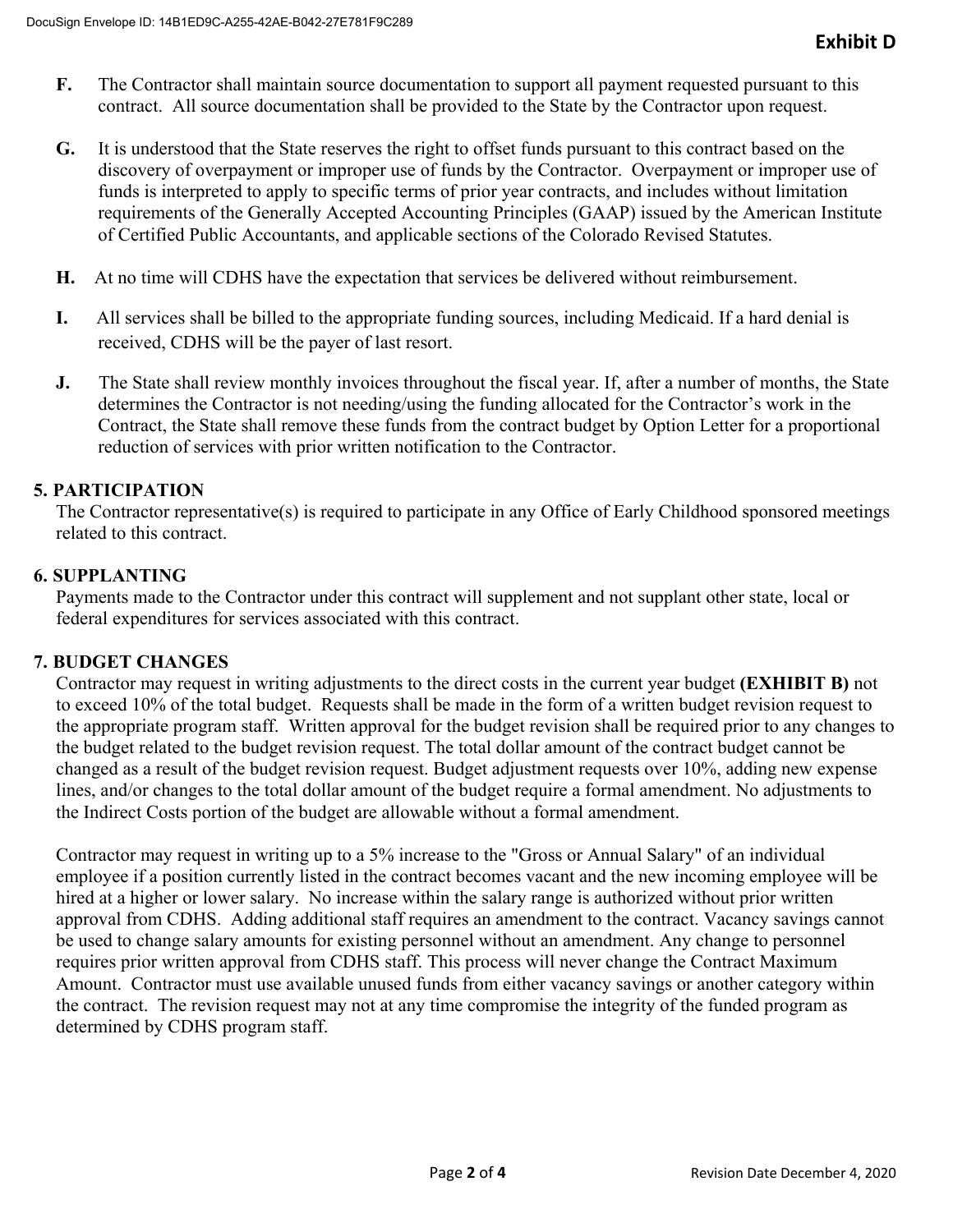#### **8. TRAVEL**

**A.** Mileage shall not exceed the Federal mileage rate per https://www.gsa.gov/travel-resources.

- **B.** Per Diem shall not exceed Federal GSA per diem rates for the area of travel per https://www.gsa.gov/travel-resources.
- **C.** Hotel rates cannot exceed any rate established for conference attendance.
- **D.** Usage of airfare or Out of State Travel requires pre-approval from CDHS.

### **9. SUBRECIPIENT**

Contractors determined to be a Sub-recipient of federal funds shall complete the sub-recipient performance report and assessment survey at: http://eepurl.com/ccRiDP upon contract execution. Failure to complete the performance report and assessment survey shall delay payment to the Contractor.

## **10. CRITICAL INCIDENT REPORTING**

Within 48 hours of the occurrence of a critical incident involving any child or family and/or an on duty agency staff member of any family support program staff funded through the Office of Early Childhood (OEC), the agency must report in writing the details of the critical incident to the OEC Program Manager for the involved family support program. Critical incidents may include, but are not limited to, awareness of an egregious incident of abuse and/or neglect, near fatality, or fatality of any child currently enrolled in a family support program; involuntary termination of a program staff's employment; criminal allegations involving program staff and related to his/her employment; negative media attention about the family support program; any major injury or threat to the security of an agency staff member while on duty and visiting an enrolled child or family.

# **11. MANDATED REPORTING**

- **A.** All program staff are required by law to report suspected child abuse and neglect. Mandatory reporters must report suspected child abuse and neglect to the local county child welfare agency, the local law enforcement agency, or by calling the child abuse reporting hotline system at 1-844-CO-4KIDS (1-844- 264-5437).
- **B.** All program staff are required to take the online mandatory reporter training on the CDHS Child Welfare Training System: https://www.coloradocwts.com/mandated-reporter-training.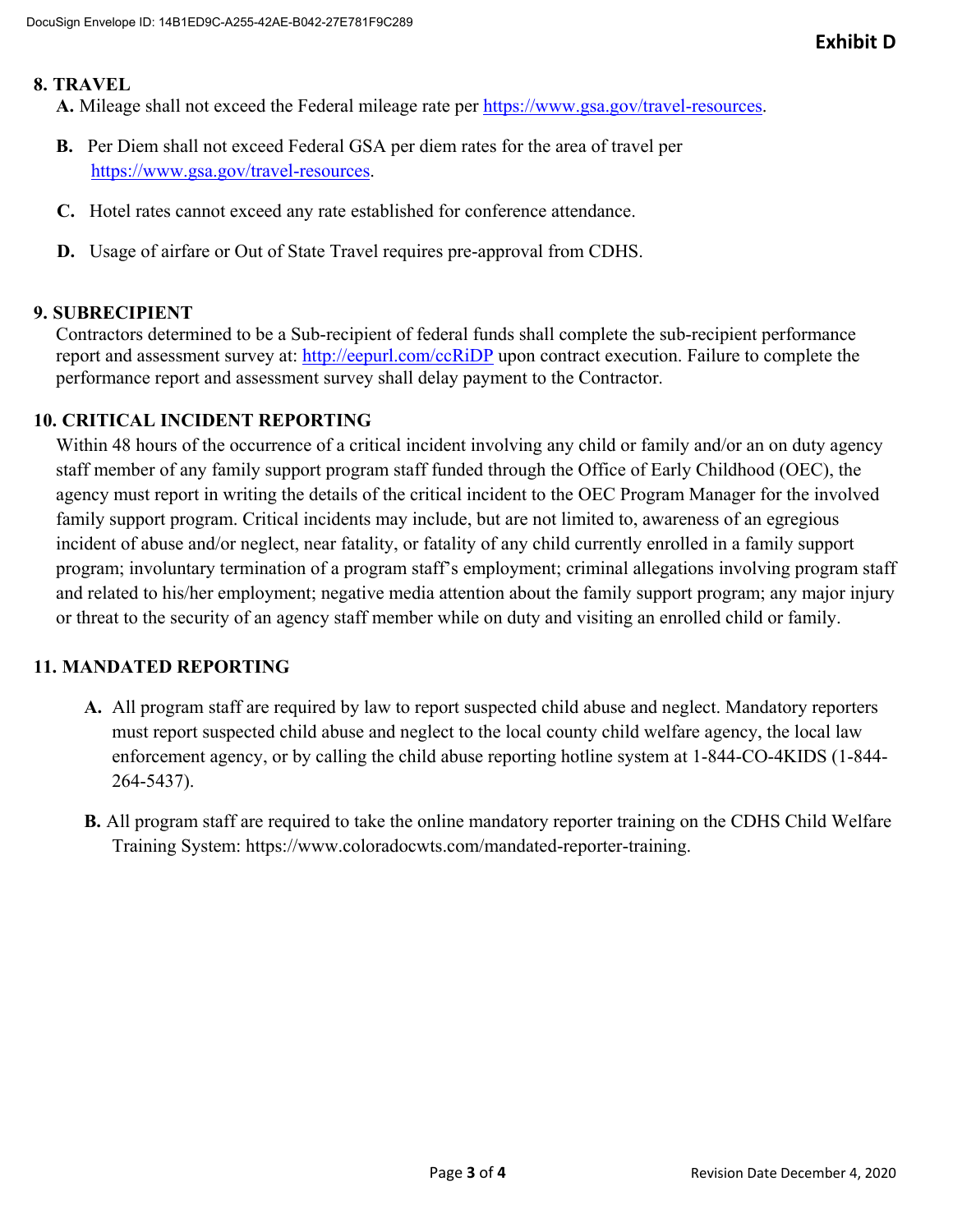# **12. EARLY INTERVENTION DIRECT SERVICES GENERAL ACCOUNTING ENCUMBRANCE (GAE)**

Payment for Early Intervention Direct Services to all contractors will be made as incurred, in whole or in part, from the total available funds to be utilized for Direct Services that includes:

- Assistive Technology services;
- Audiology Services;
- Developmental Intervention Services;
- Health Services;
- Medical Services:
- Nursing Services;
- Nutrition Services;
- Occupational Therapy Services;
- Physical Therapy Services;
- Psychological Services;
- Service Coordination:
- Sign Language and Cued Language Services;
- Social Emotional Services;
- Speech Language Pathology Services;
- Transportation Services;
- Vision Services:
- Evaluations:
- Co-pays;
- No-shows;
- Provider travel:
- Interpreter Services;
- IFSP meetings;
- Salaries and benefits for Direct **Services**
- Salaries and benefits for Service Coordination;
- Teaming:
- Assessments;
- **•** Telehealth

These funds support early intervention services to eligible infants, toddlers, and their families which are provided in accordance with Section 27-10.5-701, C.R.S.; federal regulations, 34 C.F.R., Part 303, Early Intervention Program for Infants and Toddlers with Disabilities; and Rules and Regulations 12 CCR 2509-10, Sections 7.900-7.994.

- **A.** Please refer to Page 1 for the amount available under the GAE for the current fiscal year.
- **B.** Payment to Contractor is made from available funds encumbered and shared across multiple contractors. The State may increase or decrease the total funds encumbered at its sole discretion and without formal notice to Contractor. No minimum payment is guaranteed to Contractor. The liability of the State for such payments is limited to the encumbered amount remaining of such funds.
- **C.** In order to receive reimbursement for any Direct Services, Contractor shall submit a request for anticipated expenses into the data system for pre-approval. The request shall be made and approval received 30 days prior to the delivery of services.
- **D.** Contractor shall not bill costs related to the Contract Budget (**Exhibit B**) to the GAE.
- **E.** Invoices shall be submitted separately for pre-approved Early Intervention Direct Services expenditures.
	- i. The Contractor shall submit requests for payment to CDHS OEC Invoicing@state.co.us.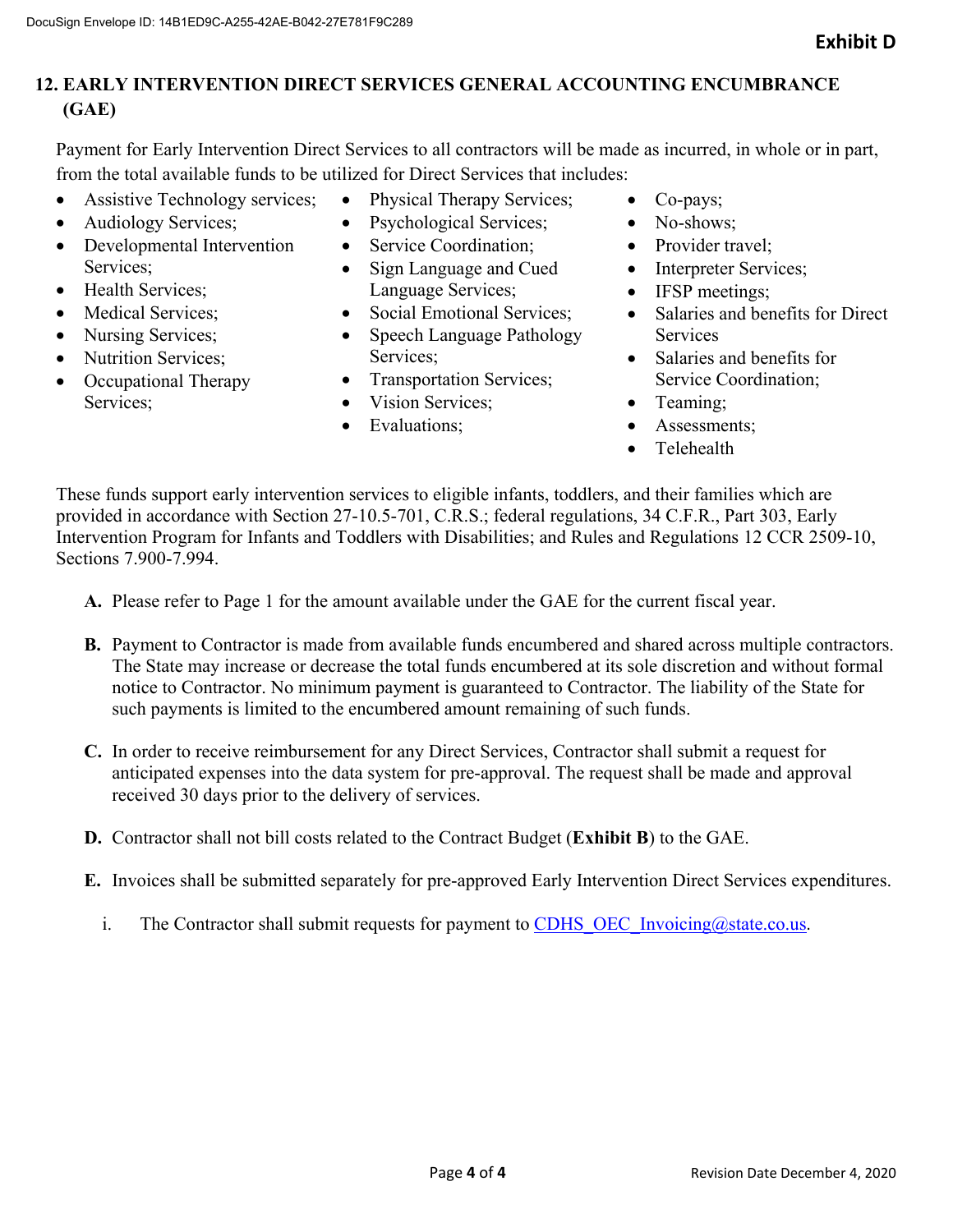#### EXHIBIT **E** - Supplemental Provisions for Federal Awards

For the purposes of this Exhibit only, Contractor is also identified as "Subrecipient." This Contract has been funded, in whole or in part, with an award of Federal funds. In the event of a conflict between the provisions of these Supplemental Provisions for Federal Awards, the Special Provisions, the Contract or any attachments or exhibits incorporated into and made a part of the Contract, the Supplemental Provisions for Federal Awards shall control. In the event of a conflict between the Supplemental Provisions for Federal Awards and the FFATA Supplemental Provisions (if any), the FFATA Supplemental Provisions shall control.

- 1) Federal Award Identification
	- i. Subrecipient: **Developmental Pathways, Inc.**;
	- ii. Subrecipient DUNS number: **069716934**;
	- iii. The Federal Award Identification Number (FAIN) is **H181A210097**;
	- iv. The Federal award date is **TBD**;
	- v. The subaward period of performance start date is **July 1, 2021** and end date is **September 30, 2022**;
	- vi. Federal Funds:

| Contract or | Amount of Federal funds    | Total amount of Federal        | Total amount of the     |
|-------------|----------------------------|--------------------------------|-------------------------|
| Fiscal Year | obligated by this Contract | funds obligated to the         | Federal Award committed |
|             |                            | Subrecipient                   | to Subrecipient by CDHS |
| <b>FY22</b> | \$636,940*                 | \$636,940*                     | \$636,940*              |
|             |                            | *An appropriation for          |                         |
|             |                            | <b>Early Intervention</b>      |                         |
|             |                            | <b>Direct Services General</b> |                         |
|             |                            | Accounting                     |                         |
|             |                            | <b>Encumbrance (GAE) is</b>    |                         |
|             |                            | hereby added to this           |                         |
|             |                            | contract. The maximum          |                         |
|             |                            | amount payable for DS          |                         |
|             |                            | GAE is subject to              |                         |
|             |                            | appropriated funds, not        |                         |
|             |                            | to exceed \$1,800,000,         |                         |
|             |                            | which is split among           |                         |
|             |                            | other Early Intervention       |                         |
|             |                            | (EI) vendors.                  |                         |

vii. Federal award project description: **Special Education - Grants for Infants and Families with Disabilities**;

- viii. The name of the Federal awarding agency is **U.S. Department of Education**; the name of the pass-through entity is the State of Colorado, Department of Human Services (CDHS); and the contact information for the awarding official is **Kendra Dunn, Director, Division of Community and Family Support; kendra.dunn@state.co.us; 720.470.2134**;
- ix. The Catalog of Federal Domestic Assistance (CFDA) number is **84.181A**, name is **Infant & Toddlers/Families (Part C)**, and dollar amount is **TBD**;
- x. This award **is not** for research & development;
- xi. The indirect cost rate for the Federal award (including if the de minimis rate is charged per 2 CFR §200.414 Indirect (F&A) costs) is pre-determined based upon the State of Colorado and CDHS cost allocation plan.
- 2) All requirements imposed by CDHS on Subrecipient so that the Federal award is used in accordance with Federal statutes, regulations, and the terms and conditions of the Federal award, are stated in **General Provisions, Exhibit A - Statement of Work, Exhibit D - Additional Provisions**.
- 3) Any additional requirements that CDHS imposes on Subrecipient in order for CDHS to meet its own responsibility to the Federal awarding agency, including identification of any required financial and performance reports, are stated in **General Provisions, Exhibit A - Statement of Work, Exhibit D - Additional Provisions**.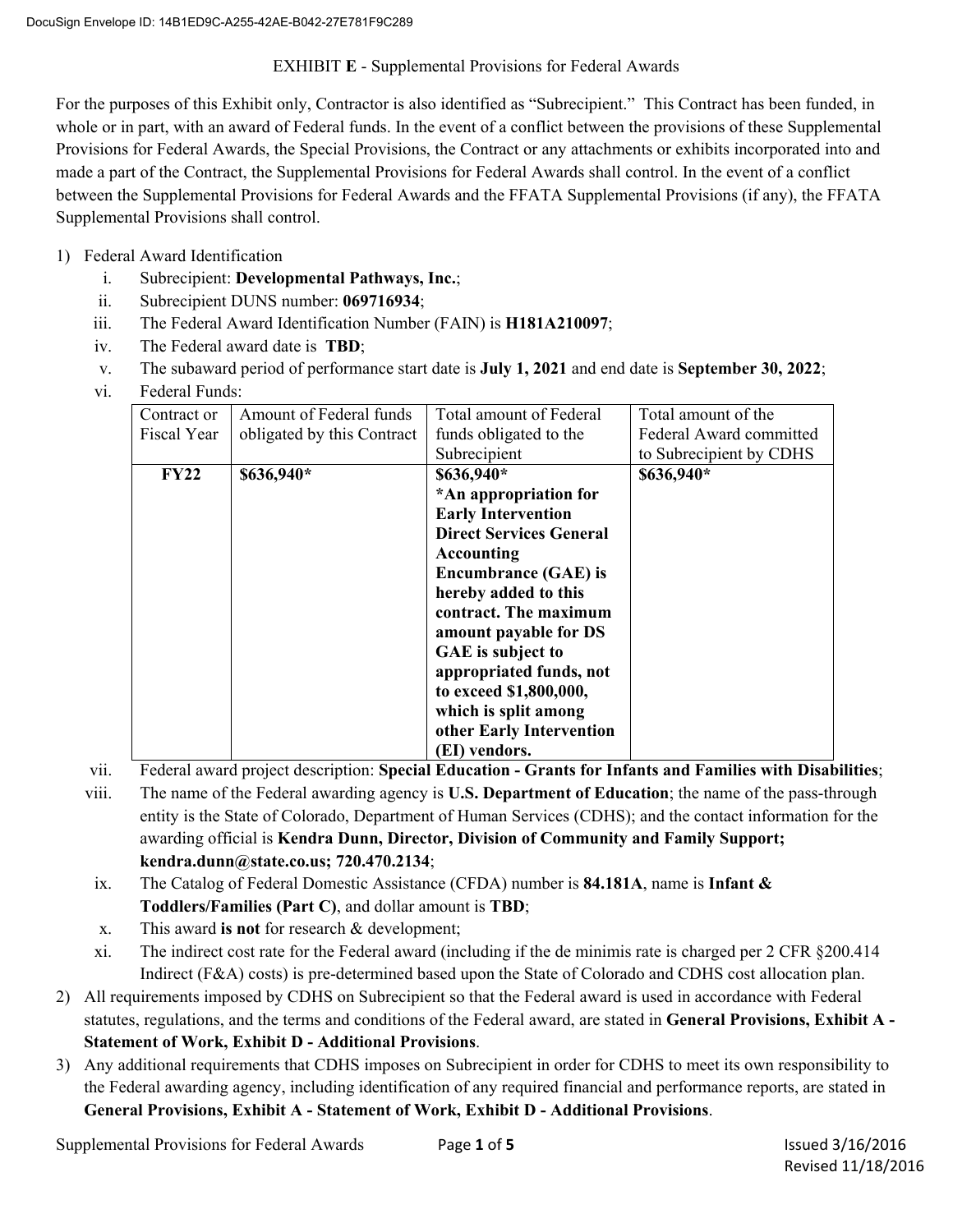- 4) Subrecipient's approved indirect cost rate is **the de minimis rate of 10 %**.
- 5) Subrecipient must permit CDHS and auditors to have access to Subrecipient's records and financial statements as necessary for CDHS to meet the requirements of 2 CFR §200.331 Requirements for pass-through entities, §§ 200.300 Statutory and National Policy Requirements through §200.309 Period of performance, and Subpart F—Audit Requirements of this Part.
- 6) The appropriate terms and conditions concerning closeout of the subaward are listed in Section 16 of this Exhibit and **General Provisions, Exhibit A - Statement of Work, Exhibit D - Additional Provisions**.
- 7) **Performance and Final Status.** Subrecipient shall submit all financial, performance, and other reports to CDHS no later than **30** calendar days after the period of performance end date or sooner termination of this Contract containing an evaluation and review of Subrecipient's performance and the final status of Subrecipient's obligations hereunder.

# **8) Matching Funds**

If a box below is checked, the accompanying provision applies.

- $i.$   $\blacksquare$  Subrecipient is not required to provide matching funds.
- ii. Subrecipient shall provide matching funds as stated in N/A. Subrecipient shall have raised the full

amount of matching funds prior to the Effective Date and shall report to CDHS regarding the status of such funds upon request. Subrecipient's obligation to pay all or any part of any matching funds, whether direct or contingent, only extends to funds duly and lawfully appropriated for the purposes of this Contract by the authorized representatives of the Subrecipient and paid into the Subrecipient's treasury or bank account. Subrecipient represents to CDHS that the amount designated as matching funds has been legally appropriated for the purposes of this Contract by its authorized representatives and paid into its treasury or bank account. Subrecipient does not by this Contract irrevocably pledge present cash reserves for payments in future fiscal years, and this Contract is not intended to create a multiple-fiscal year debt of the Subrecipient. Subrecipient shall not pay or be liable for any claimed interest, late charges, fees, taxes or penalties of any nature, except as required by Subrecipient's laws or policies.

- 9) **Record Retention Period.** The record retention period previously stated in this Contract is replaced with the record retention period prescribed in 2 CFR §200.333.
- 10) **Single Audit Requirements.** If Subrecipient expends \$750,000 or more in Federal Awards during Subrecipient's fiscal year, Subrecipient shall procure or arrange for a single or program-specific audit conducted for that year in accordance with the provisions of Subpart F-Audit Requirements of the Uniform Guidance, issued pursuant to the Single Audit Act Amendments of 1996, (31 U.S.C. 7501-7507). 2 CFR §200.501.
	- i. Election. Subrecipient shall have a single audit conducted in accordance with Uniform Guidance §200.514 (Scope of audit), except when it elects to have a program-specific audit conducted in accordance with §200.507 (Program-specific audits). Subrecipient may elect to have a program-specific audit if Subrecipient expends Federal Awards under only one Federal program (excluding research and development) and the Federal program's statutes, regulations, or the terms and conditions of the Federal award do not require a financial statement audit of CDHS. A program-specific audit may not be elected for research and development unless all of the Federal Awards expended were received from CDHS and CDHS approves in advance a program-specific audit.
	- ii. Exemption. If Subrecipient expends less than \$750,000 in Federal Awards during its fiscal year, Subrecipient shall be exempt from Federal audit requirements for that year, except as noted in 2 CFR §200.503 (Relation to other audit requirements), but records shall be available for review or audit by appropriate officials of the Federal agency, the State, and the Government Accountability Office.
	- iii. Subrecipient Compliance Responsibility. Subrecipient shall procure or otherwise arrange for the audit required by Part F of the Uniform Guidance and ensure it is properly performed and submitted when due in accordance with the Uniform Guidance. Subrecipient shall prepare appropriate financial statements, including the schedule of expenditures of Federal awards in accordance with Uniform Guidance §200.510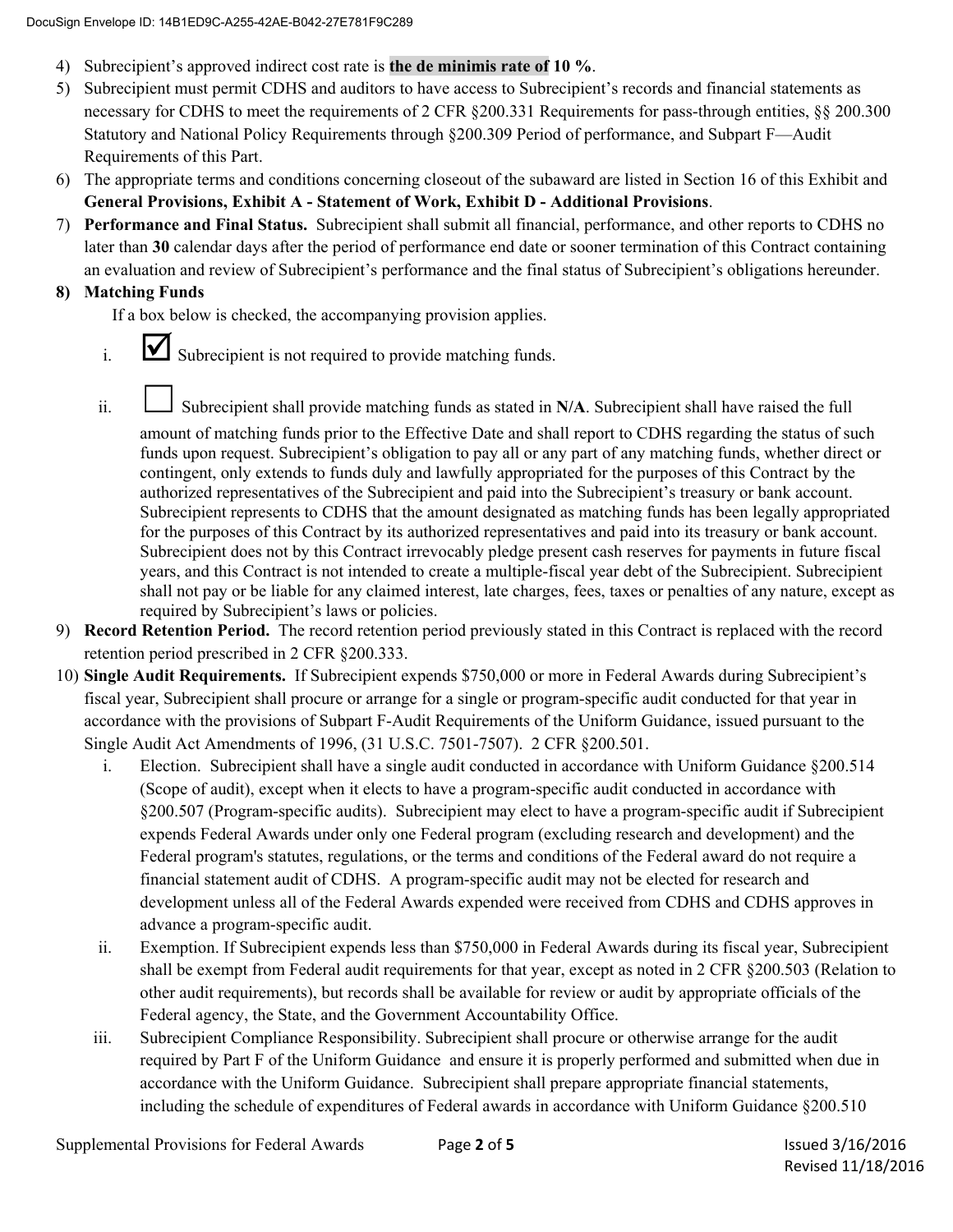(Financial statements) and provide the auditor with access to personnel, accounts, books, records, supporting documentation, and other information as needed for the auditor to perform the audit required by 2 CFR Part F-Audit Requirements.

- 11) **Contract Provisions**. Subrecipient shall comply with and shall include all of the following applicable provisions in all subcontracts entered into by it pursuant to this Contract:
	- i. Equal Employment Opportunity. Except as otherwise provided under 41 CFR Part 60, all contracts that meet the definition of "federally assisted construction contract" in 41 CFR Part 60-1.3 shall include the equal opportunity clause provided under 41 CFR 60-1.4(b), in accordance with Executive Order 11246, "Equal Employment Opportunity" (30 FR 12319, 12935, 3 CFR Part, 1964-1965 Comp., p. 339), as amended by Executive Order 11375, "Amending Executive Order 11246 Relating to Equal Employment Opportunity," and implementing regulations at 41 CFR part 60, "Office of Federal Contract Compliance Programs, Equal Employment Opportunity, Department of Labor."

"During the performance of this contract, the contractor agrees as follows:

- a) The contractor will not discriminate against any employee or applicant for employment because of race, color, religion, sex, or national origin. The contractor will take affirmative action to ensure that applicants are employed, and that employees are treated during employment, without regard to their race, color, religion, sex, or national origin. Such action shall include, but not be limited to the following: Employment, upgrading, demotion, or transfer, recruitment or recruitment advertising; layoff or termination; rates of pay or other forms of compensation; and selection for training, including apprenticeship. The contractor agrees to post in conspicuous places, available to employees and applicants for employment, notices to be provided by the contracting officer setting forth the provisions of this nondiscrimination clause.
- b) The contractor will, in all solicitations or advertisements for employees placed by or on behalf of the contractor, state that all qualified applicants will receive consideration for employment without regard to race, color, religion, sex, or national origin.
- c) The contractor will send to each labor union or representative of workers with which he has a collective bargaining agreement or other contract or understanding, a notice to be provided by the agency contracting officer, advising the labor union or workers' representative of the contractor's commitments under section 202 of Executive Order 11246 of September 24, 1965, and shall post copies of the notice in conspicuous places available to employees and applicants for employment.
- d) The contractor will comply with all provisions of Executive Order 11246 of September 24, 1965, and of the rules, regulations, and relevant orders of the Secretary of Labor.
- e) The contractor will furnish all information and reports required by Executive Order 11246 of September 24, 1965, and by the rules, regulations, and orders of the Secretary of Labor, or pursuant thereto, and will permit access to his books, records, and accounts by the contracting agency and the Secretary of Labor for purposes of investigation to ascertain compliance with such rules, regulations, and orders.
- f) In the event of the contractor's non-compliance with the nondiscrimination clauses of this contract or with any of such rules, regulations, or orders, this contract may be canceled, terminated or suspended in whole or in part and the contractor may be declared ineligible for further Government contracts in accordance with procedures authorized in Executive Order 11246 of September 24, 1965, and such other sanctions may be imposed and remedies invoked as provided in Executive Order 11246 of September 24, 1965, or by rule, regulation, or order of the Secretary of Labor, or as otherwise provided by law.
- g) The contractor will include the provisions of paragraphs (1) through (7) in every subcontract or purchase order unless exempted by rules, regulations, or orders of the Secretary of Labor issued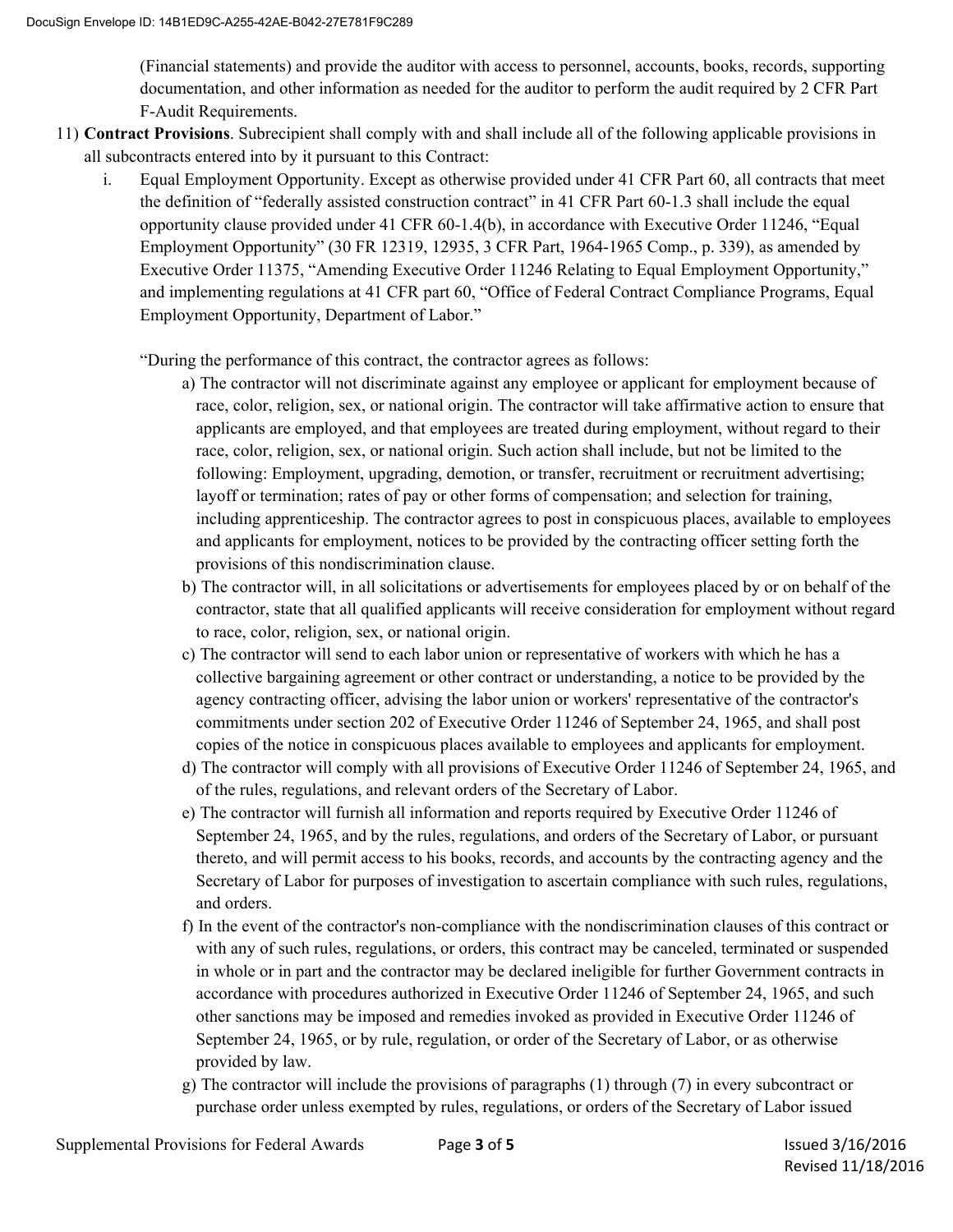pursuant to section 204 of Executive Order 11246 of September 24, 1965, so that such provisions will be binding upon each subcontractor or vendor. The contractor will take such action with respect to any subcontract or purchase order as may be directed by the Secretary of Labor as a means of enforcing such provisions including sanctions for noncompliance: Provided, however, that in the event the contractor becomes involved in, or is threatened with, litigation with a subcontractor or vendor as a result of such direction, the contractor may request the United States to enter into such litigation to protect the interests of the United States."

- ii. 4.2 Davis-Bacon Act. Davis-Bacon Act, as amended (40 U.S.C. 3141-3148). When required by Federal program legislation, all prime construction contracts in excess of \$2,000 awarded by non-Federal entities must include a provision for compliance with the Davis-Bacon Act (40 U.S.C. 3141-3144, and 3146-3148) as supplemented by Department of Labor regulations (29 CFR Part 5, "Labor Standards Provisions Applicable to Contracts Covering Federally Financed and Assisted Construction"). In accordance with the statute, contractors must be required to pay wages to laborers and mechanics at a rate not less than the prevailing wages specified in a wage determination made by the Secretary of Labor. In addition, contractors must be required to pay wages not less than once a week. The non-Federal entity must place a copy of the current prevailing wage determination issued by the Department of Labor in each solicitation. The decision to award a contract or subcontract must be conditioned upon the acceptance of the wage determination. The non-Federal entity must report all suspected or reported violations to the Federal awarding agency. The contracts must also include a provision for compliance with the Copeland "Anti-Kickback" Act (40 U.S.C. 3145), as supplemented by Department of Labor regulations (29 CFR Part 3, "Contractors and Subcontractors on Public Building or Public Work Financed in Whole or in Part by Loans or Grants from the United States"). The Act provides that each contractor or Subrecipient must be prohibited from inducing, by any means, any person employed in the construction, completion, or repair of public work, to give up any part of the compensation to which he or she is otherwise entitled. The non-Federal entity must report all suspected or reported violations to the Federal awarding agency.
- iii. Rights to Inventions Made Under a Contract or Agreement. If the Federal Award meets the definition of "funding agreement" under 37 CFR §401.2 (a) and Subrecipient wishes to enter into a contract with a small business firm or nonprofit organization regarding the substitution of parties, assignment or performance of experimental, developmental, or research work under that "funding agreement," Subrecipient must comply with the requirements of 37 CFR Part 401, "Rights to Inventions Made by Nonprofit Organizations and Small Business Firms Under Government Grants, Contracts and Cooperative Agreements," and any implementing regulations issued by the awarding agency.
- iv. Clean Air Act (42 U.S.C. 7401-7671q.) and the Federal Water Pollution Control Act (33 U.S.C. 1251-1387), as amended. Contracts and subgrants of amounts in excess of \$150,000 must contain a provision that requires the non-Federal award to agree to comply with all applicable standards, orders or regulations issued pursuant to the Clean Air Act (42 U.S.C. 7401-7671q) and the Federal Water Pollution Control Act as amended (33 U.S.C. 1251-1387). Violations must be reported to the Federal awarding agency and the Regional Office of the Environmental Protection Agency (EPA).
- v. Debarment and Suspension (Executive Orders 12549 and 12689). A contract award (see 2 CFR 180.220) must not be made to parties listed on the government wide exclusions in the System for Award Management (SAM), in accordance with the OMB guidelines at 2 CFR 180 that implement Executive Orders 12549 (3 CFR part 1986 Comp., p. 189) and 12689 (3 CFR part 1989 Comp., p. 235), "Debarment and Suspension." SAM Exclusions contains the names of parties debarred, suspended, or otherwise excluded by agencies, as well as parties declared ineligible under statutory or regulatory authority other than Executive Order 12549.
- vi. Byrd Anti-Lobbying Amendment (31 U.S.C. 1352). Contractors that apply or bid for an award exceeding \$100,000 must file the required certification. Each tier certifies to the tier above that it will not and has not used Federal appropriated funds to pay any person or organization for influencing or attempting to influence